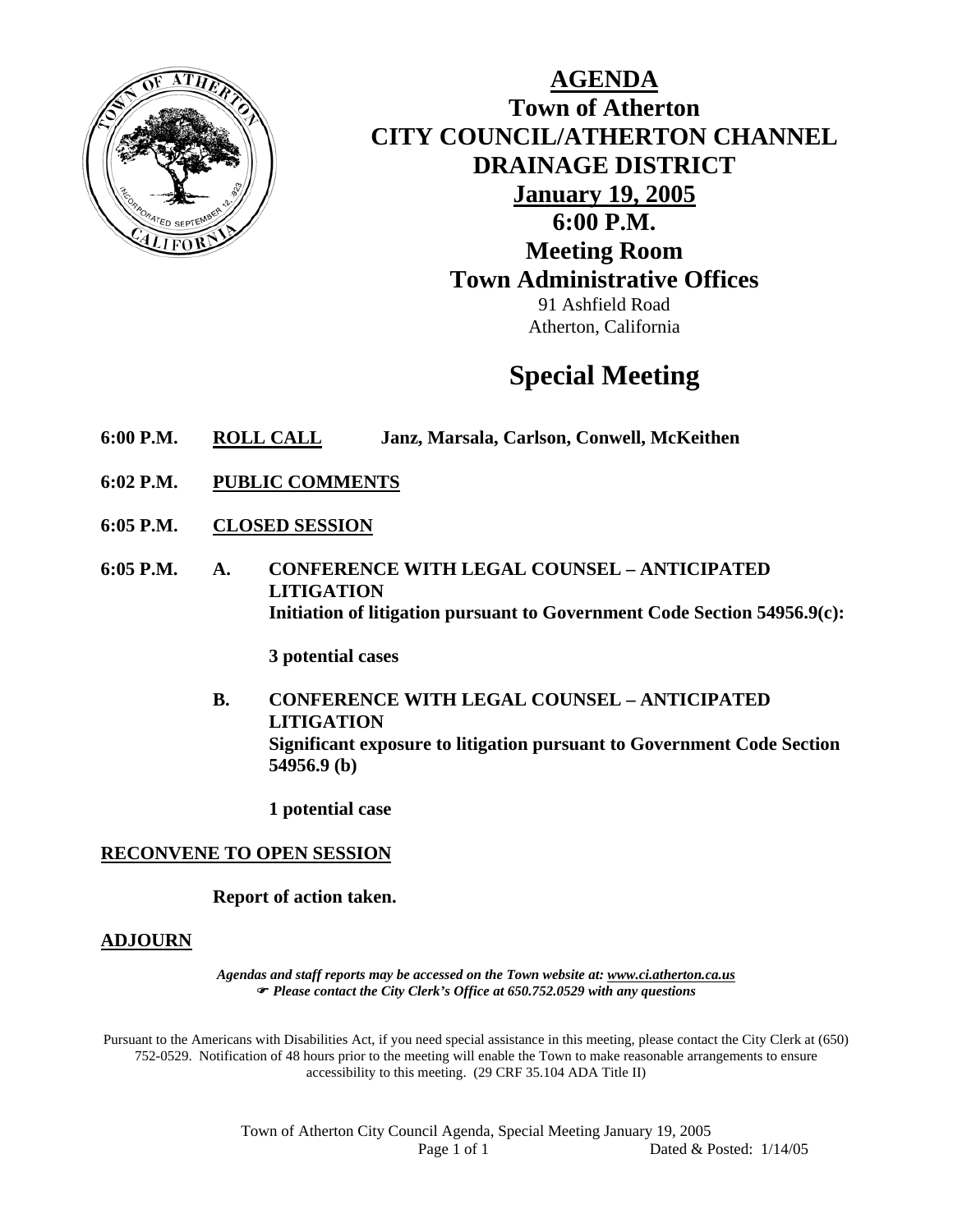

# **AGENDA Town of Atherton CITY COUNCIL/ATHERTON CHANNEL DRAINAGE DISTRICT January 19, 2005 7:00 p.m. TOWN COUNCIL CHAMBERS** 94 Ashfield Road Atherton, California

# **REGULAR MEETING**

- **7:00 P.M. 1. PLEDGE OF ALLEGIANCE**
- **7:03 P.M. 2. ROLL CALL Janz, Marsala, Carlson, Conwell, McKeithen**
- **7:05 P.M. 3. PRESENTATION**
	- **Peninsula Traffic Congestion Relief Alliance**
- **7:20 P.M. 4. COUNCIL REPORTS**
- **7:30 P.M. 5. PUBLIC COMMENTS (only for items which are not on the agenda limit of three minutes per person)**
- **7:40 P.M. 6. STAFF REPORTS**
- **7:45 P.M. 7. COMMUNITY ORGANIZATION ROUNDTABLE REPORT (Directed by Resolution Nos. 99-6 and 02-31)**

 **Atherton Civic Interest League** 

- **7:55 P.M. CONSENT CALENDAR (Items 8 14)** 
	- **8**. **APPROVAL OF MINUTES OF REGULAR AND SPECIAL MEETINGS OF DECEMBER 15, 2004**
	- **9. APPROVAL OF BILLS AND CLAIMS FOR DECEMBER 2004 IN THE AMOUNT OF \$684,260**
	- **10. ACCEPTANCE OF MONTHLY FINANCIAL REPORT FOR DECEMBER 2004**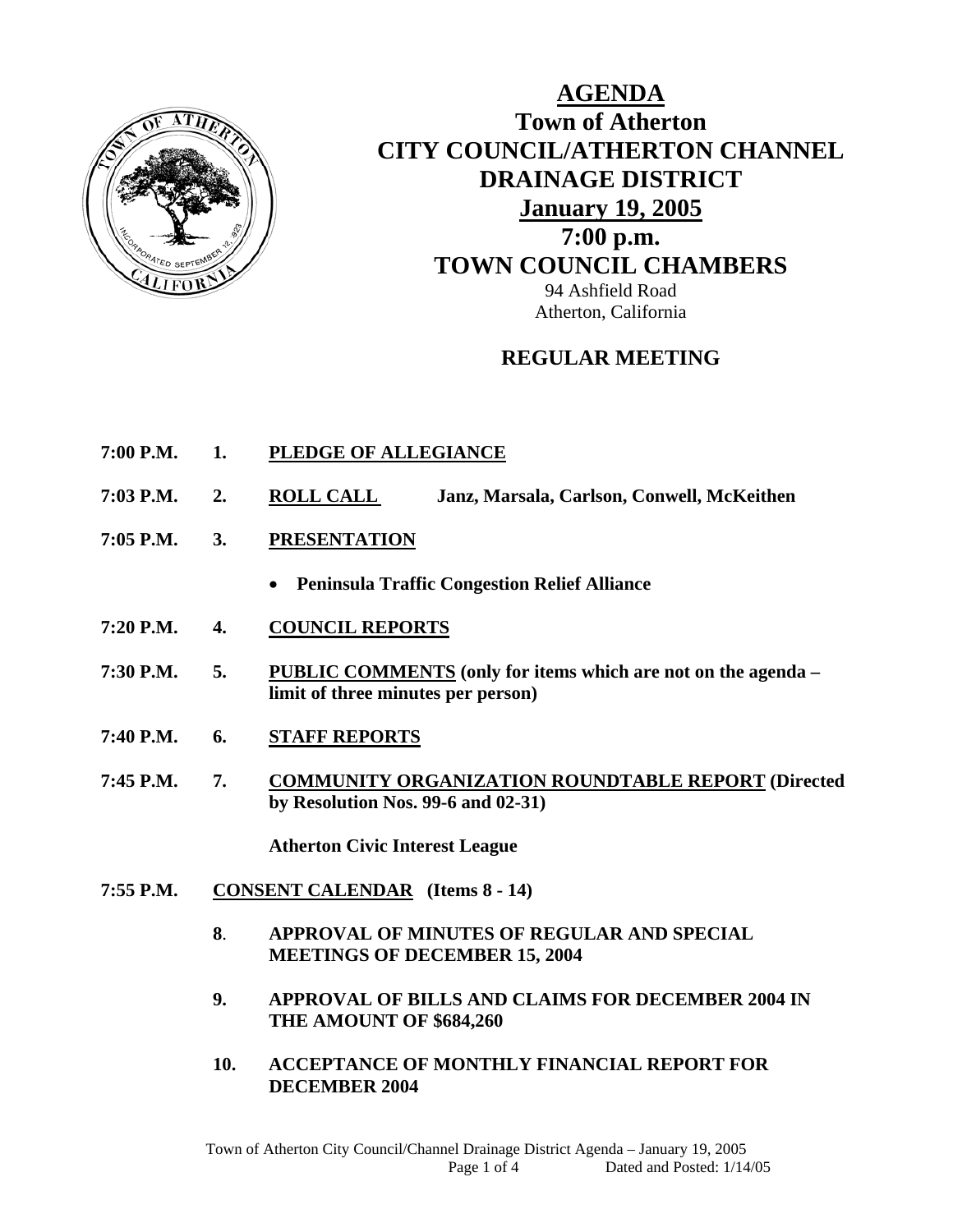**11. RESOLUTION AUTHORIZING APPLICATION FOR A DEPARTMENT OF WATER RESOURCES URBAN STREAMS RESTORATION PROGRAM GRANT FOR THE UPPER ATHERTON CHANNEL REHABILITATION PROJECT AND COMMITTING THE REQUIRED TWENTY PERCENT LOCAL MATCH** 

**Recommendation: Adopt a resolution authorizing staff to submit an application for a Department of Water Resources (DWR) Urban Stream Restoration program grant to rehabilitate the Upper Atherton Channel above Reservoir Road and committing the required local match of 20%.** 

**12. RESOLUTION AUTHORIZING APPLICATION FOR A DEPARTMENT OF WATER RESOURCES URBAN STREAMS RESTORATION PROGRAM GRANT FOR THE ATHERTON CHANNEL AT HOLBROOK-PALMER PARK RESTORATION PROJECT AND COMMITTING THE REQUIRED TWENTY PERCENT LOCAL MATCH** 

**Recommendation: Adopt a resolution authorizing staff to submit an application for a Department of Water Resources (DWR) Urban Stream Restoration program grant to restore and expand the Atherton Channel adjacent to the Holbrook-Palmer Park south meadow and committing the required local match of 20%.** 

**13. SECOND READING AND ADOPTION OF ORDINANCE AMENDING ATHERTON MUNICIPAL CODE CHAPTER 17.36.050 REGULATING ACCESSORY STRUCTURE SETBACK REQUIREMENTS AND CHAPTER 17.36.055 REGULATING WINDOW OPENINGS ON ACCESSORY STRUCTURES** 

**Recommendation: Waive further reading and adopt ordinance.** 

**14. APPROVAL OF APPLICATION FOR ARTSHARE GRANT – ATHERTON ARTS COMMITTEE** 

**Recommendation: Authorize the Atherton Arts Committee to apply for an ArtShare grant in the amount of \$1,000, to help fund a Selby Lane School student mural project, and if granted, authorize the expenditure of \$2,000 from the Rita Corbett Evans Fund (\$1,000 from the proposed grant and \$1,000 from the Rita Corbett Evans fund as matching funds for the grant).**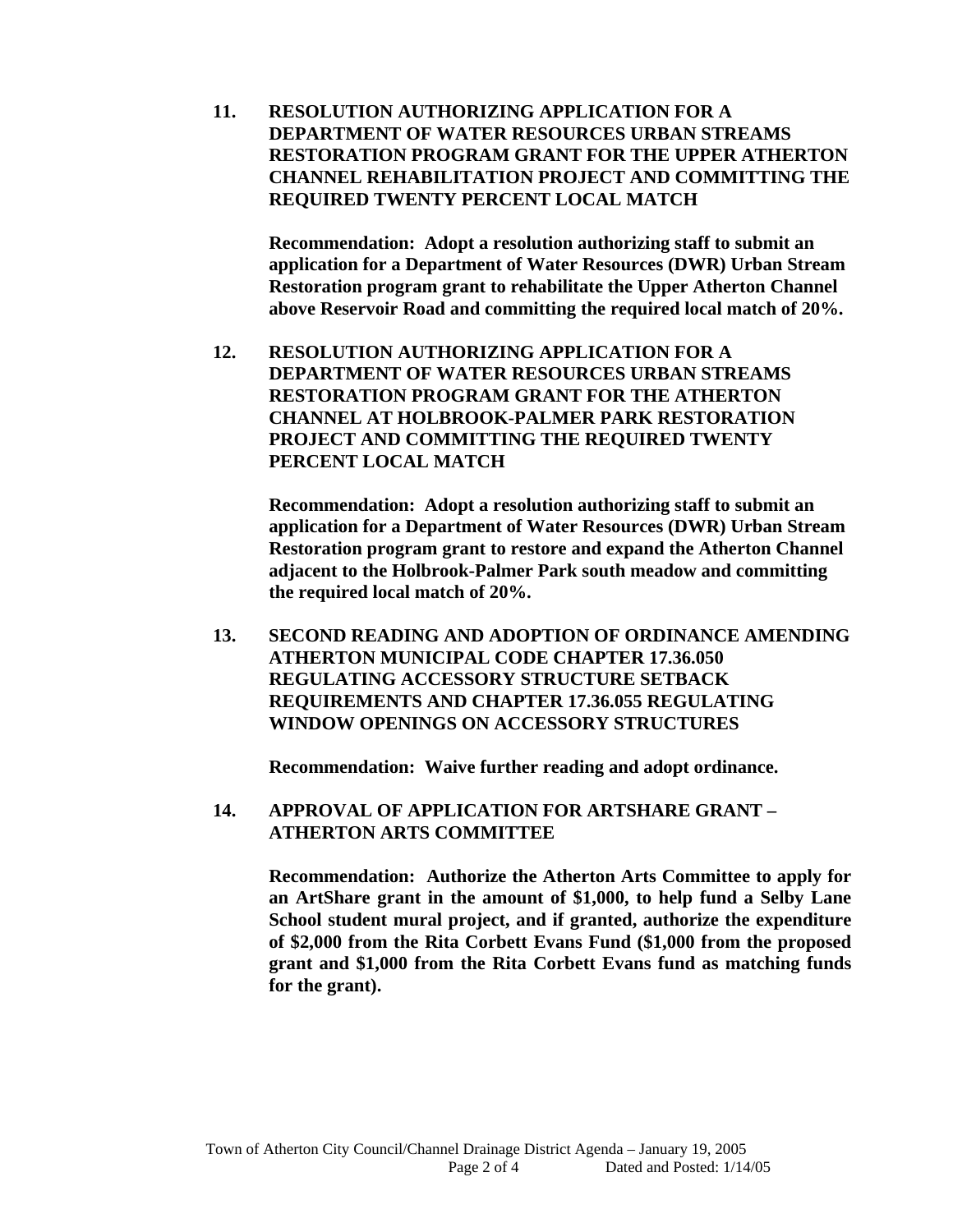#### **8:00 P.M. PUBLIC HEARINGS (Items 15 - 16)**

### **15. APPROVAL OF PARCEL MAPS - 85 ISABELLA AVENUE (APN 070- 250-130) TENTATIVE AND FINAL PARCEL MAP**

 **Recommendation: After public hearing, approve the Tentative and Final Parcel Map at 85 Isabella Avenue for the division of one parcel into two parcels based on the findings as outlined in the staff report.** 

### **16. CONSIDERATION OF INTRODUCTION OF AN ORDINANCE REGARDING CLAIMS AGAINST THE TOWN OF ATHERTON**

**Recommendation: After public hearing, introduce for first reading, and waive further reading, an ordinance adding a new Chapter 1.22 to the Atherton Municipal Code pertaining to claims against the Town.** 

- **8:30 P.M. REGULAR AGENDA (Items 17 21)**
- **8:30 P.M. 17. MID-YEAR BUDGET REVIEW**

**Recommendation: After consideration, accept the Mid-Year Budget Report and approve the adjustments to estimated revenues and appropriations described within Attachment 1 to the staff report.** 

### **9:00 P.M. 18. AMENDMENT TO ANIMAL CONTROL SERVICES AGREEMENT WITH THE COUNTY OF SAN MATEO**

**Recommendation: Approve an amendment to the agreement with San Mateo County for the provision of Animal Control Services increasing the contract term from three years to five years and amending the payment schedule to reflect a cost reduction.** 

**9:10 P.M. 19. DISCUSSION AND CONSIDERATION – OPTIONS FOR THE PLACEMENT OF A REVENUE ENHANCEMENT MEASURE ON THE JUNE 7, 2005 SPECIAL ELECTION BALLOT, AND SELECTION OF DATES FOR COMMUNITY INFORMATIONAL MEETINGS (SPECIAL COUNCIL MEETINGS) REGARDING A BALLOT MEASURE** 

> **Recommendation: Discuss and consider options for placing a measure on the June 7, 2005 Special Election ballot, receive information regarding election calendar deadlines, and select dates for holding community informational meetings (Special City Council Meetings) regarding a possible ballot measure.**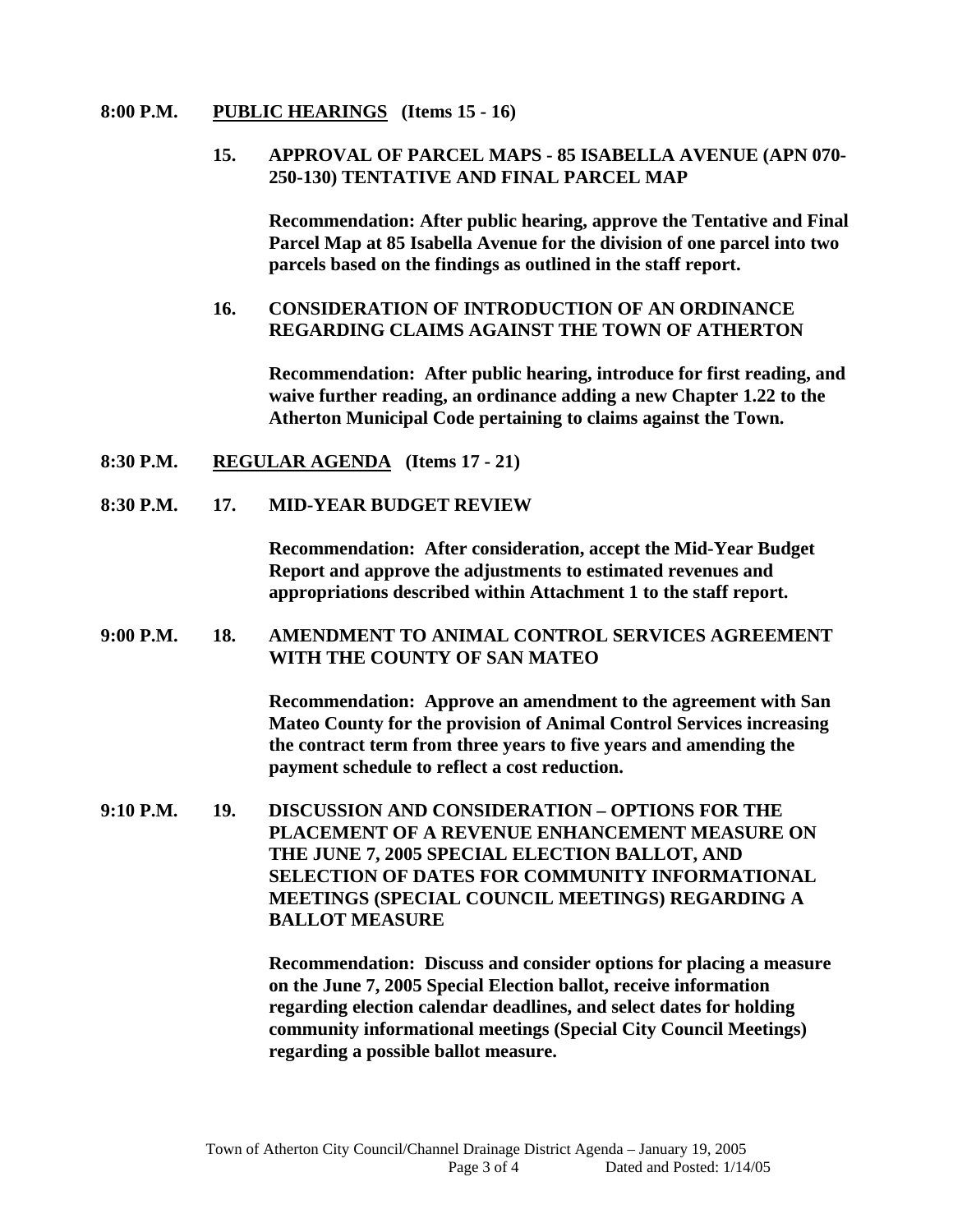#### **9:40 P.M. 20. CITY COUNCIL COMMITTEE ASSIGNMENTS**

**Recommendation: Approve the Mayor's 2005 Council Committee assignments as stated in the Staff Report.** 

### **9:50 P.M. 21. CITY COUNCIL SUBCOMMITTEE CITIZEN ADVISOR APPOINTMENTS**

**Recommendation: Consider the current Policy regarding the non-voting status of citizen advisors to Council sub-committees and determine if any change is appropriate.** 

- **10:15 P.M. 22. PUBLIC COMMENTS**
- **10:30 P.M. 23. ADJOURNMENT**

#### *Agendas and staff reports may be accessed on the Town website at: [www.ci.atherton.ca.us](http://www.ci.atherton.ca.us/)*

#### ) *Please contact the City Clerk's Office at 650.752.0529 with any questions*

Pursuant to the Americans with Disabilities Act, if you need special assistance in this meeting, please contact the City Clerk's Office at (650) 752-0529. Notification of 48 hours prior to the meeting will enable the City to make reasonable arrangements to ensure accessibility to this meeting. (29 CRF 35.104 ADA Title II)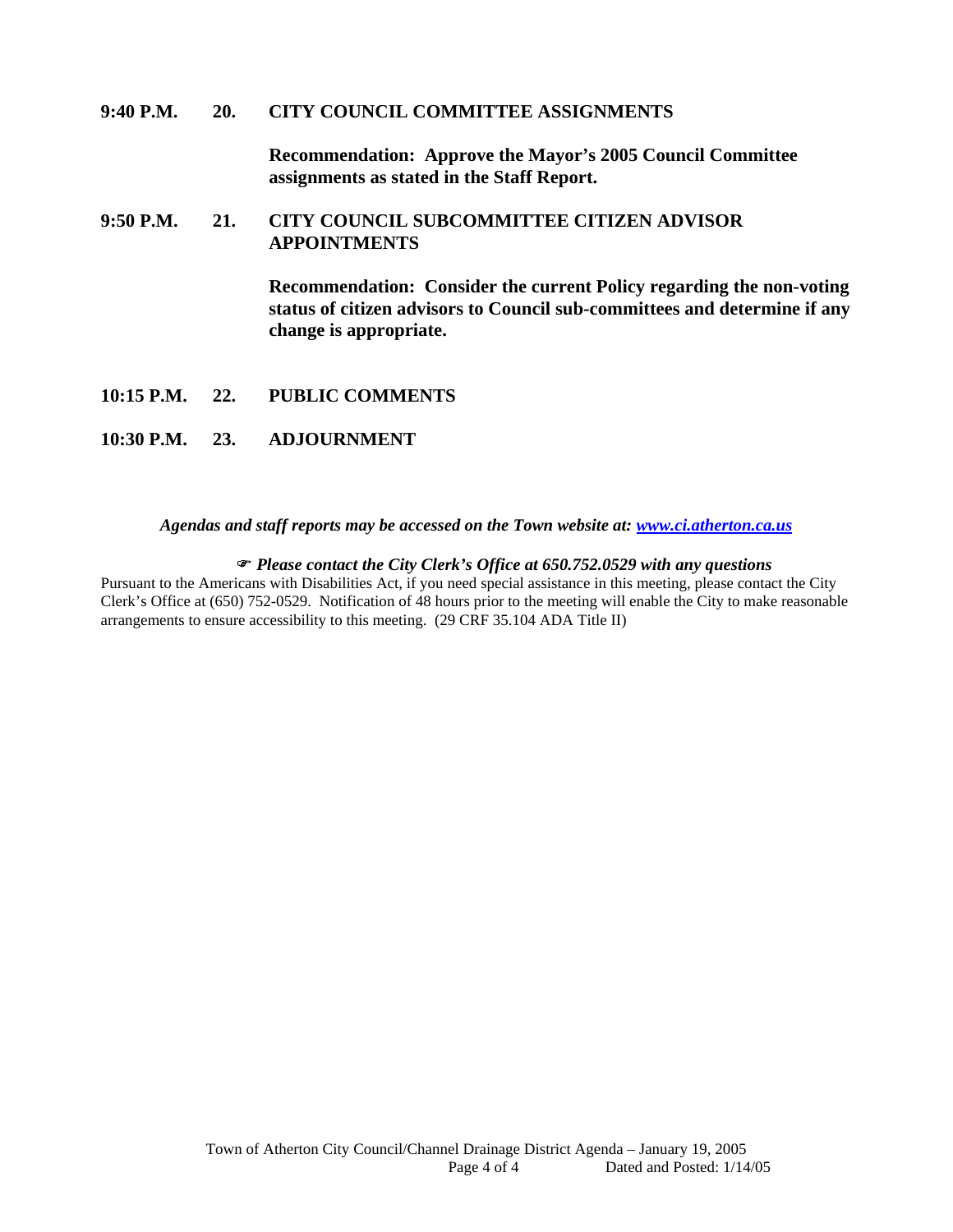

*Draft* **MINUTES Town of Atherton CITY COUNCIL/ATHERTON CHANNEL DRAINAGE DISTRICT December 15, 2004 6:00 P.M. Meeting Room Town Administrative Offices**  91 Ashfield Road Atherton, California

# **Special Meeting**

**The meeting was called to order at 6:00 p.m.** 

### **ROLL CALL**

**PRESENT: James R. Janz Charles E. Marsala Alan B. Carlson Kathy McKeithen William R. Conwell** 

### **PUBLIC COMMENTS**

**There were no public comments.** 

### **CLOSED SESSION**

| Initiation of litigation pursuant to Government Code Section   |
|----------------------------------------------------------------|
|                                                                |
|                                                                |
|                                                                |
| <b>CONFERENCE WITH LEGAL COUNSEL - ANTICIPATED</b>             |
|                                                                |
| Significant exposure to litigation pursuant to Government Code |
|                                                                |
|                                                                |
|                                                                |

**C. CONFERENCE WITH LEGAL COUNSEL – ANTICIPATED LITIGATION**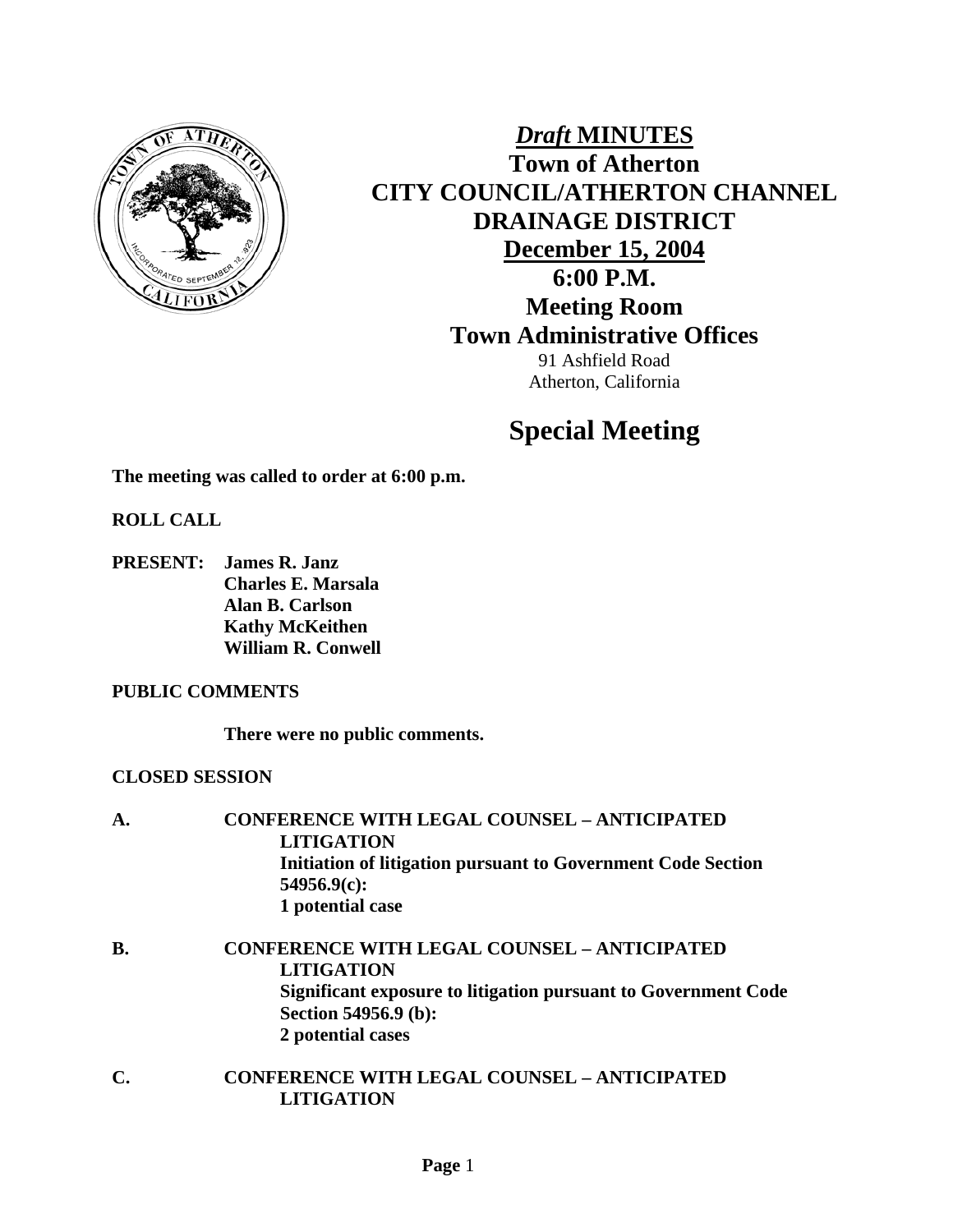**Significant exposure to litigation pursuant to Government Code Section 54956.9(b): 1 potential case** 

**D. (Added Item) CONFERENCE WITH LEGAL COUNSEL – ANTICIPATED LITIGATION Significant exposure to litigation pursuant to Government Code Section 54956.9(b)(3)(C) 1 potential case** 

### **REPORT OF ACTION TAKEN**

**By motion of Mayor McKeithen and second of Vice Mayor Conwell, an item was added to the agenda which came to the attention of the City Council subsequent to the posting of the agenda.** 

**M/S McKeithen/Conwell Ayes: 5 Noes: 0 Absent: 0 Abstain: 0** 

**City Attorney Hynes stated that during the closed session, one item was added to the Special Meeting Agenda by unanimous vote as threatened litigation pursuant to Government Code Section 54956.9(b)(3)(C), in relation to written correspondence received from D. Kent Westerberg threatening litigation in conjunction with the proposed business license tax amendment. He reported the following actions from the Special Meeting (closed session):** 

**A. CONFERENCE WITH LEGAL COUNSEL – ANTICIPATED LITIGATION Initiation of litigation pursuant to Government Code Section 54956.9(c): 1 potential case** 

**Action: Directed City Attorney to file litigation. Written information will be available upon the filing of the complaint.** 

**B. CONFERENCE WITH LEGAL COUNSEL – ANTICIPATED LITIGATION Significant exposure to litigation pursuant to Government Code Section 54956.9 (b) 2 potential cases** 

**Action: Direction was given to the City Attorney.** 

**C. CONFERENCE WITH LEGAL COUNSEL – ANTICIPATED LITIGATION Significant exposure to litigation pursuant to Government Code Section 54956.9(b):**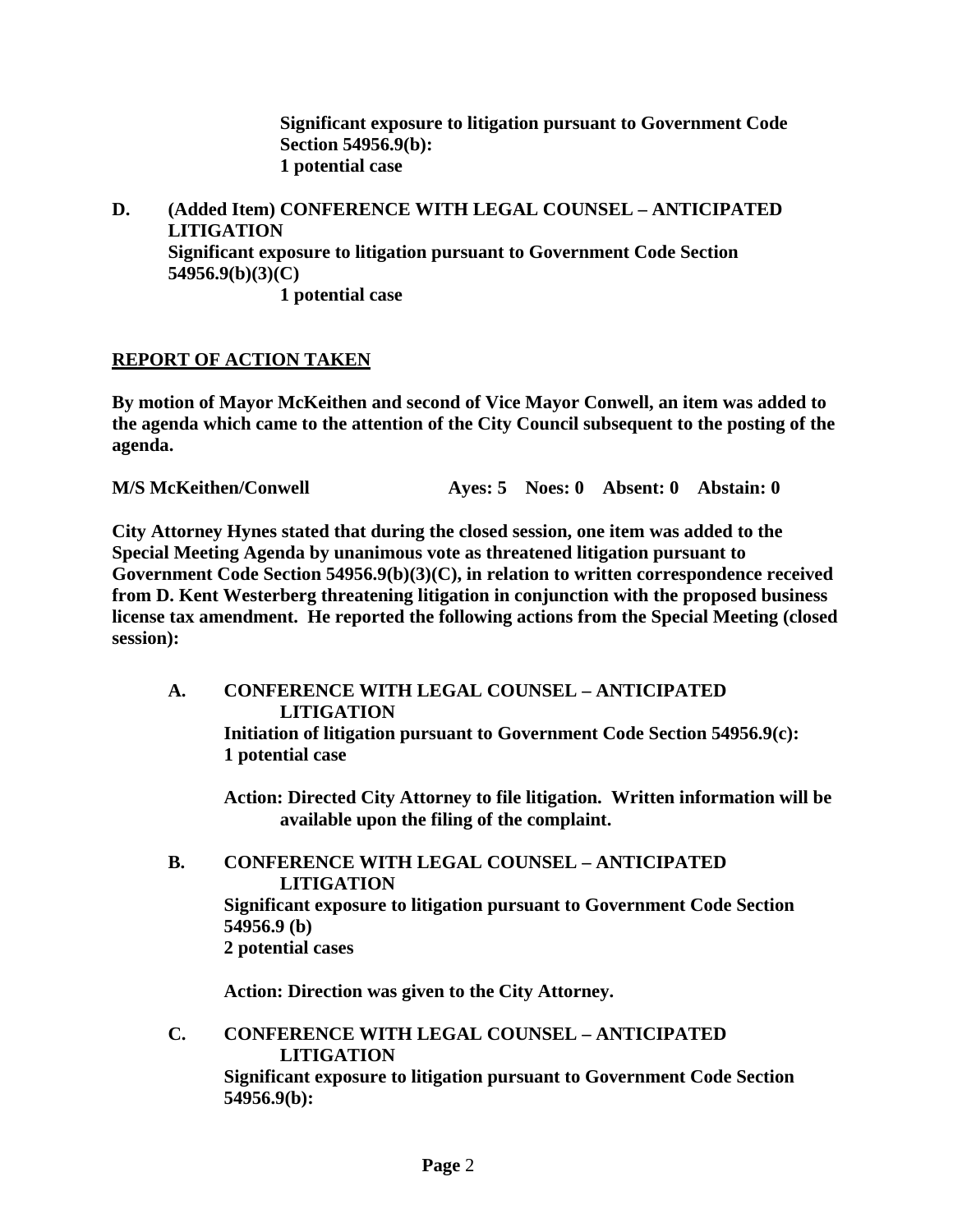**1 potential case** 

**Action: Direction was given to the City Attorney.** 

**D. (Added Item) CONFERENCE WITH LEGAL COUNSEL – ANTICIPATED LITIGATION** 

**Significant exposure to litigation pursuant to Government Code Section 54956.9(b)(3)(C)** 

 **1 potential case** 

**Action: With respect to the add-on item described above, City Attorney Hynes reported that the meeting ended at 7:00 p.m., with the possibility of continuing the closed session during the present Regular City Council Meeting.** 

**The closed session was reconvened twice during the December 14, 2004 7:00 p.m. Regular Meeting of the City Council as follows:** 

**At 7:45 p.m., the City Council recessed to Closed Session for further discussion of threatened litigation pursuant to Government Code Section 54956.9(b)(3)(C) as set out in the letter from attorney D. Kent Westerberg in conjunction with the proposed business license tax amendment. The meeting was reconvened at 8:43 p.m.** 

**At 9:35 p.m., the City Council recessed to Closed Session for further discussion of threatened litigation pursuant to Government Code Section 54956.9(b)(3)(C) as set out in the letter from attorney D. Kent Westerberg in conjunction with the proposed business license tax amendment. The meeting was reconvened a 10:05 p.m.** 

**City Attorney Hynes reported that direction was given to the City Attorney.** 

### **ADJOURN**

**The Special Meeting adjourned at 7:00 p.m.** 

**Respectfully submitted:** 

**\_\_\_\_\_\_\_\_\_\_\_\_\_\_\_\_\_\_\_\_\_\_\_** 

**Kathy McKeithen Mayor**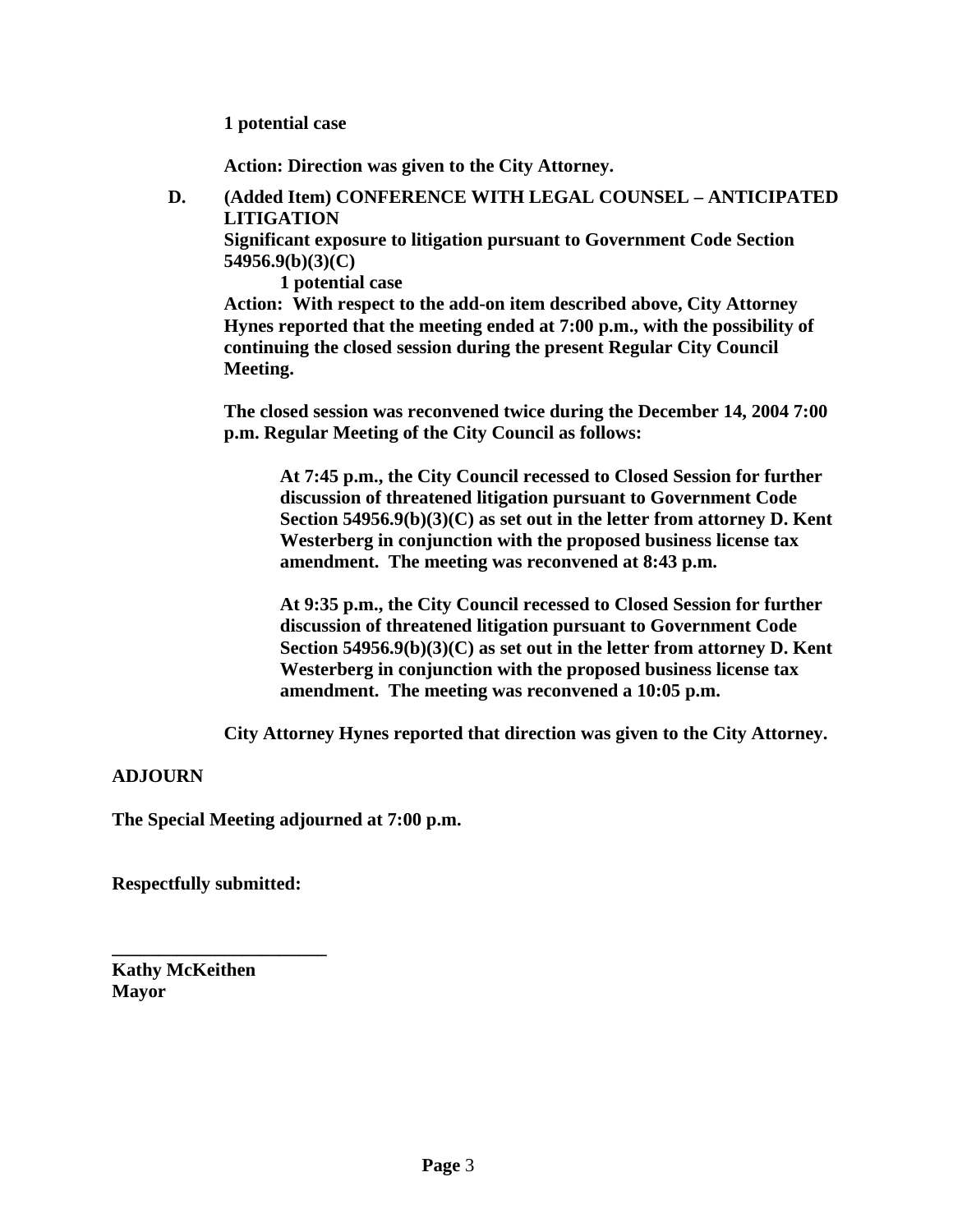

# *Draft* **MINUTES Town of Atherton CITY COUNCIL/ATHERTON CHANNEL DRAINAGE DISTRICT December 15, 2004 7:00 p.m. TOWN COUNCIL CHAMBERS** 94 Ashfield Road Atherton, California

## **REGULAR MEETING**

**Mayor McKeithen called the meeting to order at 7:03 p.m.** 

- **1. PLEDGE OF ALLEGIANCE**
- **2. ROLL CALL**

 **PRESENT: James R. Janz**

 **Charles Marsala Alan B. Carlson Kathy McKeithen William R. Conwell** 

**City Manager Jim Robinson and City Attorney Marc Hynes were also present.** 

### **3. PRESENTATIONS**

**A. Presentation to Outgoing Mayor Kathy McKeithen** 

**Vice Mayor Conwell presented Mayor McKeithen with a plaque to commemorate her year of service as Mayor of the Town of Atherton. Mayor McKeithen accepted the plaque and stated that it was her pleasure to serve as the Mayor.**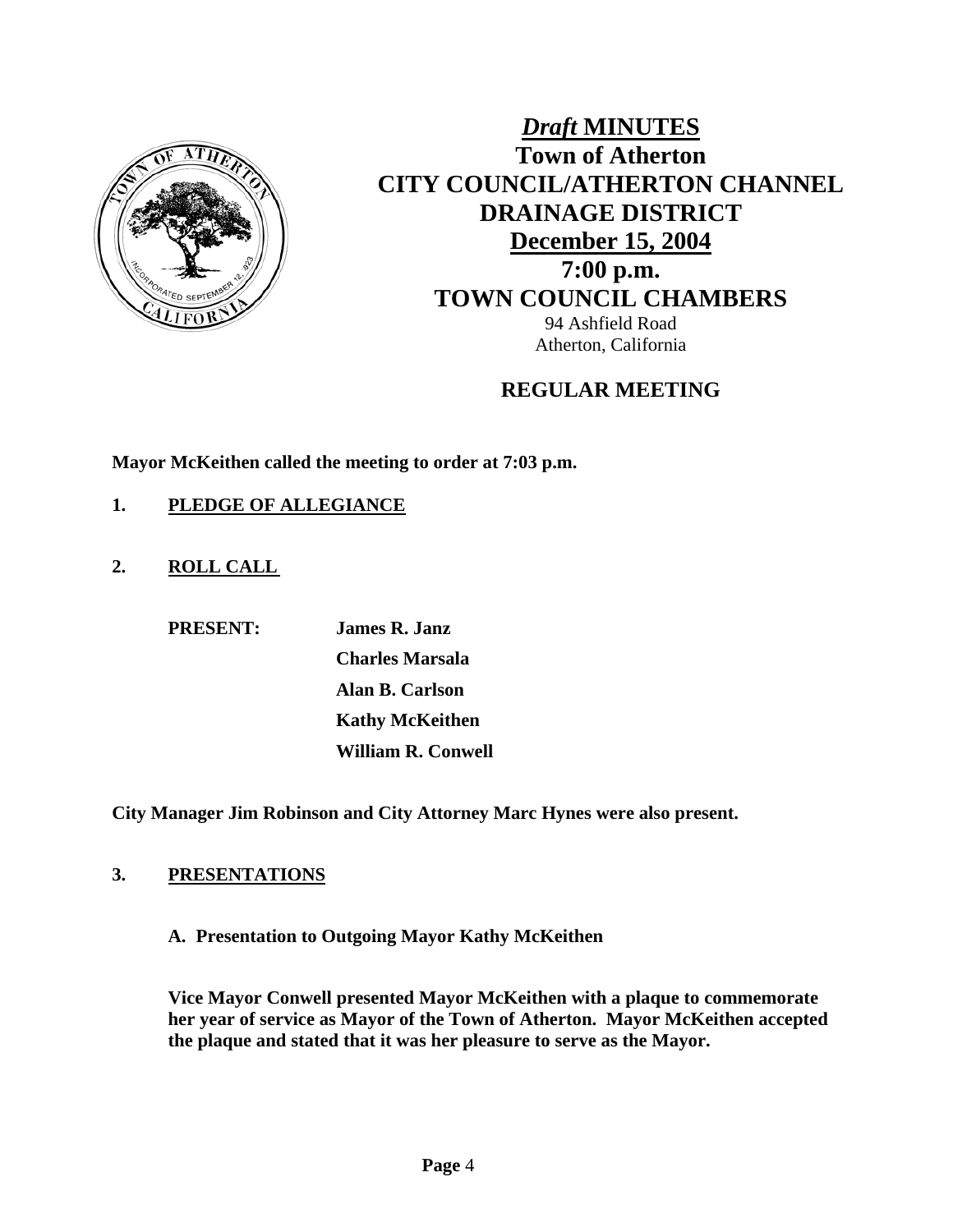**B. Certificate of Appreciation to Outgoing Arts Committee Member Florentina Mazzone** 

**Ms. Mazzone was not present to receive the certificate. The certificate will be mailed to her.** 

### **4. COUNCIL REPORTS**

- **Council Member Janz announced that the Housing Endowment and Regional Trust of San Mateo County issued its first call for proposals for projects.**
- **Council Member Marsala stated that he attended the Park Foundation and Atherton Dames Christmas luncheon and an issue discussed was park grants. He stated that public pension plans had become an issue of interest throughout the state. He also thanked Mayor McKeithen for her service as Mayor.**
- **Council Member Carlson did not have a report.**
- **Mayor McKeithen stated that as a result of the last Council meeting, she reported on a meeting with a resident on drainage issues. The Town is waiting to see if there will be funding for this project.**
- **Vice Mayor Conwell reported on the San Francisco Airport Roundtable meeting where a new A380 aircraft was discussed, which will be the largest passenger aircraft and will bring about a new era of aviation. He reported on a possible closure of the Key Market (DeHoff Enterprises) on 5th and El Camino Real, which has been impacted by day workers who congregate at that corner. Mr. Conwell contacted the County on this issue and reported that a location on Middlefield will be created for the day workers.**

### **5. PUBLIC COMMENTS**

- **Jean Schaaf, Atherton, stated that the decline in business at Key Market was due to the day workers soliciting business, and stated that she had a petition to submit to the Board of Supervisors which addresses this issue.**
- **Mayor McKeithen read a letter from an 8-year-old, who wants more sidewalks in Atherton.**

### **6. STAFF REPORTS**

• **City Attorney Hynes stated that during the closed session, one item was added to the Special Meeting Agenda by unanimous vote as threatened litigation pursuant to Government Code Section 54956.9(b)(3)(C), in relation to written correspondence received from D. Kent Westerberg threatening litigation in conjunction with the**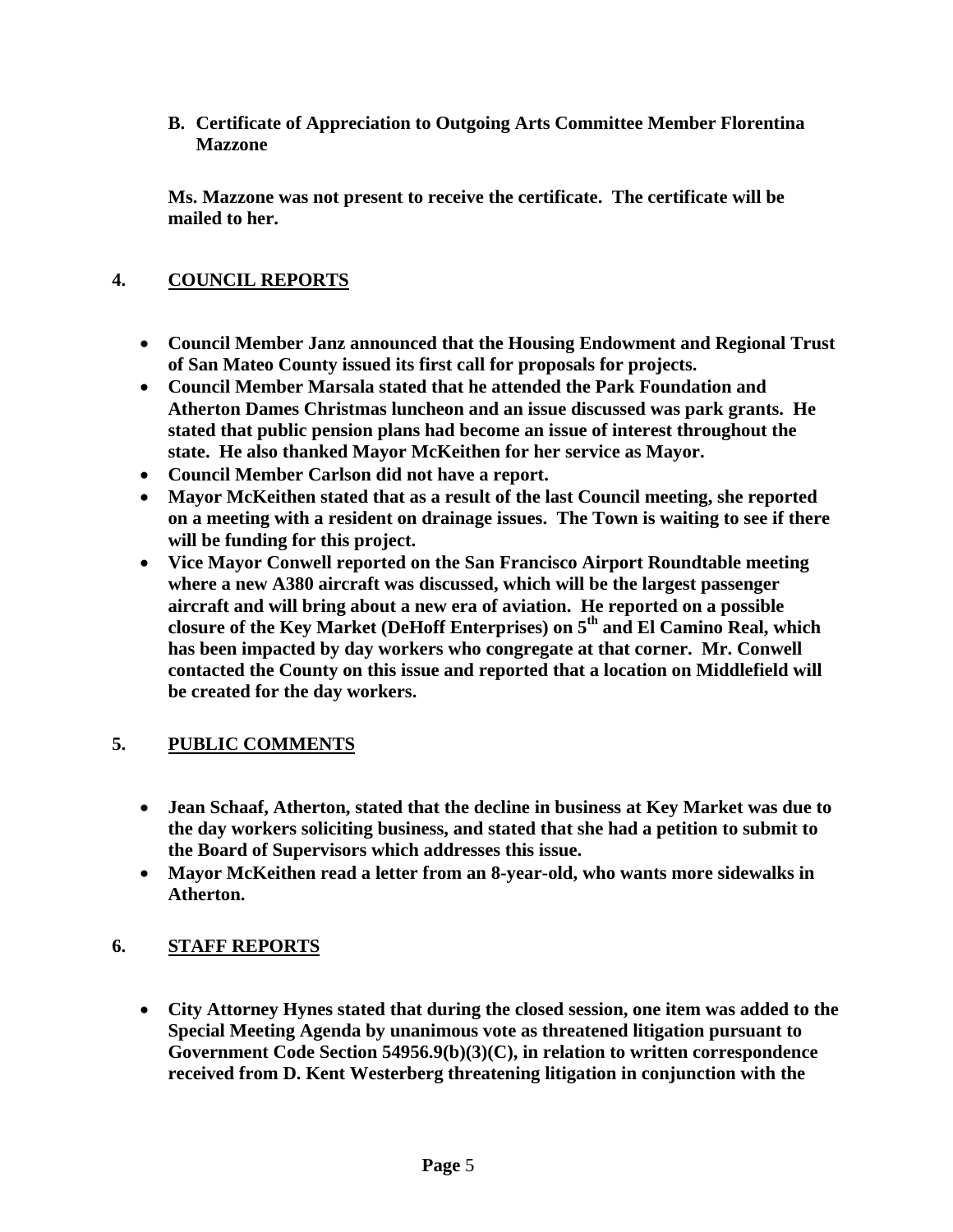**proposed business license tax amendment. He reported the following actions from the Special Meeting (closed session):** 

**A. CONFERENCE WITH LEGAL COUNSEL – ANTICIPATED LITIGATION Initiation of litigation pursuant to Government Code Section 54956.9(c): 1 potential case Action: Directed City Attorney to file litigation. Written information will be available upon the filing of the complaint. B. CONFERENCE WITH LEGAL COUNSEL – ANTICIPATED LITIGATION Significant exposure to litigation pursuant to Government Code Section 54956.9 (b) 2 potential cases** 

**Action: Direction was given to the City Attorney.** 

**C. CONFERENCE WITH LEGAL COUNSEL – ANTICIPATED LITIGATION Significant exposure to litigation pursuant to Government Code Section 54956.9(b): 1 potential case** 

**Action: Direction was given to the City Attorney.** 

**The closed session meeting ended at 7:00 p.m. With respect to the add-on item described above, City Attorney Hynes reported that the meeting ended at 7:00 p.m., with the possibility of continuing the closed session during the present Regular City Council Meeting.** 

### **7. COMMUNITY ORGANIZATION ROUNDTABLE REPORT**

**Denise Kupperman of the Atherton Tree Committee presented an update of the group's activities. She announced a seminar on Friday, February 4, 2005 at Holbrook-Palmer Park on tree preservation guidelines for architects, landscapers and construction firms. She also announced a winter pruning workshop on January 29, 2005.** 

### **CONSENT CALENDAR (Items 8-11)**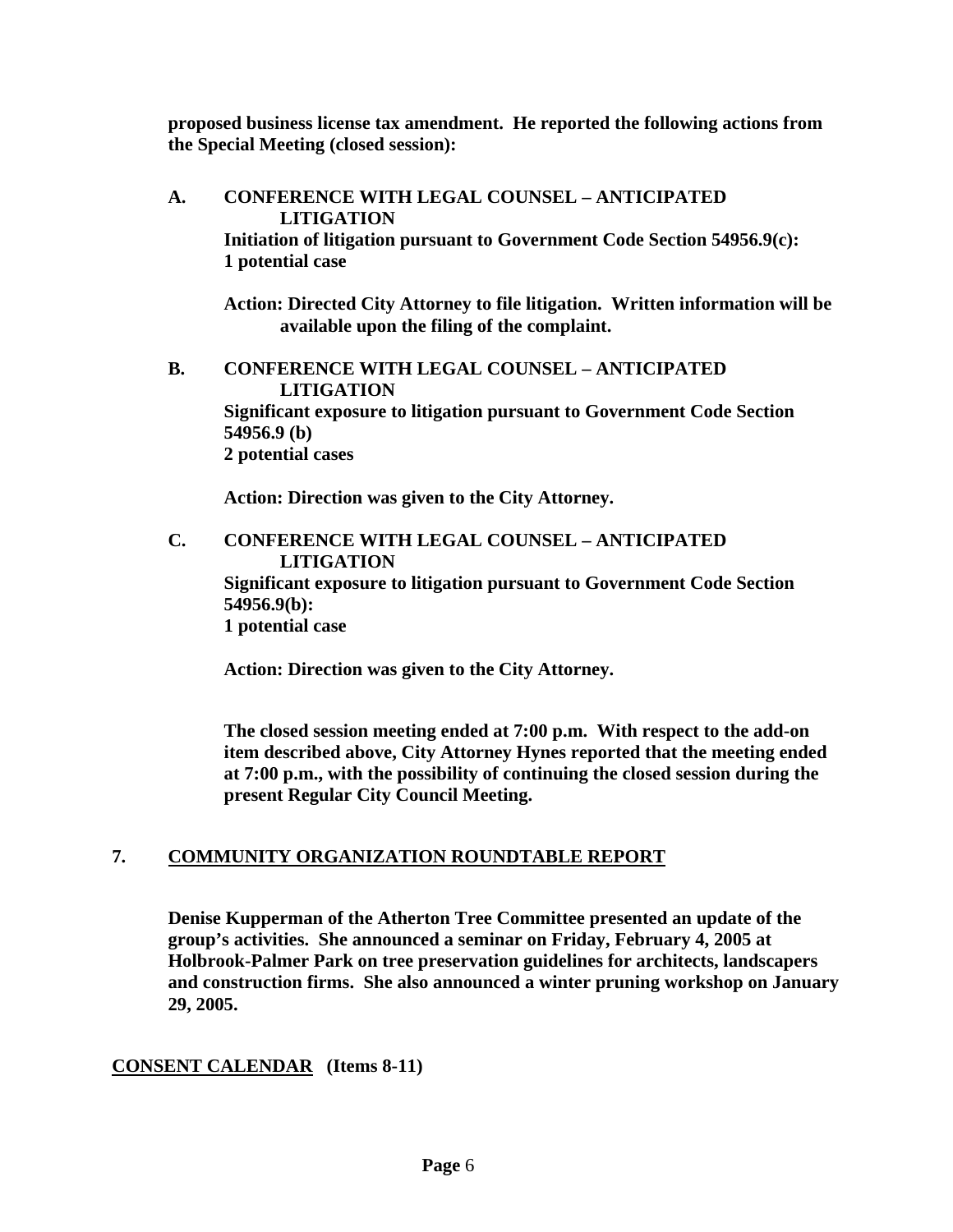**MOTION – to approve the Consent Calendar as presented.**

M/S Conwell/Marsala **Ayes: 5 Noes: 0 Absent: 0 Abstain: 0** 

- **8**. **APPROVED MINUTES OF REGULAR MEETING OF NOVEMBER 17, 2004**
- **9. APPROVED BILLS AND CLAIMS FOR NOVEMBER 2004 IN THE AMOUNT OF \$841,260**
- **10. ACCEPTED MONTHLY FINANCIAL REPORT FOR NOVEMBER 2004**
- **11. ACCEPTED WORK AND AUTHORIZED RECORDATION OF NOTICE OF COMPLETION FOR THE TOWN CAPE SEAL PROJECT NO. 04-003**

### **PUBLIC HEARING**

**12. AN ORDINANCE AMENDING ATHERTON MUNICIPAL CODE CHAPTER 17.36.050 REGULATING ACCESSORY STRUCTURE SETBACK REQUIREMENTS AND CHAPTER 17.36.055 REGULATING WINDOW OPENINGS ON ACCESSORY STRUCTURES** 

**Deputy Town Planner Lisa Costa Sanders presented the staff report.**

**Mayor McKeithen opened the public hearing. There were no public speakers. Mayor McKeithen closed the public hearing.** 

**MOTION – Introduce the ordinance amending Atherton Municipal Code Chapter 17.36.050 regulating accessory structure setback requirements and chapter 17.36.055 regulating window openings on accessory structures, and waive further reading.**

### **REGULAR AGENDA**

**13. RESOLUTION NO. 04-27 DECLARING THE RESULTS OF THE GENERAL MUNICIPAL ELECTION AND SPECIAL MUNICIPAL ELECTION HELD ON NOVEMBER 2, 2004** 

**Acting City Clerk Linda Kelly presented the staff report.** 

**M/S Carlson/Janz Ayes: 5 Noes: 0 Absent: 0 Abstain: 0**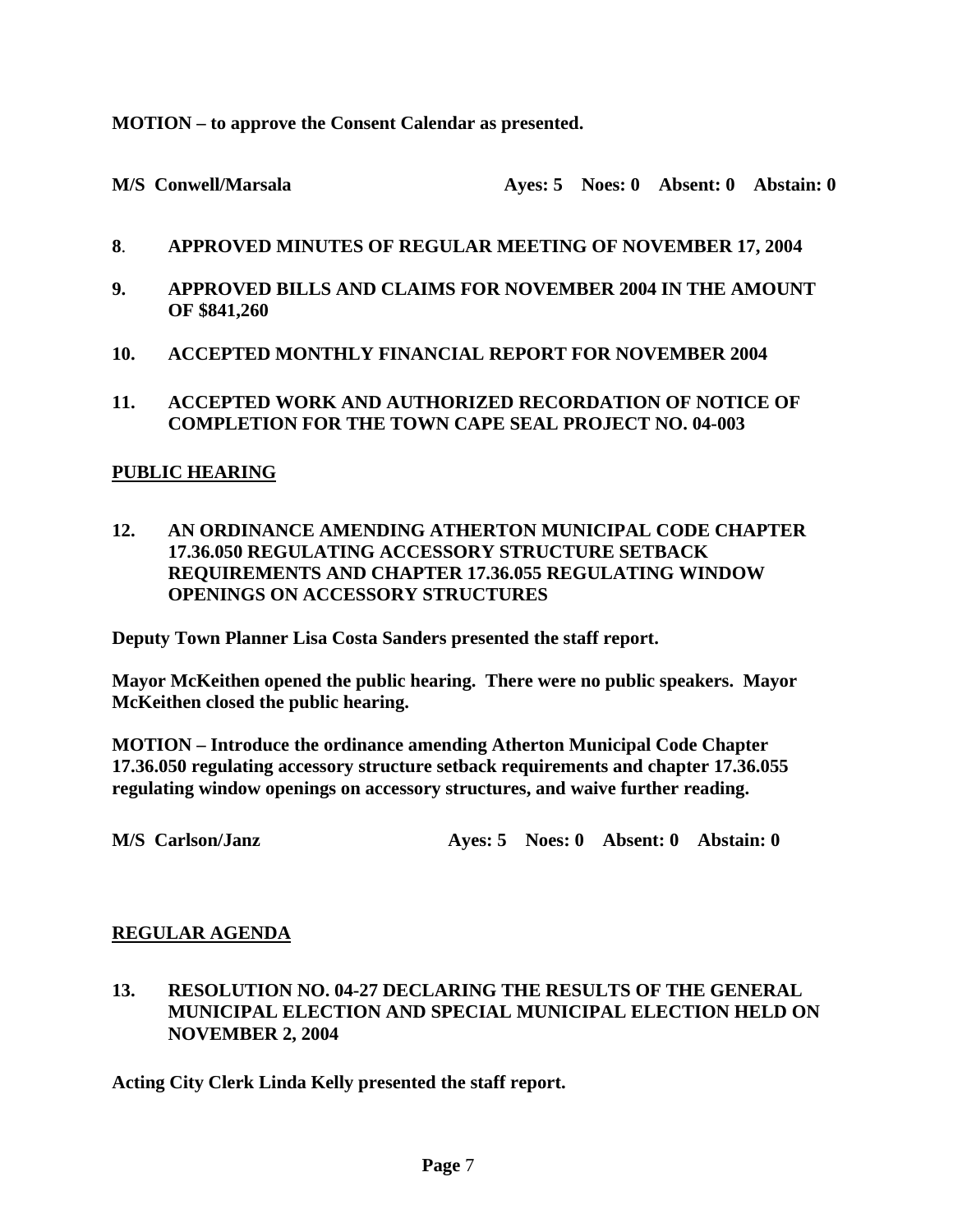**MOTION - Adopt Resolution No. 04-27 declaring the results of the General Municipal and Special Municipal Election held on November 2, 2004.** 

**M/S McKeithen/Conwell Ayes: 5 Noes: 0 Absent: 0 Abstain: 0** 

**The following is hereby entered into the official record per California Elections Code Section 10264.** 

**The whole number of votes cast in the city: 4,366** 

| The names of the persons voted for: | <b>James R. Janz</b>   |
|-------------------------------------|------------------------|
|                                     | <b>Kathy McKeithen</b> |

**The measure voted upon: Measure O** 

**"Shall an ordinance entitled 'An Ordinance of the Town of Atherton Authorizing the Levy of a Special Tax for Municipal Services and Capital Improvements and for the Expenditure of Funds Derived from such Tax,' and numbered 550 be adopted?"** 

Yes \_\_\_\_\_ No \_\_\_\_\_

**For what office each person was voted for: James R. Janz – Member of the City Council Kathy McKeithen – Member of the City Council** 

**The number of votes given at each precinct to each person and for and against each measure:**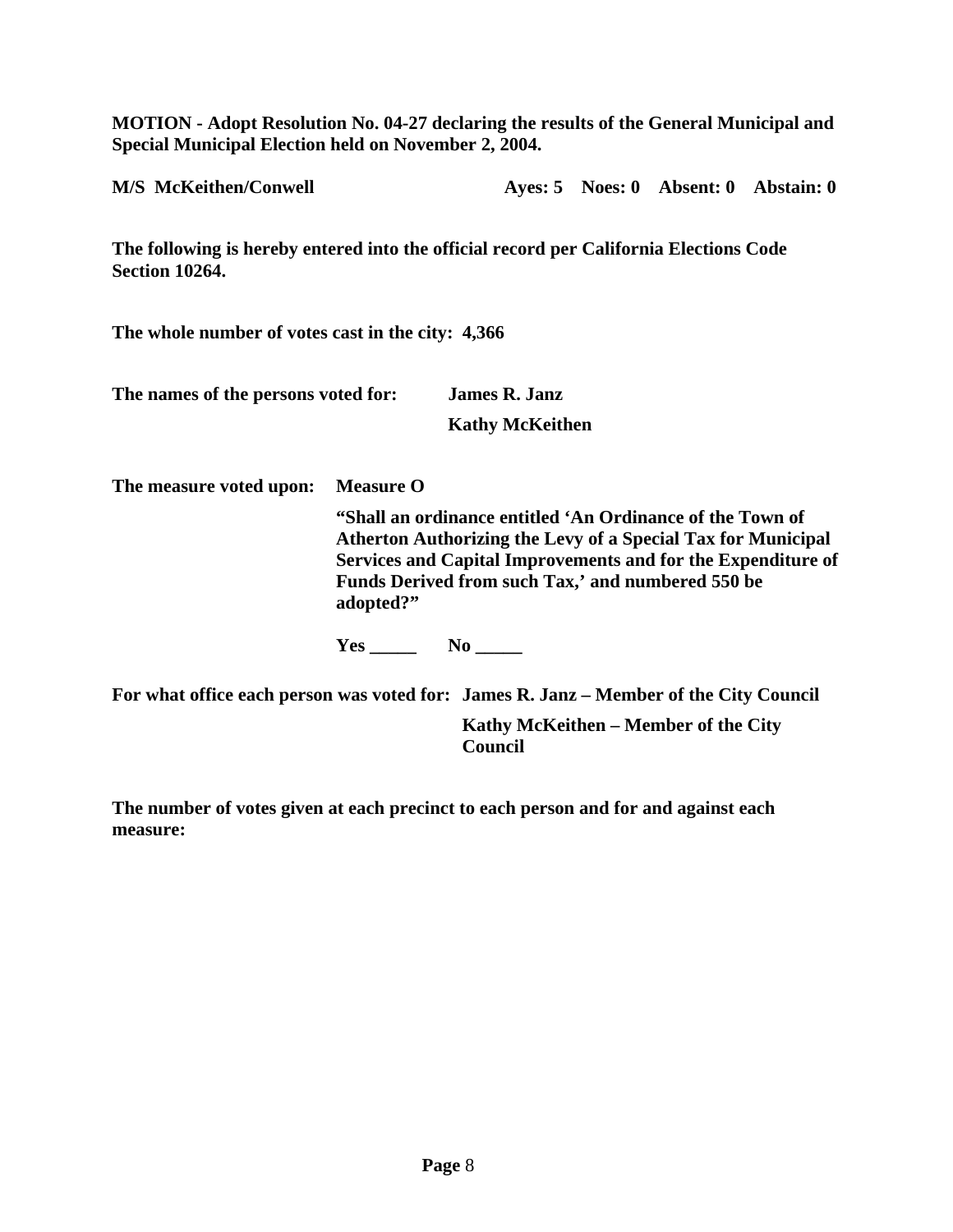| <b>Precinct</b> | <b>Ballots</b><br>Cast | Janz | <b>McKeithen</b> | <b>Measure O - Yes</b> | Measure O - No |
|-----------------|------------------------|------|------------------|------------------------|----------------|
| 3001            | 506                    | 330  | 337              | 260                    | 186            |
| 3002            | 493                    | 326  | 323              | 261                    | 162            |
| 3003            | 564                    | 376  | 366              | 275                    | 228            |
| 3004            | 852                    | 518  | 527              | 365                    | 344            |
| 3005            | 552                    | 294  | 309              | 236                    | 175            |
| 3006            | 483                    | 287  | 279              | 253                    | 166            |
| 3007            | 457                    | 292  | 307              | 240                    | 165            |
| 3009            | 556                    | 375  | 385              | 284                    | 200            |

**The number of votes given in the city to each person and for and against each measure:** 

| <b>Precinct</b> | <b>Ballots</b><br>$\text{Cast}$ | Janz  | <b>McKeithen</b> | <b>Measure O - Yes</b> | <b>Measure O - No</b> |
|-----------------|---------------------------------|-------|------------------|------------------------|-----------------------|
| <b>TOTAL</b>    | 4,366                           | 2,798 | 2,833            | 2,174                  | 1,626                 |

### **RESOLUTION NO. 04-27**

### **A RESOLUTION OF THE CITY COUNCIL OF THE TOWN OF ATHERTON, CALIFORNIA, DECLARING THE RESULTS OF THE GENERAL MUNICIPAL AND SPECIAL MUNICIPAL ELECTION HELD ON NOVEMBER 2, 2004**

WHEREAS, a General Municipal and Special Municipal Election (consolidated) was held within the Town of Atherton on Tuesday, November 2, 2004; and

WHEREAS, the conduct of said election was duly delegated to the Chief Elections Officer of the County of San Mateo; and

WHEREAS, the Chief Elections Officer has now certified the results of said election, and said results are truly reflected in the Certificates of the Chief Elections Officer dated November 30, 2004, full, true and correct copies of which are attached hereto and by this reference incorporated herein.

NOW, THEREFORE, the City Council of the Town of Atherton, California, does resolve, declare, determine and order as follows: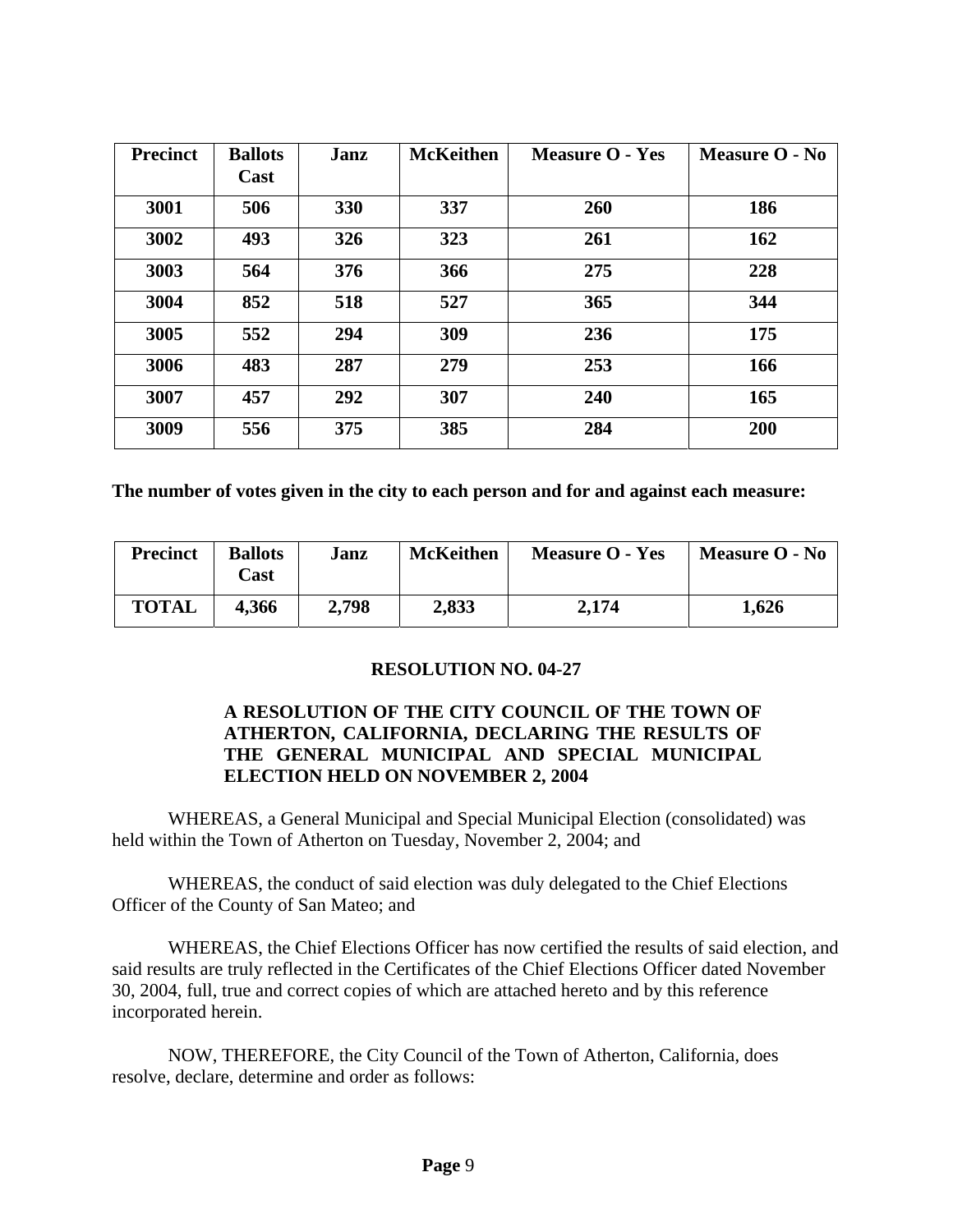Section 1. The total number of ballots cast in the precincts was 4,366.

Section 2. The names of persons voted for at the election for Member of the City Council were as follows:

> James R. Janz Kathy McKeithen

Section 3. The measure voted upon at the election was as follows:

Measure O

"Shall an ordinance entitled 'An Ordinance of the Town of Atherton Authorizing the Levy of a Special Tax for Municipal Services and Capital Improvements and for the Expenditure of Funds Derived from such Tax,' and numbered 550 be adopted?"

Yes \_\_\_\_\_ No \_\_\_\_\_

Section 4. The number of votes cast at each precinct and the number of votes cast in the Town for each of the persons above named for the office for which the persons were candidates, and for and against the measure, were as listed in the attached certificates of the Chief Elections Officer.

Section 5. The City Council does declare and determine that: James R. Janz was elected as Member of the City Council for the full term of four years; Kathy McKeithen was elected as Member of the City Council for the full term of four years; and as a result of the election, Measure O did not receive the necessary two-thirds (2/3rds) "yes" votes of the ballots cast in the election, which was required for passage, and thus the measure did not carry and shall not be deemed adopted and ratified.

Section 6. The City Clerk shall enter on the records of the City Council of the Town a statement of the result of the election showing: (1) the total number of ballots cast in the Town; (2) the names of the persons voted for; (3) the measure voted upon; (4) the office which each person was voted for; (5) the number of votes given at each precinct to each person, and for and against the measure; (6) the total number of votes given to each person, and for and against each measure.

Section 7. The Chief Elections Official shall immediately deliver to each of the persons so elected a Certificate of Election. The City Clerk shall administer to each person elected the Oath of Office prescribed in the Constitution of the State of California and shall have them subscribe to it and file it in the Office of the City Clerk. Each of the persons so elected shall be inducted in to the respective office to which he or she has been elected.

\* \* \* \* \* \* \* \* \* \* \* \* \*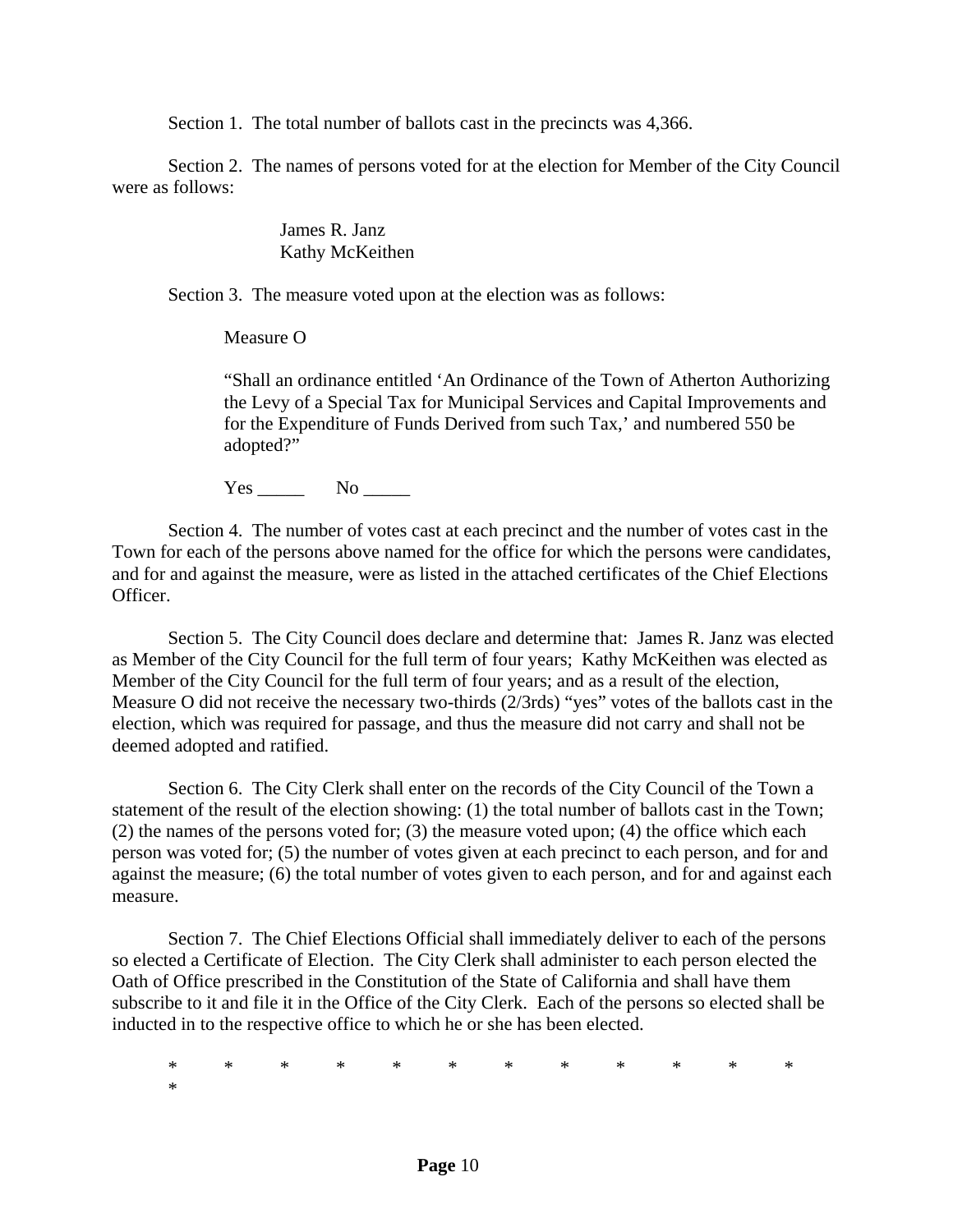*I hereby certify that the foregoing Resolution No. 04-27 was duly and regularly passed and adopted by the City Council of the Town of Atherton at a Regular meeting thereof held on this 15th day of December 2004, by the following vote:* 

*AYES: 5 COUNCILMEMBERS: Janz, Marsala, Carlson, McKeithen, Conwell NOES: 0 COUNCILMEMBERS: None. ABSENT: 0 COUNCILMEMBERS: None. ABSTAIN: 0 COUNCILMEMBERS: None.* 

\_\_\_\_\_\_\_\_\_\_\_\_\_\_\_\_\_\_\_\_\_\_\_\_\_\_

*/s/ Kathy McKeithen* 

Kathy McKeithen, Mayor Town of Atherton

ATTEST:

*/s/ Linda Kelly* 

\_\_\_\_\_\_\_\_\_\_\_\_\_\_\_\_\_\_\_\_\_\_\_\_ Linda Kelly, Acting City Clerk

APPROVED AS TO FORM:

*/s/ Marc G. Hynes* 

\_\_\_\_\_\_\_\_\_\_\_\_\_\_\_\_\_\_\_\_\_\_\_\_\_\_ Marc G. Hynes, City Attorney

### **14. INDUCTION OF REELECTED COUNCIL MEMBERS JANZ AND MCKEITHEN – OATHS OF OFFICE**

**Acting City Clerk Kelly administered the Oath of Office to reelected Council Members James R. Janz and Kathy McKeithen, as required by the California State Constitution.** 

### **15. CITY COUNCIL REORGANIZATION – SELECTION OF MAYOR AND VICE MAYOR**

**Acting City Clerk Kelly opened nominations for the Office of Mayor.** 

**Council Member McKeithen nominated Council Member Conwell for the Office of Mayor. Council Member Carlson seconded the nomination.** 

**Council Member Janz moved to close nominations. Council Member Marsala seconded the motion.**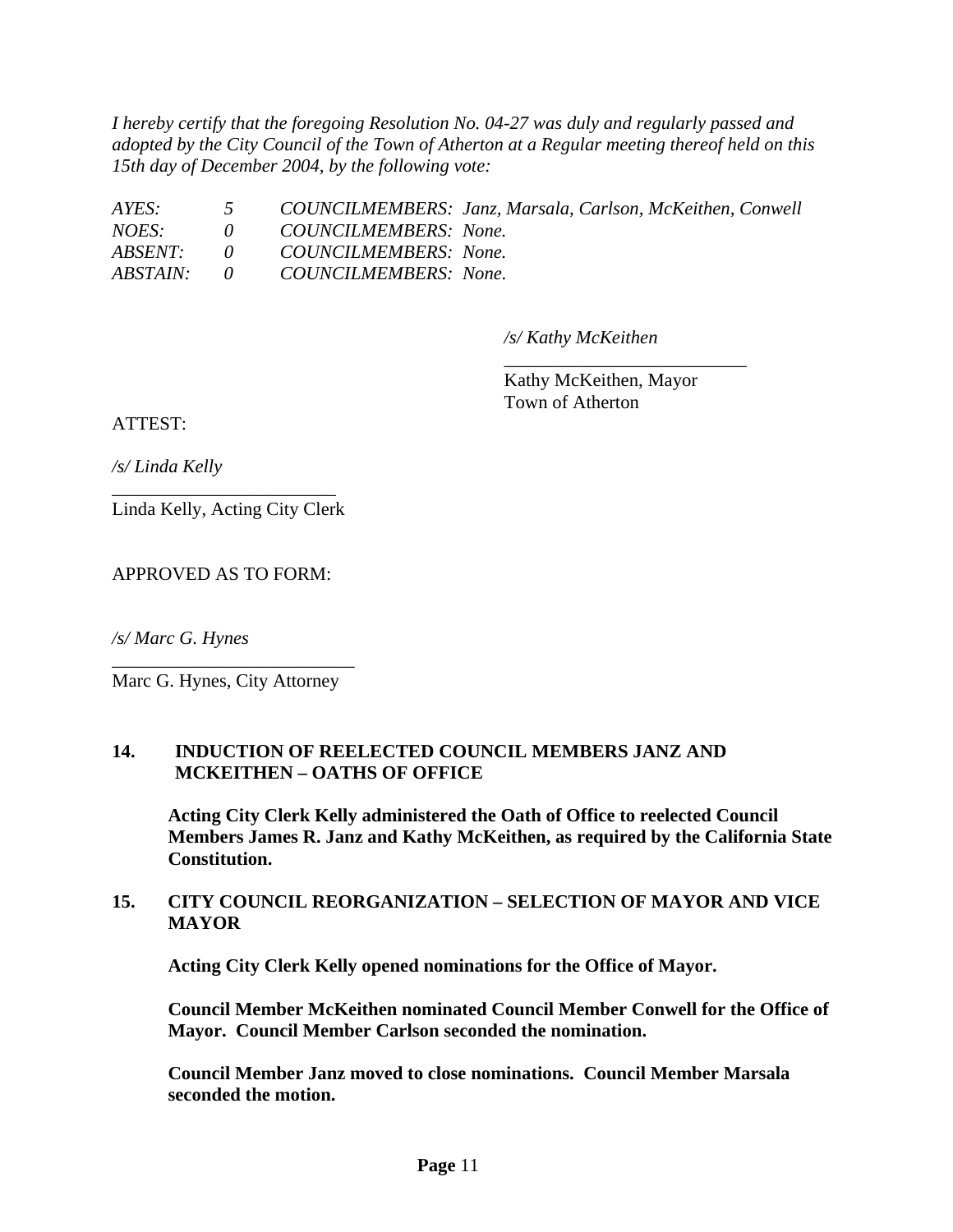### **MOTION – Council Member Conwell to serve as Mayor.**

M/S McKeithen/Carlson Ayes: 5 Noes: 0 Absent: 0 Abstain: 0

**Council Member Conwell was elected to the Office of Mayor.** 

**Acting City Clerk Kelly opened nominations for the Office of Vice Mayor.** 

**Council Member McKeithen nominated Council Member Marsala for the Office of Vice Mayor. Council Member Carlson seconded the nomination.** 

**Council Member Janz moved to close nominations. Council Member Conwell seconded the motion.** 

**MOTION – Council Member Marsala to serve as Vice Mayor.** 

M/S McKeithen/Carlson Ayes: 5 Noes: 0 Absent: 0 Abstain: 0

**Council Member Marsala was elected to the Office of Vice Mayor.** 

**Acting City Clerk Kelly turned the meeting over to Mayor Conwell.** 

**Item No. 19 was taken out of order due to the need to recess to close session regarding Item No. 16 and the emergency item added to the Special Meeting (closed session).** 

**19. ACCEPTANCE OF STATUS REPORT BY CITY MANAGER OF ANNUAL REVIEW OF LITTLE LEAGUE COMPLIANCE WITH PARK LICENSE AGREEMENT AND USE OF THE BALL FIELD IN HOLBROOK-PALMER PARK** 

**City Manager Robinson presented the staff report.** 

**Council Members questioned the need to remove the backstop during off-seasons.** 

**The following was approved by unanimous consent:** 

- **a. Accepted status report from the City Manager regarding compliance by the Little League to the terms of the "License Agreement" between the Town of Atherton and the Menlo-Atherton Little League.**
- **b. Received input from City Council regarding the Little League's compliance with the agreement and mitigation measures.**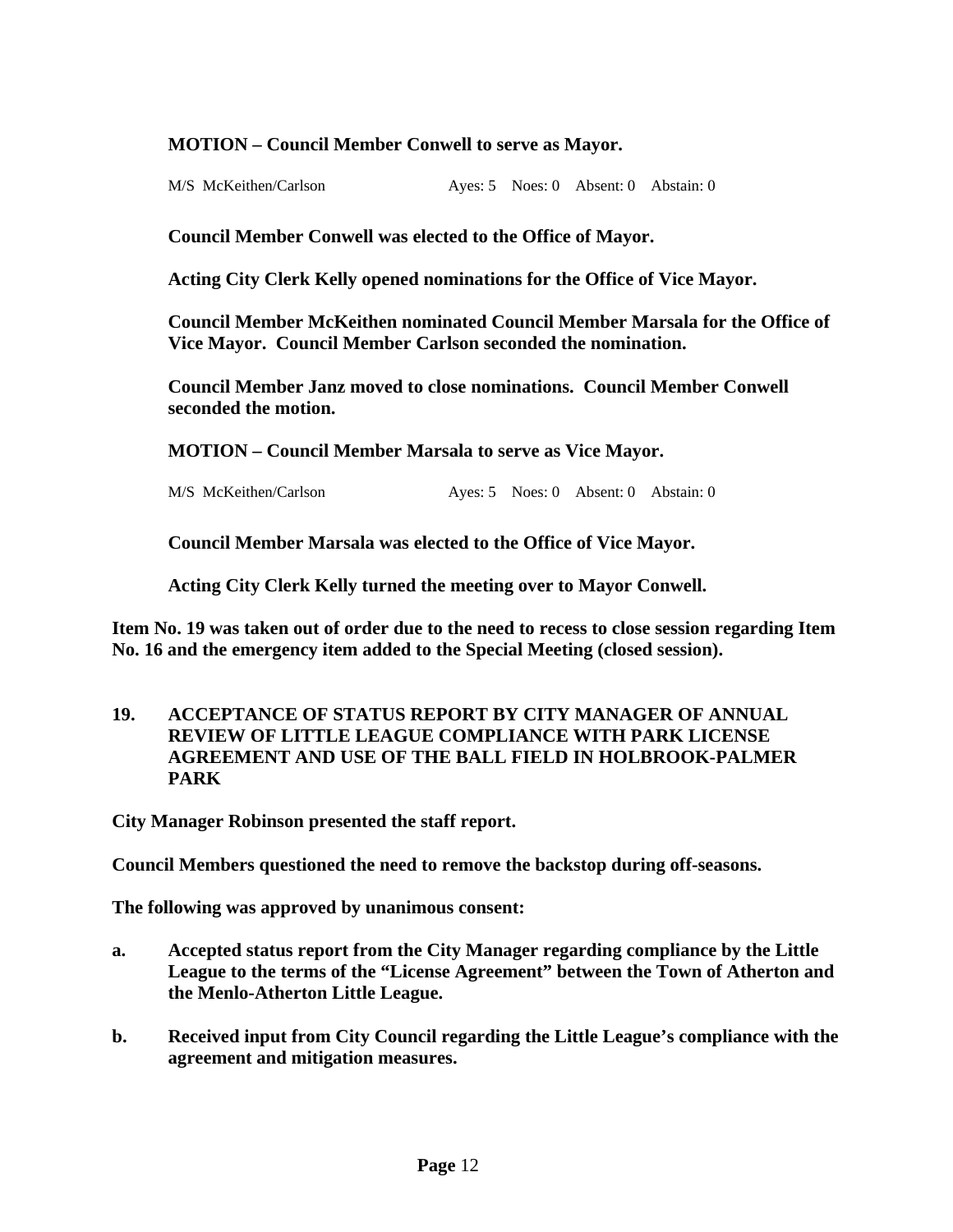- **c. Directed the City Manager to meet with the President of the Little League to ensure compliance with the attached agreement and conduct an annual review.**
- **d. Directed staff to work with the Little League to approach the Park and Recreation Commission and the Holbrook-Palmer Park Foundation regarding leaving the backstop up during off-seasons.**

**At 7:45 p.m., the City Council recessed to Closed Session for further discussion of threatened litigation pursuant to Government Code Section 54956.9(b)(3)(C) as set out in the letter from attorney D. Kent Westerberg in conjunction with the proposed business license tax amendment. The meeting was reconvened at 8:43 p.m.** 

**16. DISCUSSION AND CONSIDERATION – POSSIBLE AMENDMENTS TO BUSINESS TAX ORDINANCE TO BE SUBMITTED TO VOTERS AT THE SPECIAL MUNICIPAL ELECTION CALLED FOR MARCH 8, 2005** 

**City Attorney Marc Hynes presented the staff report. William Hutton, an attorney who is an expert in municipal taxation, was present for questions regarding this item.** 

**The following individuals spoke from the audience:** 

**Natalie Cardenas, Government Affairs Director, Silicon Valley Association of Realtors John Ruggiero, Atherton Marion Oster, Atherton San Goodman, Atherton Bob Huber, Atherton Susan Tilling, Realtor Tom Odad, Atherton Bob Jenkins, Atherton Jim Nicholas, Atherton Amanda Miller, Atherton Dick Collin, Realtor, Menlo Park George Mozingo, San Mateo County Association of Realtors David Barker, Atherton JoAnne Holder, Atherton Jerry Carlson, Atherton Any McGuin, San Mateo County Board of Realtors Denver Lowe, Burlingame Sharon Lawson, Realtor Verna Davis, Menlo Park Richard Calhoun, Santa Clara Sunny Diqual, Palo Alto Pat Briscoe, Atherton**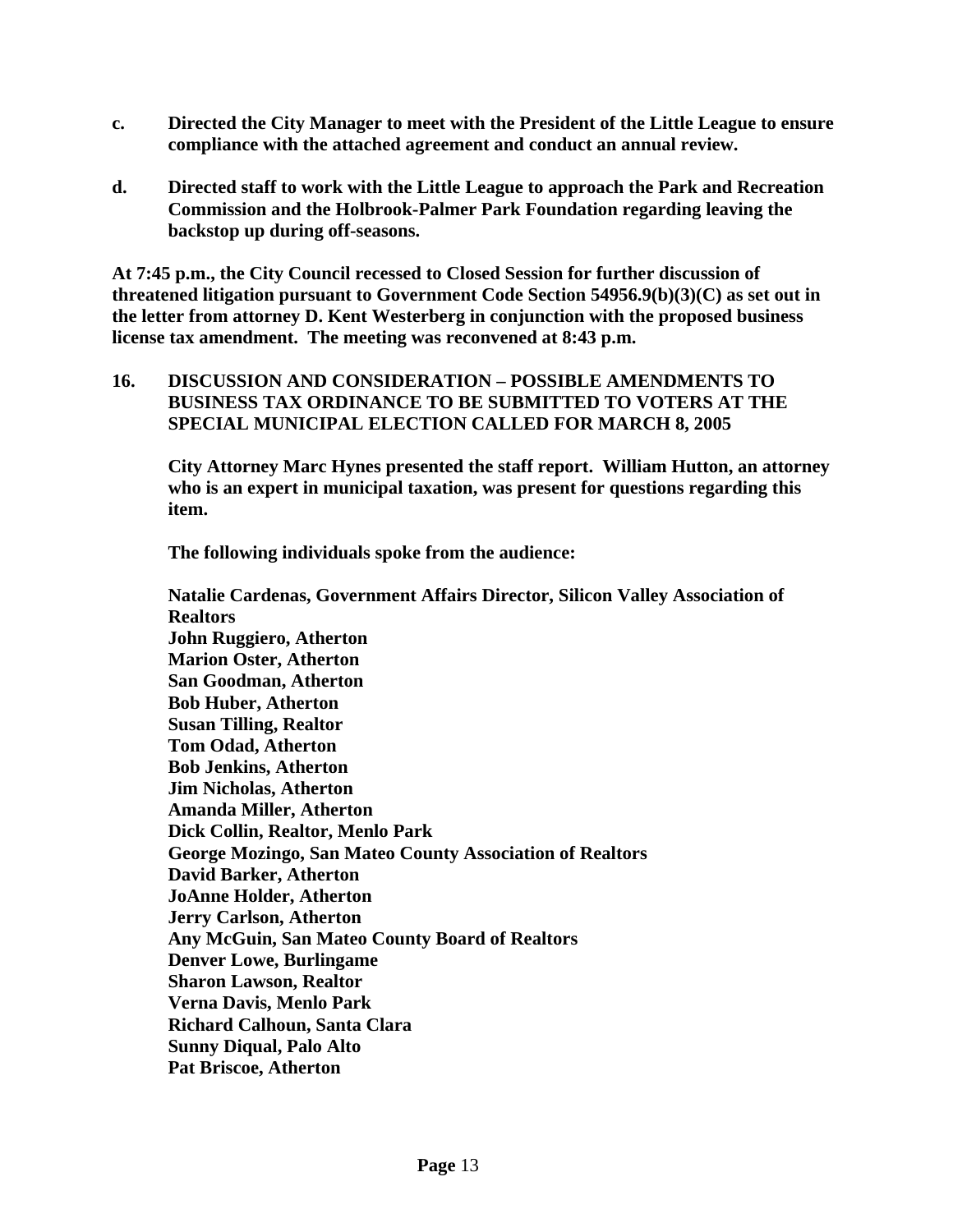**At 9:35 p.m., the City Council recessed to Closed Session for further discussion of threatened litigation pursuant to Government Code Section 54956.9(b)(3)(C) as set out in the letter from attorney D. Kent Westerberg in conjunction with the proposed business license tax amendment. The meeting was reconvened a 10:05 p.m.** 

**City Attorney Hynes read the following resolution into the record.** 

### **RESOLUTION 04-28**

### **A RESOLUTION OF THE CITY COUNCIL OF THE TOWN OF ATHERTON WITHDRAWING ORDINANCE NO. 552 CALLING AN ELECTION FOR AMENDMENTS TO THE ATHERTON BUSINESS LICENSE TAX**

**WHEREAS**, on November 17, 2004, the City Council called an election for March 8, 2005, in Ordinance No. 552; and

**WHEREAS**, the City Council has determined that the fiscal needs of the Town will best be served by allowing for more time for public input from Town residents regarding a future tax measure to be placed before the voters on a June 2005 election ballot.

**NOW, THEREFORE, BE IT RESOLVED** that the City Council of the Town of Atherton hereby resolves:

Ordinance No. 552, adopted on November 17, 2004, is hereby withdrawn in accordance with Elections Code Section 9605, and this Resolution of withdrawal shall be forwarded to the Elections Official for filing.

**MOTION - Adopt Resolution No. 04-28 withdrawing the order of election for the March 8, 2005 Special Election.** 

**Vice Mayor Marsala stated that he was opposed to this type of and is more in favor of a parcel tax.** 

**Council Member Carlson explained the budget cuts the Town recently undertook and stated that the Council needed more public input on the issue.** 

**Council Member Janz stated that a June election would be better timing, and that he concurred with Council Member Carlson.** 

**Mayor Conwell stated that Atherton is a great place to live and that funds are needed to make it work.** 

**City Attorney Hynes repeated the resolution.** 

| M/S McKeithen/Janz |  |  |  | Aves: 5 Noes: 0 Absent: 0 Abstain: 0 |
|--------------------|--|--|--|--------------------------------------|
|--------------------|--|--|--|--------------------------------------|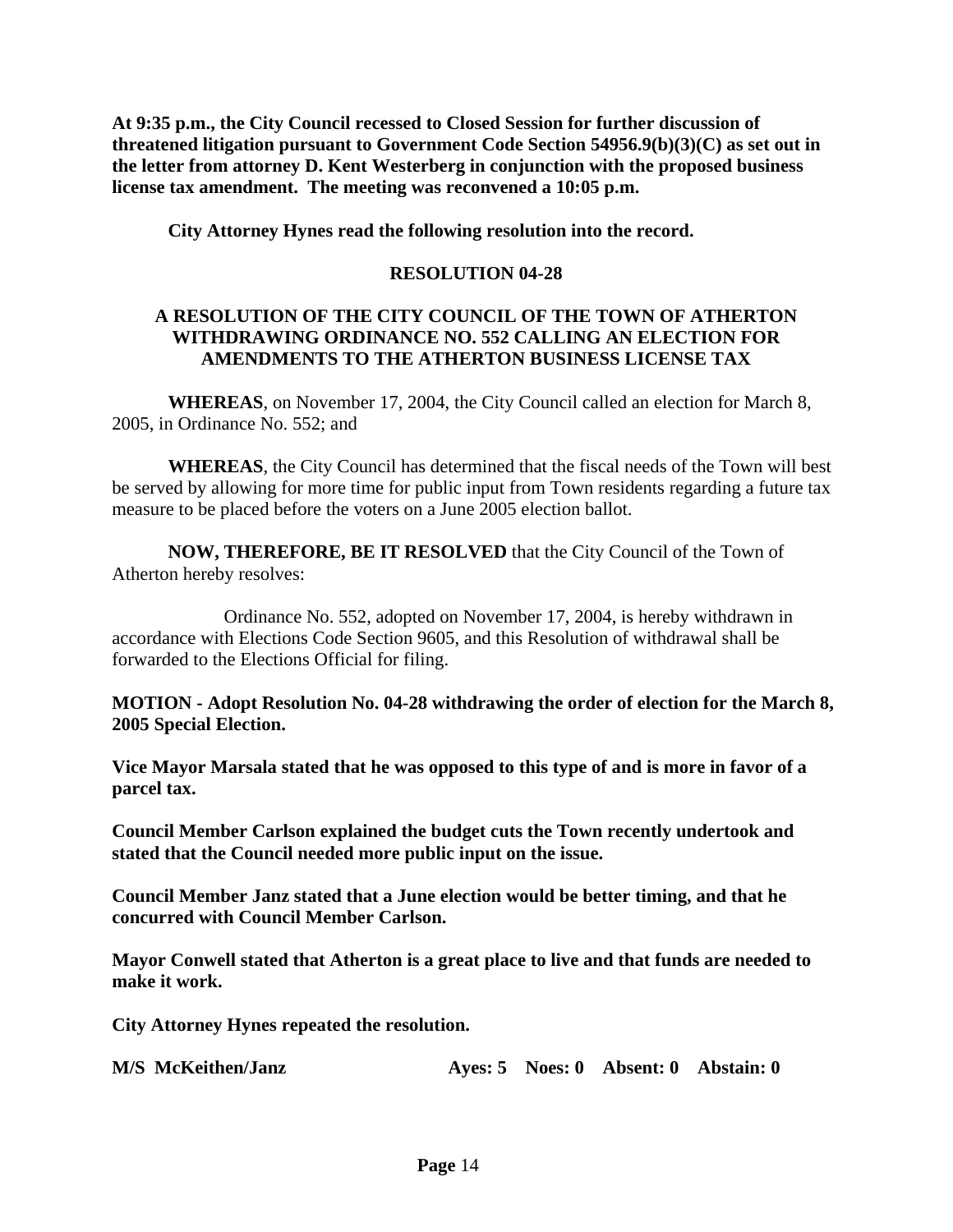**17. DISCUSSION AND CONSIDERATION – APPROVAL OF WRITTEN BALLOT ARGUMENT IN FAVOR OF MARCH 8, 2005 SPECIAL ELECTION BALLOT MEASURE REGARDING AN AMENDMENT TO THE BUSINESS LICENSE TAX ORDINANCE** 

**Recommendation: Review and approve Argument in Favor of Ballot Measure, to be signed by all Council Members and submitted to City Clerk by December 17, 2004 deadline.** 

**This item was withdrawn from the agenda.** 

**18. DISCUSSION AND CONSIDERATION – SELECTION OF DATES FOR COMMUNITY INFORMATIONAL MEETINGS (SPECIAL COUNCIL MEETINGS) REGARDING THE MARCH 8, 2005 SPECIAL ELECTION** 

**Recommendation: Discuss and select dates for holding community informational meetings regarding the March 8, 2005 Special Election.** 

**This item was withdrawn from the agenda.** 

- **(19. Item No. 19 was taken out of order and considered earlier in the meeting.)**
- **20. PUBLIC COMMENTS None.**

### **21. ADJOURNMENT**

**Mayor Conwell adjourned the meeting at 10:15 p.m.** 

**Respectfully submitted,** 

**\_\_\_\_\_\_\_\_\_\_\_\_\_\_\_\_\_\_\_\_\_\_\_\_\_\_\_ Linda Kelly, Acting City Clerk**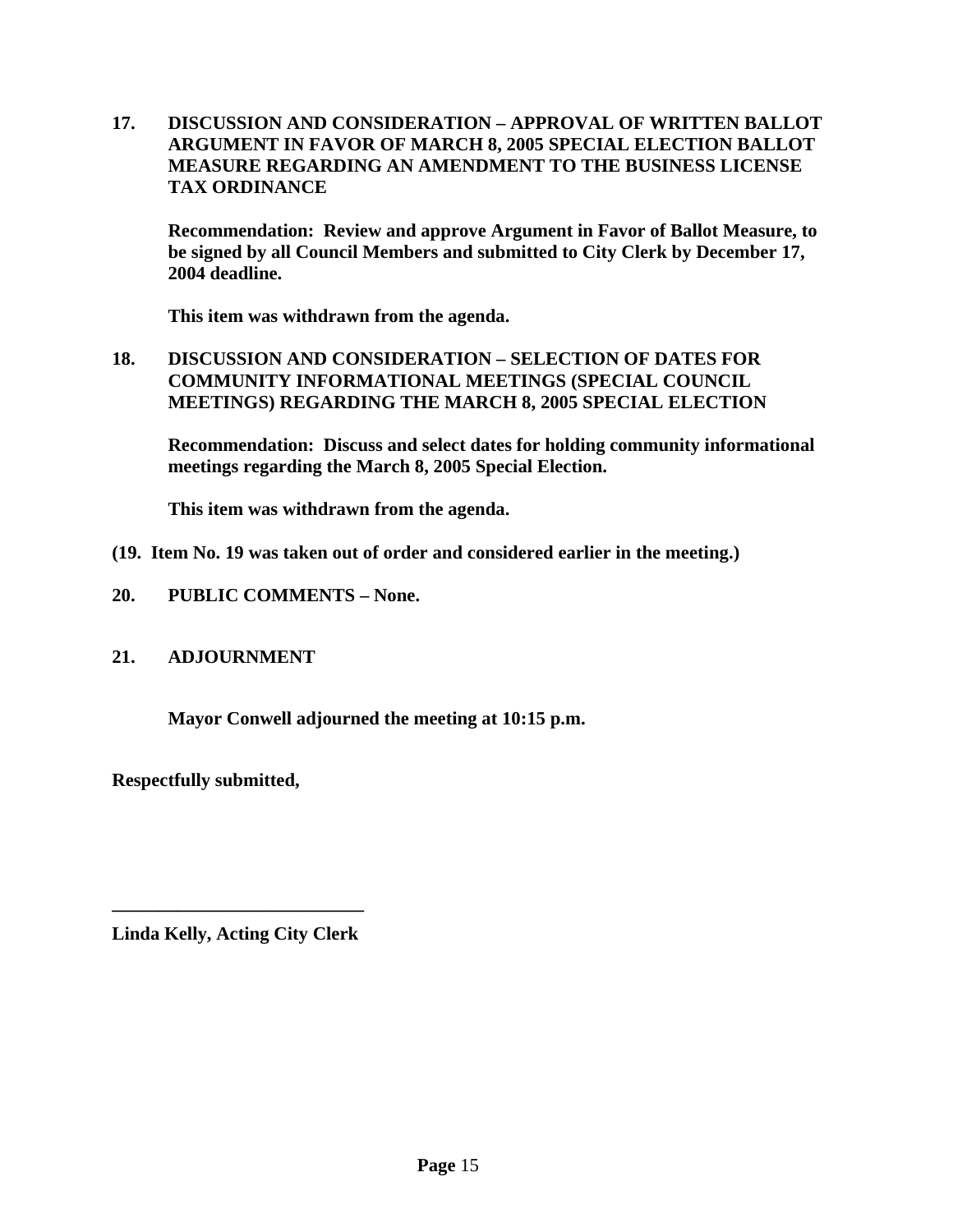# **TOWN OF ATHERTON**

CLAIMS LIST December 2004

Payroll Checks Electronic Transfers 5287 - 5409 \$ 30,477 303,772 A/P Checks 19032 – 19169 350,011

TOTAL \$684,260

I, James H. Robinson, City Manager of the Town of Atherton, do hereby certify under penalty of perjury that the demands listed above, check numbers 5287 - 5409 (payroll) and 19032 - 19169 (accounts payable), and electronic transfers for employees federal payroll taxes and fees, inclusive, amount to \$685,032; are true and correct, and that there are sufficient funds for payment.

> James H. Robinson City Manager

\_\_\_\_\_\_\_\_\_\_\_\_\_\_\_\_\_\_\_\_\_\_\_\_\_\_\_\_\_\_\_

The above claims, check numbers 5287 - 5409 (payroll) and 19032 - 19169 (accounts payable), and electronic transfers for employees federal payroll taxes and fees, inclusive, amount to

\$685,032; are true and correct, and are authorized for payment.

William R. Conwell Mayor, Town of Atherton

\_\_\_\_\_\_\_\_\_\_\_\_\_\_\_\_\_\_\_\_\_\_\_\_\_\_\_\_\_\_\_

|            | <b>SOURCE OF FUNDS</b>               |       |           |  |
|------------|--------------------------------------|-------|-----------|--|
| <b>101</b> | General Fund                         |       | \$564,417 |  |
| 105        | Tennis Fund                          |       |           |  |
| <b>201</b> | <b>Special Parcel Tax</b>            |       | 39,007    |  |
| 202        | Transportation                       |       |           |  |
| 203        | Gas Tax Fund                         |       | 47,000    |  |
| <b>210</b> | <b>Road Construction Impact Fees</b> |       | 16,366    |  |
| 211        | Park Grants Fund                     |       | 586       |  |
| 213        | Library Special Revenue Fund         |       | 944       |  |
| 401        | <b>General Capital Projects</b>      |       |           |  |
| 402        | <b>Storm Drainage</b>                |       |           |  |
| 403        | <b>Atherton Channel District</b>     |       | 1,554     |  |
| 404        | Park Playground Improvement          |       |           |  |
| 406        | <b>Facilities Construction</b>       |       |           |  |
| 610        | Vehicle Replacement                  |       | 10,000    |  |
| 611        | Computer Maint. & Replacement        |       | 1,361     |  |
| 612        | <b>Administrative Services</b>       |       | 754       |  |
| 715        | Evans Estate                         |       | 2,271     |  |
|            |                                      | TOTAL | \$684,260 |  |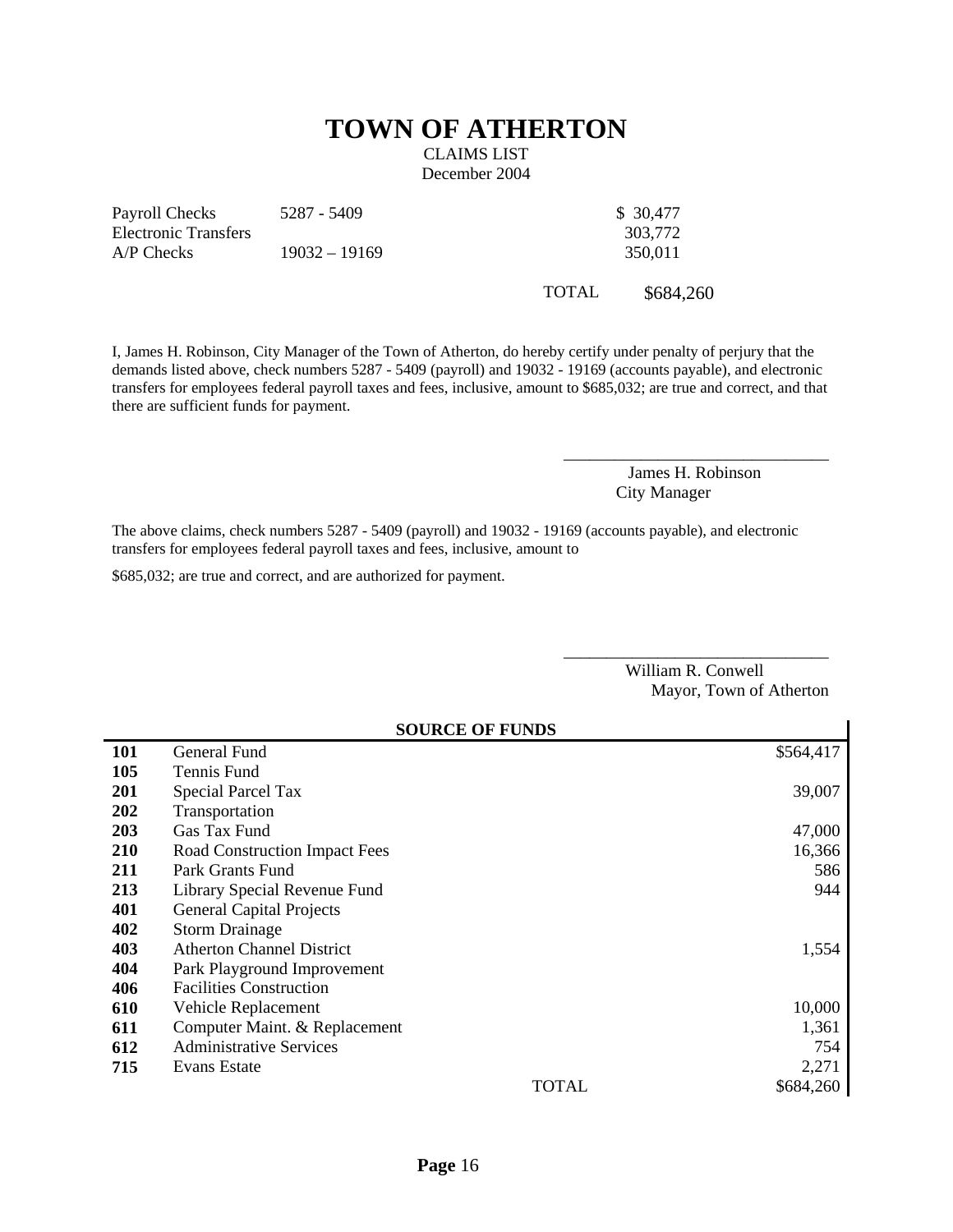**Item No. 10** 



# **Town of Atherton**

# **CITY COUNCIL STAFF REPORT**

**TO: HONORABLE MAYOR AND CITY COUNCIL JAMES H. ROBINSON, CITY MANAGER**

**FROM: JOHN P. JOHNS, FINANCE DIRECTOR** 

**DATE: FOR THE MEETING OF JANUARY 19, 2005** 

### **SUBJECT: MONTHLY FINANCIAL REPORT, DECEMBER, 2004**

### **RECOMMENDATION:**

Receive the Monthly Financial Report for December 2004.

### **INTRODUCTION:**

The attached schedules show revenues and expenditures and fund balance for all funds as of December  $31<sup>st</sup>$ , 2004.

### **HIGHLIGHTS**

General Fund expenditures for the six months ended December 31st, 2004 have amounted to \$3,639,943 or 45% of the \$8,046,585 budgeted for the fiscal year. For the six months ended December 31st, 2004, General Fund revenues amounted to \$4,381,613 or 55% of the \$7,985,565 estimated for the year.

By comparison, General Fund expenditures amounted to 46% of budgeted expenditures for the six months ended December 31, 2003. Additionally, General Fund revenues amounted to 47% of estimated revenues for the six months ending December 31st, 2003.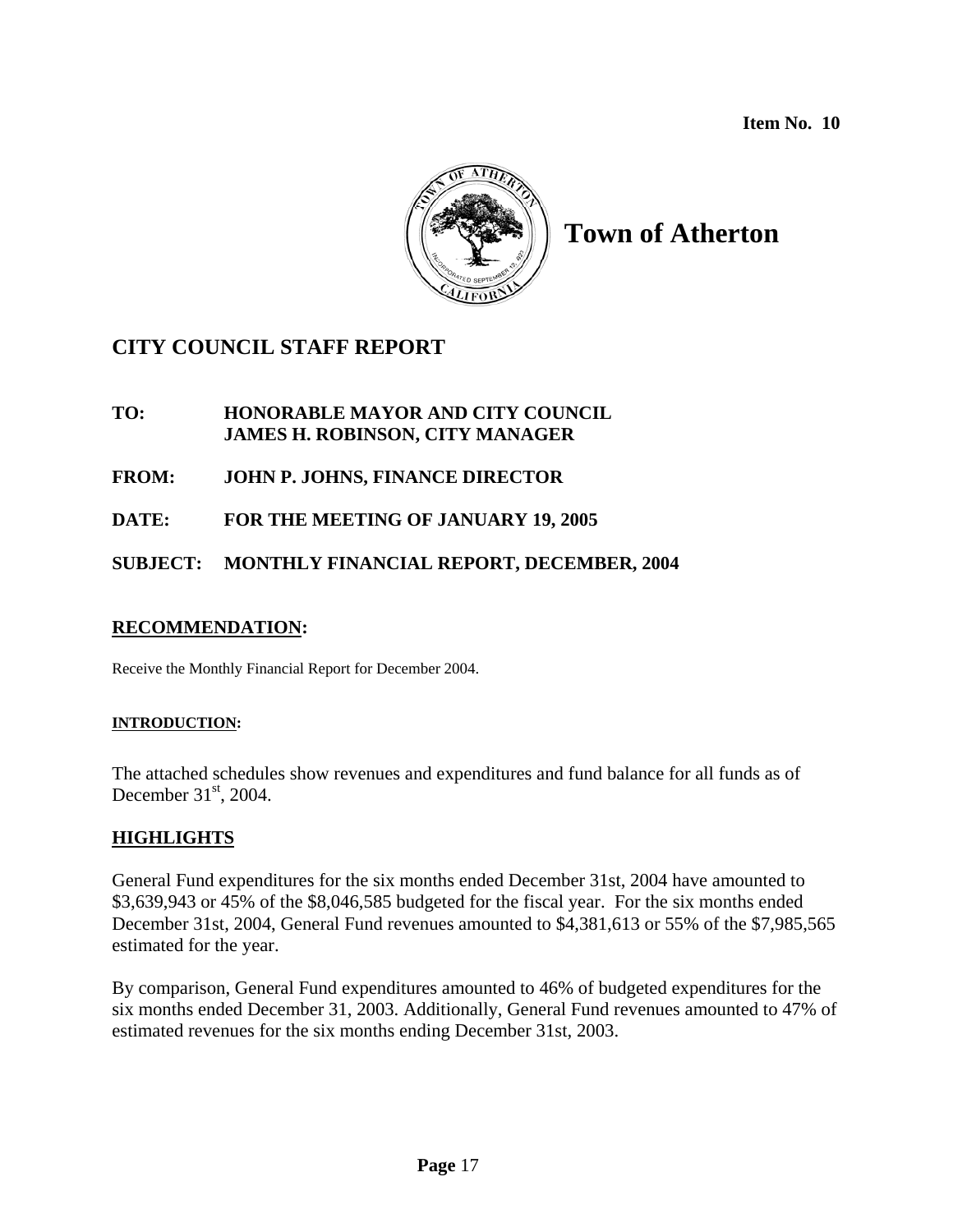## **FISCAL IMPACT:**

None

Prepared by: Approved by:

\_\_\_\_\_\_\_\_\_\_\_\_\_\_\_\_\_\_\_\_\_\_\_\_ \_\_\_\_\_\_\_\_\_\_\_\_\_\_\_\_\_\_\_\_\_\_\_\_\_

Finance Director

John P. Johns James H. Robinson<br>Finance Director City Manager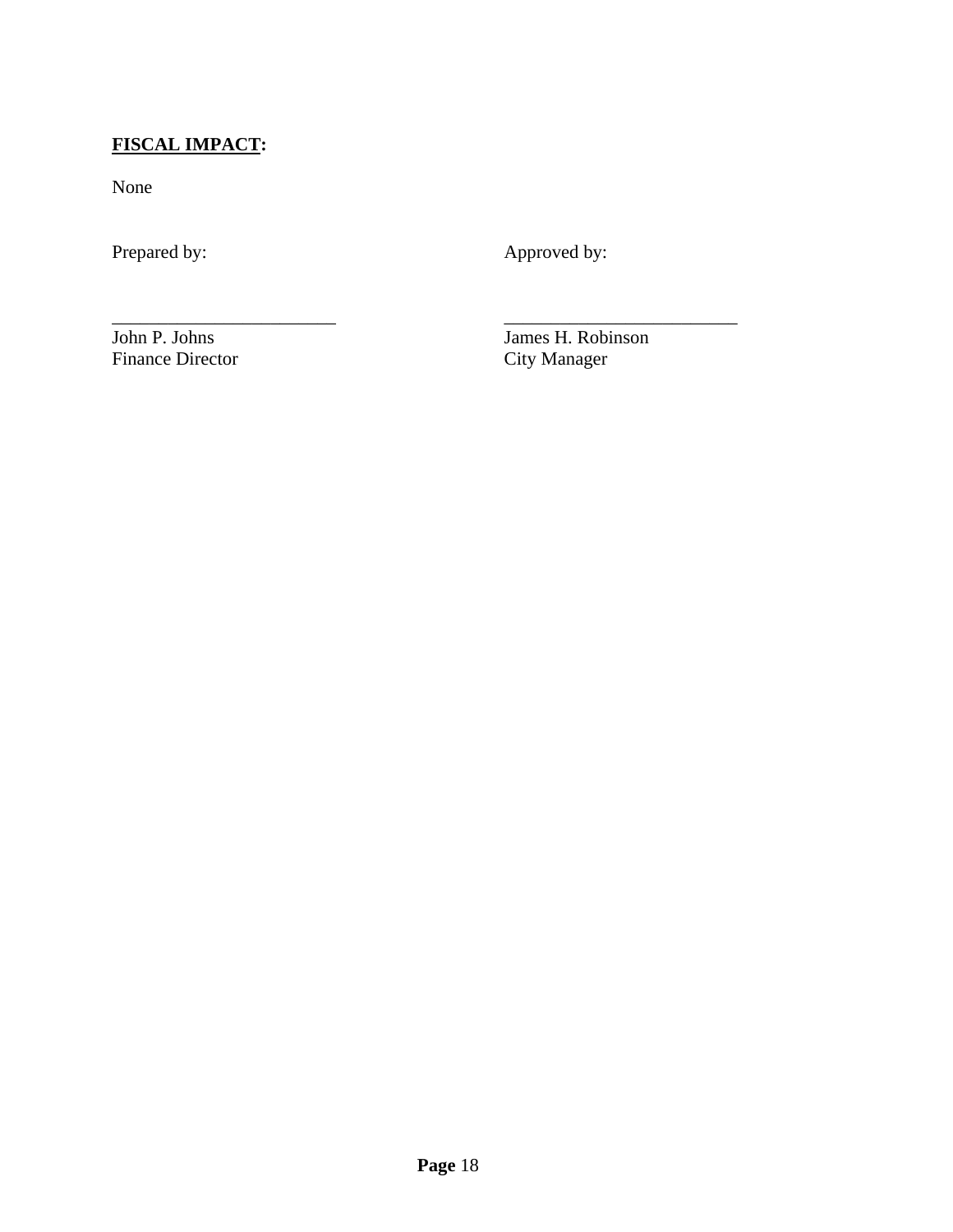# **TOWN OF ATHERTON Revenue Summary For the Month ended December 31st, 2004**

| Fund<br><b>Revenue Source</b>                | 2003-04<br><b>Estimate</b> | <b>Current Period</b><br><b>Revenues</b> | <b>Year to Date</b><br><b>Revenues</b> | $\frac{0}{0}$<br><b>Received</b> |
|----------------------------------------------|----------------------------|------------------------------------------|----------------------------------------|----------------------------------|
| Property Tax                                 | $\mathbb{S}$<br>3,060,517  | 1,436,908                                | \$<br>1,841,647                        | 60%                              |
| Sales and Use Tax                            | 169,906                    | 15,200                                   | 60,722                                 | 36%                              |
| Other Taxes                                  | 893,010                    | 244,154                                  | 423,768                                | 47%                              |
| Licenses & Permits                           | 1,606,949                  | 111,059                                  | 900,058                                | 56%                              |
| Fines & Forfeitures                          | 50,000                     | 4,811                                    | 20,049                                 | 40%                              |
| Revenue from Other Agencies                  | 144,500                    | 64,735                                   | 197,266                                | 137%                             |
| Charges for Services                         | 354,622                    | 6,029                                    | 193,217                                | 54%                              |
| Investment & Rental Income                   | 401,900                    | L,                                       | 77,531                                 | 19%                              |
| <b>Other Revenues</b>                        | 3,000                      | 2,356                                    | 16,774                                 | 559%                             |
| <b>Total General Fund Revenues</b>           | 6,684,404                  | 1,885,252                                | 3,731,032                              | 56%                              |
| Interfund (Operating) Transfers In           | 1,301,161                  | 650,581                                  | 650,581                                | 50%                              |
| 101 General Fund Total                       | 7,985,565                  | 2,535,833                                | 4,381,613                              | 55%                              |
| <b>Special Revenue Funds:</b>                |                            |                                          |                                        |                                  |
| 105<br>Tennis                                | 7.010                      |                                          | 775                                    | 11%                              |
| 201<br>Special Parcel Tax                    | 1,858,000                  | 926,851                                  | 926,851                                | 50%                              |
| 202<br>Transportation                        | 178,500                    |                                          | 103,066                                | 58%                              |
| 203<br>Street Improvement (Gas Tax)          | 147,000                    |                                          | 75,524                                 | 51%                              |
| 209<br>Law Enforcement                       | 100,000                    |                                          |                                        | 0%                               |
| 210<br>Road Construction Impact Fees         | 400,000                    | 34,605                                   | 249,164                                | 62%                              |
| 211<br><b>State Park Grants Fund</b>         | 220,000                    | ÷,                                       | 54,400                                 | 0%                               |
| 213<br>Library                               | 200,000                    |                                          | 14,219                                 | 7%                               |
| Total                                        | 3,110,510                  | 961,456                                  | 1,423,999                              | 46%                              |
| <b>Capital Project Funds:</b>                |                            |                                          |                                        |                                  |
| 401<br>Capital Improvement                   |                            |                                          |                                        |                                  |
| 402<br><b>Storm Drainage</b>                 |                            |                                          |                                        |                                  |
| 403<br><b>Channel Drainage District</b>      | 48,530                     | 16,182                                   | 24,720                                 | 51%                              |
| 404<br>Park Playground Improvement           | 2,205                      |                                          |                                        | 0%                               |
| 405<br>Middlefield Road Grants               |                            |                                          |                                        |                                  |
| 406<br><b>Facilities Construction</b>        |                            |                                          |                                        |                                  |
| Total                                        | 50,735                     | 16,182                                   | 24,720                                 | 49%                              |
| <b>Internal Service Funds:</b>               |                            |                                          |                                        |                                  |
| 610<br>Vehicle Replacement                   | 66,000                     | 33,000                                   | 33,000                                 | 50%                              |
| 611<br><b>Information Technology</b>         | 98,661                     | 49,321                                   | 49,321                                 | 50%                              |
| <b>Administrative Services</b><br>612        | 285,815                    | 142,908                                  | 150,074                                | 53%                              |
| 614<br><b>Workers Compensation Insurance</b> | $\overline{\phantom{a}}$   | ÷,                                       | L                                      |                                  |
| Total                                        | 450,476                    | 225,229                                  | 232,395                                | 52%                              |
| <b>Trust and Agency Funds:</b>               |                            |                                          |                                        |                                  |
| 715<br><b>Evans Creative Design</b>          | 45,150                     | 150                                      | 2,630                                  | 6%                               |
| Total                                        | 45,150                     | 150                                      | 2,630                                  | 6%                               |
| <b>Total Revenues</b>                        | 11,642,436                 | 3,738,850                                | 6,065,357                              | 52%                              |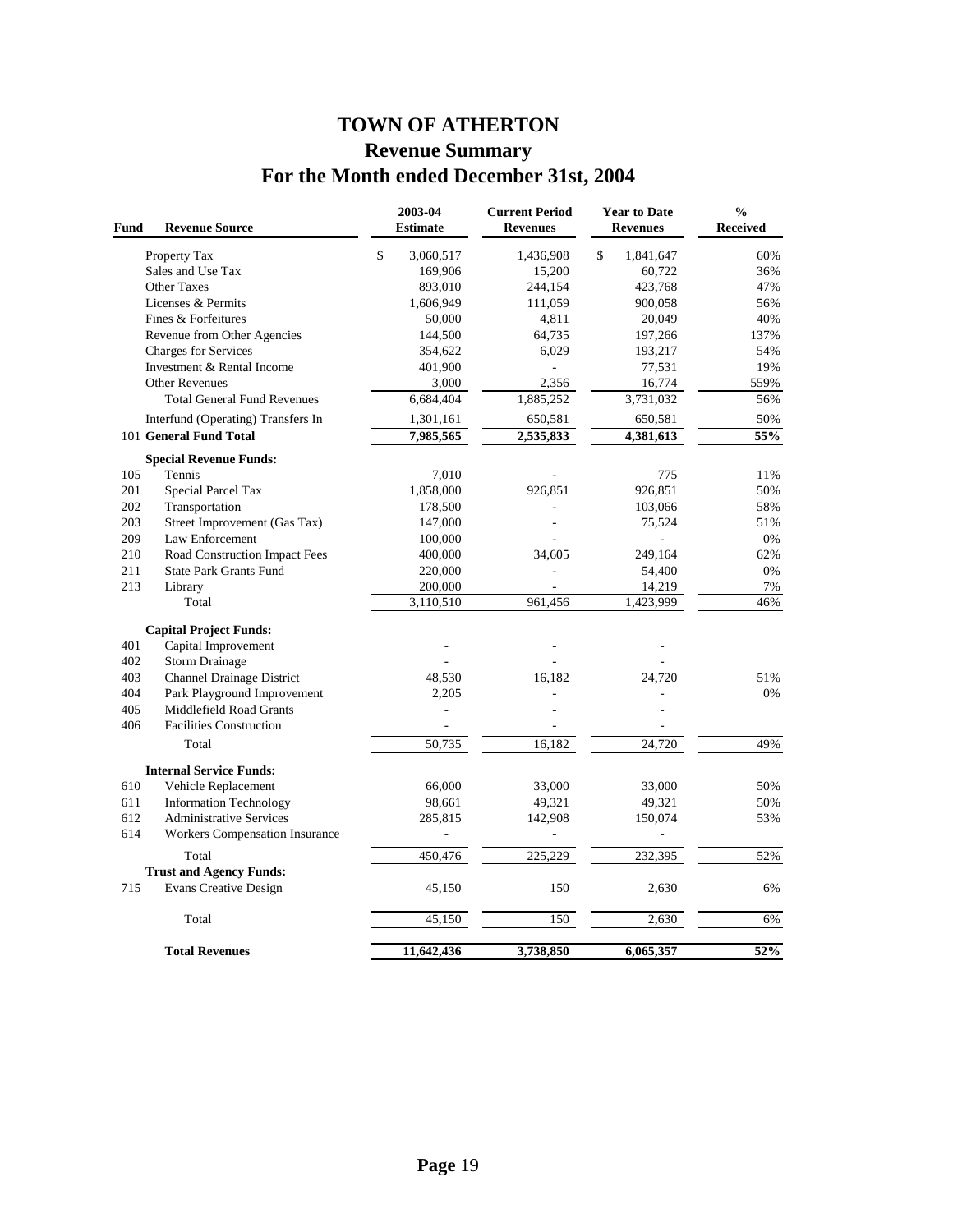# **TOWN OF ATHERTON Expenditure Summary For the Month Ended December 31st, 2004**

| Fund | <b>Description</b><br><b>Department</b> | 2004-05<br><b>Budget</b> | <b>Current Period</b><br><b>Expenditures</b> | <b>Year to Date</b><br><b>Expenditures</b> | $\frac{0}{0}$<br><b>Spent</b> |
|------|-----------------------------------------|--------------------------|----------------------------------------------|--------------------------------------------|-------------------------------|
| 101  | General Fund                            |                          |                                              |                                            |                               |
|      | 11 City Council                         | \$<br>20,204             | \$<br>4,093                                  | 10,940                                     | 54%                           |
|      | 12 City Manager                         | 509,226                  | 48,928                                       | 260,128                                    | 51%                           |
|      | 16 City Attorney                        | 176,228                  | 11,138                                       | 61,449                                     | 35%                           |
|      | 18 Finance                              | 456,797                  | 35,869                                       | 205,141                                    | 45%                           |
|      | 25 Building                             | 975,249                  | 111,847                                      | 393,046                                    | 40%                           |
|      | 40 Police                               | 4,002,909                | 344,269                                      | 1,913,952                                  | 48%                           |
|      | 50 Public Works                         | 1,805,972                | 133,211                                      | 795,287                                    | 44%                           |
|      | Contingency                             | 100,000                  |                                              |                                            | $0\%$                         |
|      | <b>Total General Fund Expenditures</b>  | 8,046,585                | 689,355                                      | 3,639,943                                  | 45%                           |
|      | Interfund (Operating) Transfers Out     |                          |                                              |                                            | $0\%$                         |
|      | 101 General Fund Total                  | 8,046,585<br>\$          | $\overline{\$}$<br>689,355                   | \$3,639,943                                | 45%                           |
|      | <b>Special Revenue Funds:</b>           |                          |                                              |                                            |                               |
| 105  | Tennis                                  |                          |                                              | 4,333                                      |                               |
| 201  | Special Parcel Tax                      | 2,591,910                | 508,407                                      | 1,103,453                                  | 43%                           |
| 202  | Transportation                          | 211,120                  | 25,000                                       | 25,000                                     | 12%                           |
| 203  | Street Improvement (Gas Tax)            | 147,000                  | 97,000                                       | 130,961                                    | 89%                           |
| 209  | Law Enforcement                         | 100,000                  | 10,608                                       | 66,183                                     | 66%                           |
| 210  | Road Impact Fees                        | 400,000                  | 196,792                                      | 204,292                                    | 51%                           |
| 211  | <b>State Park Grants</b>                | 80,000                   | 586                                          | 7,334                                      | 9%                            |
| 213  | Library Fund                            | 49,870                   | 1,025                                        | 13,262                                     | 27%                           |
|      | Total                                   | 3,579,900                | 839,418                                      | 1,554,818                                  | 43%                           |
|      | <b>Capital Project Funds:</b>           |                          |                                              |                                            |                               |
| 401  | Capital Improvement                     | 367,902                  |                                              | 47,928                                     | 13%                           |
| 402  | <b>Storm Drainage</b>                   | 21,394                   |                                              | 2,963                                      | 14%                           |
| 403  | <b>Channel Drainage District</b>        | 48,530                   | 6,754                                        | 8,038                                      | 17%                           |
| 404  | Park Playground Fund                    |                          |                                              |                                            |                               |
| 405  | Middlefield Road Grants                 |                          |                                              | $\overline{a}$                             |                               |
| 406  | <b>Facilities Construction</b>          |                          |                                              | 997                                        |                               |
|      | Total                                   | 437,826                  | 6,754                                        | $\overline{59,926}$                        | 14%                           |
|      | <b>Internal Service Funds:</b>          |                          |                                              |                                            |                               |
| 610  | Vehicle Replacement                     | 98,853                   |                                              | 56,774                                     | 57%                           |
| 611  | <b>Information Technology</b>           | 104,625                  | 1,361                                        | 10,797                                     | 10%                           |
| 612  | <b>Administrative Services</b>          | 285,815                  | 9,402                                        | 176,973                                    | 62%                           |
| 614  | <b>Workers Compensation Insurance</b>   |                          |                                              |                                            |                               |
|      | Total                                   | 489,293                  | 10,763                                       | 244,544                                    | 50%                           |
|      | <b>Trust and Agency Funds:</b>          |                          |                                              |                                            |                               |
| 715  | <b>Evans Creative Design</b>            | 43,287                   | 2,121                                        | 7,386                                      | 17%                           |
|      | Total                                   | 43,287                   | 2,121                                        | 7,386                                      | 17%                           |
|      | <b>Total Expenditures</b>               | 12,596,891               | 1,548,411                                    | 5,506,617                                  | 44%                           |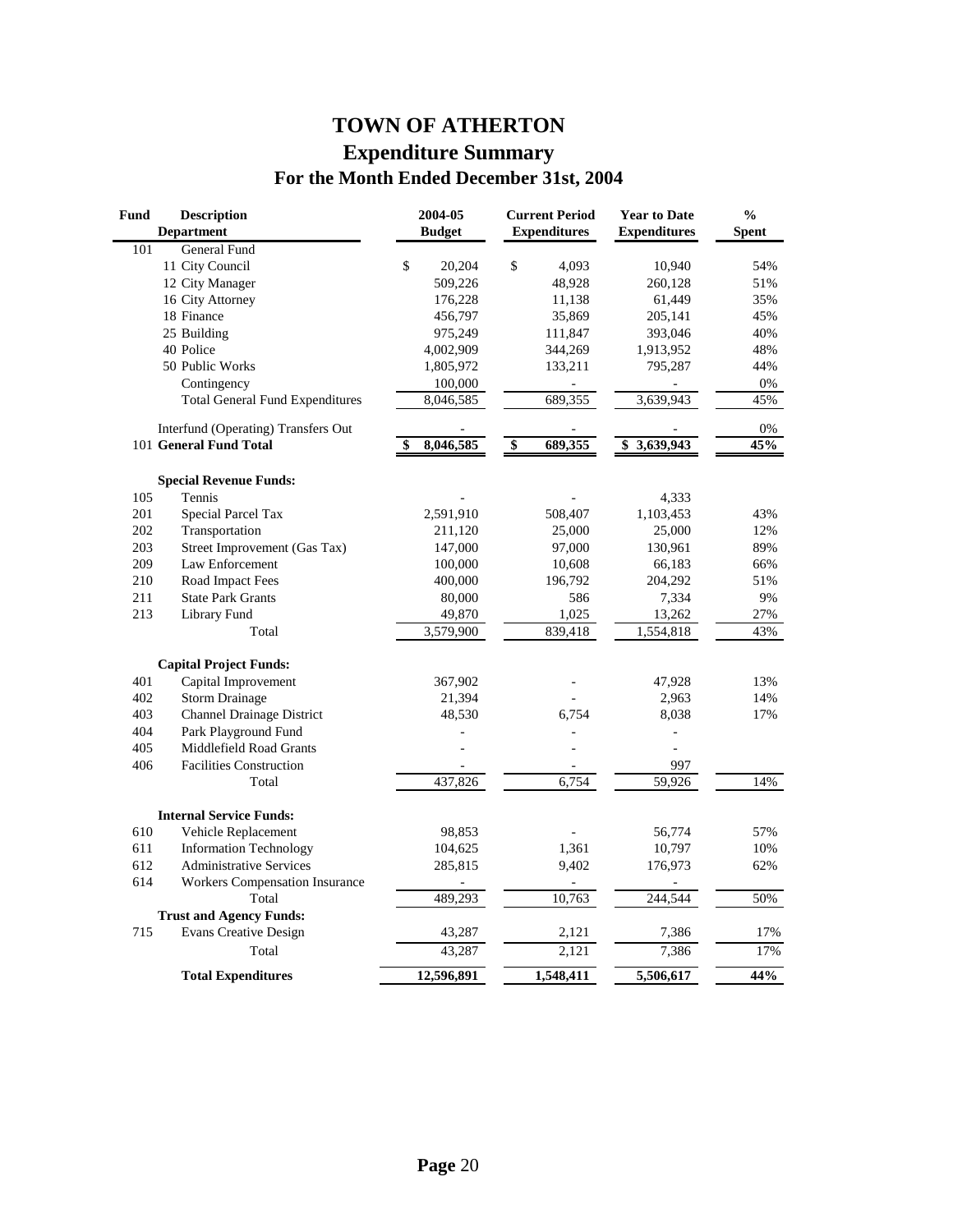## **As of December 31st, 2004 Fiscal Year 2004-05 Budget Summary TOWN OF ATHERTON**

| <b>Description</b>                    | <b>Beginning</b><br><b>Fund Balance</b><br><b>July 1, 2004</b>                                                                                                                                  | <b>Revenues</b><br>to Date                                | <b>Transfers</b><br>to Date | <b>Expenditures</b><br><b>To Date</b> | <b>Ending</b><br><b>Fund Balance</b><br>to Date |
|---------------------------------------|-------------------------------------------------------------------------------------------------------------------------------------------------------------------------------------------------|-----------------------------------------------------------|-----------------------------|---------------------------------------|-------------------------------------------------|
| 101 General Fund                      | 6,060,452                                                                                                                                                                                       | 3,731,032                                                 | 650,581                     | 3,639,943                             | 6,802,122                                       |
| <b>Special Revenue Funds:</b>         |                                                                                                                                                                                                 |                                                           |                             |                                       |                                                 |
| Tennis                                | 11,867                                                                                                                                                                                          | 775                                                       |                             | 4,333                                 | 8,309                                           |
| Special Municipal Tax                 | 963,223                                                                                                                                                                                         | 926,851                                                   |                             | 1,103,453                             | 786,621                                         |
| Transportation                        | 145,636                                                                                                                                                                                         | 103,066                                                   |                             | 25,000                                | 223,702                                         |
| Street Improvement (Gas Tax)          | 45,050                                                                                                                                                                                          | 75,524                                                    |                             | 130,961                               | (10, 387)                                       |
| Law Enforcement                       | 12,174                                                                                                                                                                                          |                                                           |                             | 66,183                                | (54,009)                                        |
| Road Construction Impact Fees         | 632,420                                                                                                                                                                                         | 249,164                                                   |                             | 204,292                               | 677,292                                         |
| <b>State Park Grants</b>              | (5,663)                                                                                                                                                                                         |                                                           |                             | 7,334                                 | (12,997)                                        |
| Library Special Revenue Fund          | 1,075,913                                                                                                                                                                                       | 14,219                                                    |                             | 13,262                                | 1,076,870                                       |
| Sub Total                             | 2,880,620                                                                                                                                                                                       | 1,369,599                                                 | $\overline{\phantom{a}}$    | 1,554,818                             | 2,695,401                                       |
|                                       |                                                                                                                                                                                                 |                                                           |                             |                                       |                                                 |
|                                       |                                                                                                                                                                                                 |                                                           |                             |                                       | 254,967                                         |
|                                       |                                                                                                                                                                                                 |                                                           |                             |                                       | 45,262                                          |
|                                       |                                                                                                                                                                                                 |                                                           |                             |                                       | 421,106                                         |
|                                       |                                                                                                                                                                                                 |                                                           |                             | $\frac{1}{2}$                         | 1,309                                           |
| Middlefield Road Grants               |                                                                                                                                                                                                 |                                                           |                             |                                       | 1,514                                           |
| <b>Facilities Construction</b>        | 65,382                                                                                                                                                                                          |                                                           |                             | 997                                   | 64,385                                          |
|                                       |                                                                                                                                                                                                 |                                                           | $\mathcal{L}$               |                                       | 788,543                                         |
|                                       |                                                                                                                                                                                                 |                                                           |                             |                                       |                                                 |
| <b>Internal Service Fund</b>          |                                                                                                                                                                                                 |                                                           |                             |                                       |                                                 |
| Vehicle Replacement                   | 449,451                                                                                                                                                                                         | 33,000                                                    |                             | 56,774                                | 425,677                                         |
|                                       | 106,856                                                                                                                                                                                         | 49,321                                                    |                             | 10,797                                | 145,380                                         |
| <b>Administrative Services</b>        | 122,618                                                                                                                                                                                         | 150,074                                                   |                             | 176,973                               | 95,719                                          |
| <b>Workers Compensation Insurance</b> | 10,871                                                                                                                                                                                          |                                                           |                             |                                       | 10,871                                          |
| Sub Total                             | 689,796                                                                                                                                                                                         | 232,395                                                   | $\overline{\phantom{a}}$    | 244,544                               | 677,647                                         |
| <b>Trust and Agency Funds</b>         |                                                                                                                                                                                                 |                                                           |                             |                                       |                                                 |
| <b>Evans Creative Design</b>          | 117,129                                                                                                                                                                                         | 2,630                                                     |                             | 7,386                                 | 112,373                                         |
| Sub Total                             | 117,129                                                                                                                                                                                         | 2,630                                                     |                             | 7,386                                 | 112,373                                         |
| <b>Grand Total</b>                    | 10,571,746<br>\$                                                                                                                                                                                | 5,360,376<br>\$                                           | 650,581<br>\$               | \$<br>5,506,617                       | 11,076,086<br>\$                                |
|                                       | <b>Capital Projects Funds:</b><br>Capital Improvement<br><b>Storm Drainage</b><br><b>Channel Drainage District</b><br>Park Playground Improvement<br>Sub Total<br><b>Information Technology</b> | 302,895<br>48,225<br>404,424<br>1,309<br>1,514<br>823,749 | 24,720<br>24,720            |                                       | 47,928<br>2,963<br>8,038<br>59,926              |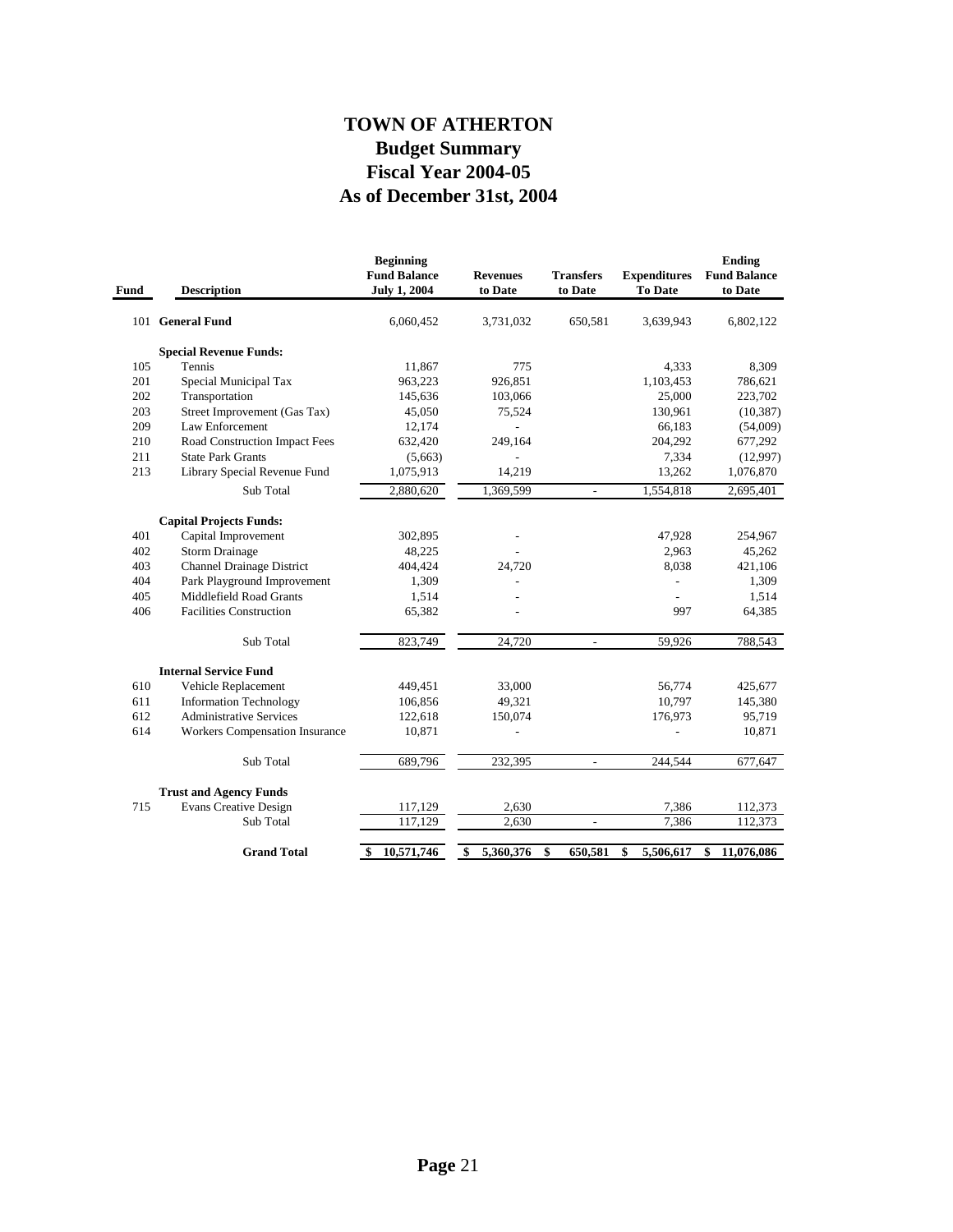**Item No. 11** 



# **Town of Atherton**

## **CITY COUNCIL STAFF REPORT**

### **TO: HONORABLE MAYOR AND CITY COUNCIL**

**FROM: DUNCAN L. JONES, PUBLIC WORKS DIRECTOR JAMES H. ROBINSON, CITY MANAGER**

**DATE: FOR THE MEETING OF JANUARY 19, 2005** 

### **SUBJECT: RESOLUTION AUTHORIZING APPLICATION FOR A DEPARTMENT OF WATER RESOURCES URBAN STREAMS RESTORATION PROGRAM GRANT FOR THE UPPER ATHERTON CHANNEL REHABILITATION PROJECT AND COMMITTING THE REQUIRED TWENTY PERCENT LOCAL MATCH**

### **RECOMMENDATION:**

Adopt a resolution authorizing staff to submit an application for a Department of Water Resources (DWR) Urban Stream Restoration program grant to rehabilitate the Upper Atherton Channel above Reservoir Road and committing the required local match of 20%.

### **INTRODUCTION:**

In November the State of California Department of Water Resources issued a call for projects to be funded by the Urban Stream Restoration Program (USRP). The USRP provides State Funds for the development of capital projects to restore streams in urban areas. Project applications are due by January 25, 2005. \$4.6 million is available statewide in the 2004/05 fiscal year. The maximum grant request is \$1 million for each grant program.

In order to submit an application for a project, the following is required:

- 1. Resolutions of the City Council approving the filing of the applications for the grants, and certifying the availability of the required local share of the total project cost. This project will be constructed within the next two years, so the City Council can commit to providing the local share in a future year's budget.
- 2. Resolution of support by a co-sponsoring non-governmental entity. The Atherton Tree Committee has agreed to co-sponsor this project.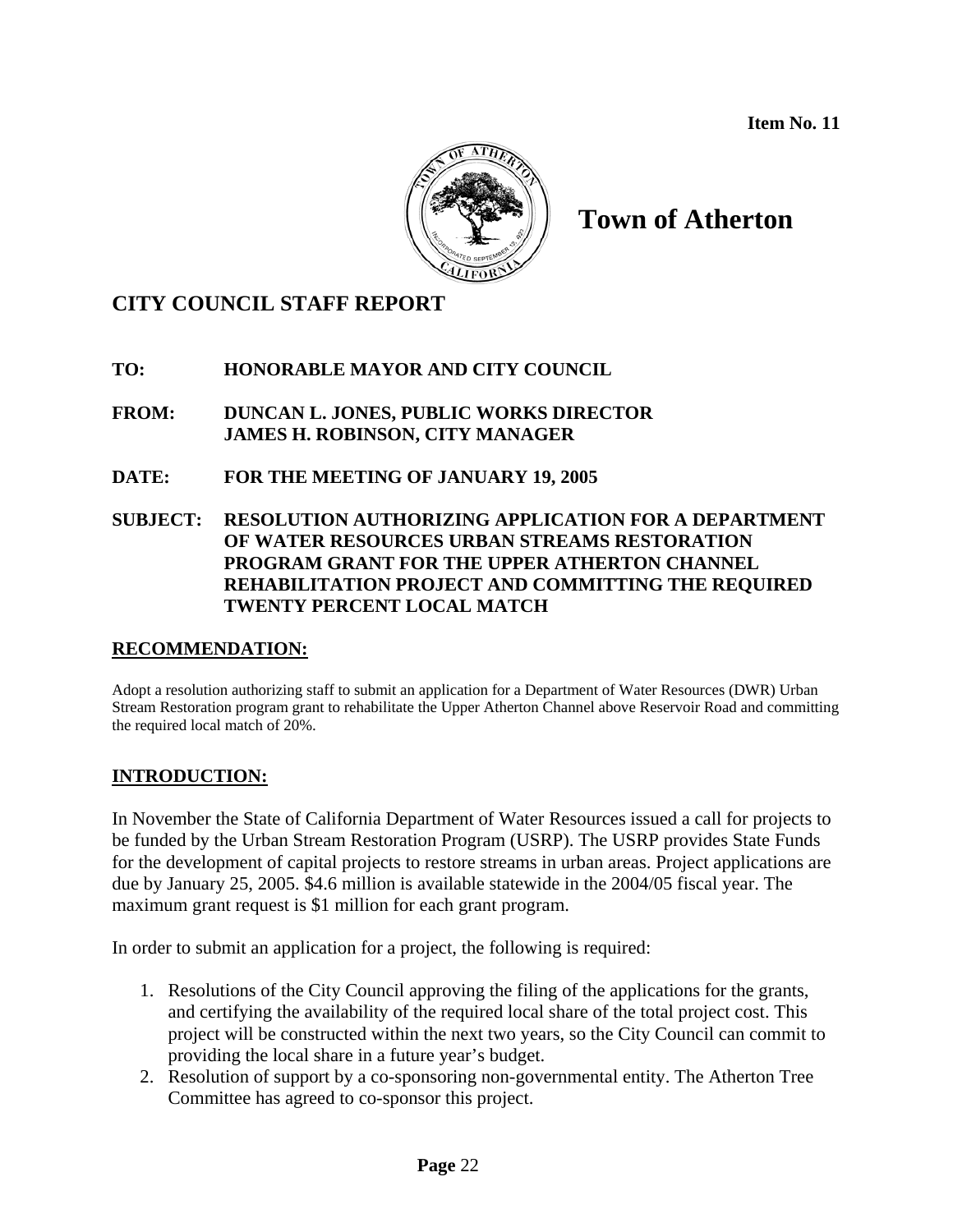3. Project application, location map, site plan, site photographs, preliminary workplan, cost estimate and letters of support. These items are being prepared by staff to be ready for submittal on January 25.

### **ANALYSIS:**

The project recommended for the USRP application consists of rehabilitation and restoration of the Upper Atherton Channel between Reservoir Road and the Hetch-Hetchy Drop structure. This project has been under design and permitting for several years and is expected to be ready for construction in the spring of 2006.

The project covered by this grant will be phase two of the Upper Atherton Channel Rehabilitation project. Phase 1 consists of enhancement to the Hetch-Hetchy drop structure, piling to support the building on the 75 Reservoir Road property, and a retaining wall to support a portion of Walsh Road. Consultation with the DWR indicates that these structural modifications are not eligible for USRP funding.

The Phase Two project will stabilize and restore the channel bed and creek banks where they are undercut and in jeopardy of collapse. The project will also include restoration of three in-stream pools for California Red-Legged Frog habitat. The channel bottom will be lined with geotextile fabric and covered with rock riprap. The voids in the rock riprap will be filled with native channel bottom sediments salvaged prior to the riprap placement. The creek banks will be repaired with soil and re-vegetated to be able to retain the soil during heavy winter flows. The instream pools will be re-created with stable sides and bottom. Vortex weirs will be added to dissipate energy into the pools to eliminate the scour potential of the existing pools.

Preliminary discussions with the DWR representative for our area have indicated that this type of urban stream restoration project is a very strong contender for funding by the USRP. Increasing erosion protection is one of the primary goals of the USRP.

### **FISCAL IMPACT:**

The estimate for the Upper Atherton Channel Rehabilitation Project is \$225,000, based on cost estimates prepared by our consultants, including design, permitting, construction, inspection and contingency. A maximum of \$45,000 from Atherton Channel District funds will need to be committed and budgeted for this project in future years. After completing Phase 1 of the Upper Atherton Channel project, \$225,000 will remain from the current budget for the Upper Atherton Channel project. \$45,000 will be used as the match for this grant, and the remaining \$180,000 can be used for additional Atherton Channel projects. The following chart summarizes the costs related to this grant:

### Upper Atherton Channel Rehabilitation

| <b>Grant Amount</b> | \$180,000 |
|---------------------|-----------|
| Local Match         | \$45,000  |
| <b>Total Cost</b>   | \$225,000 |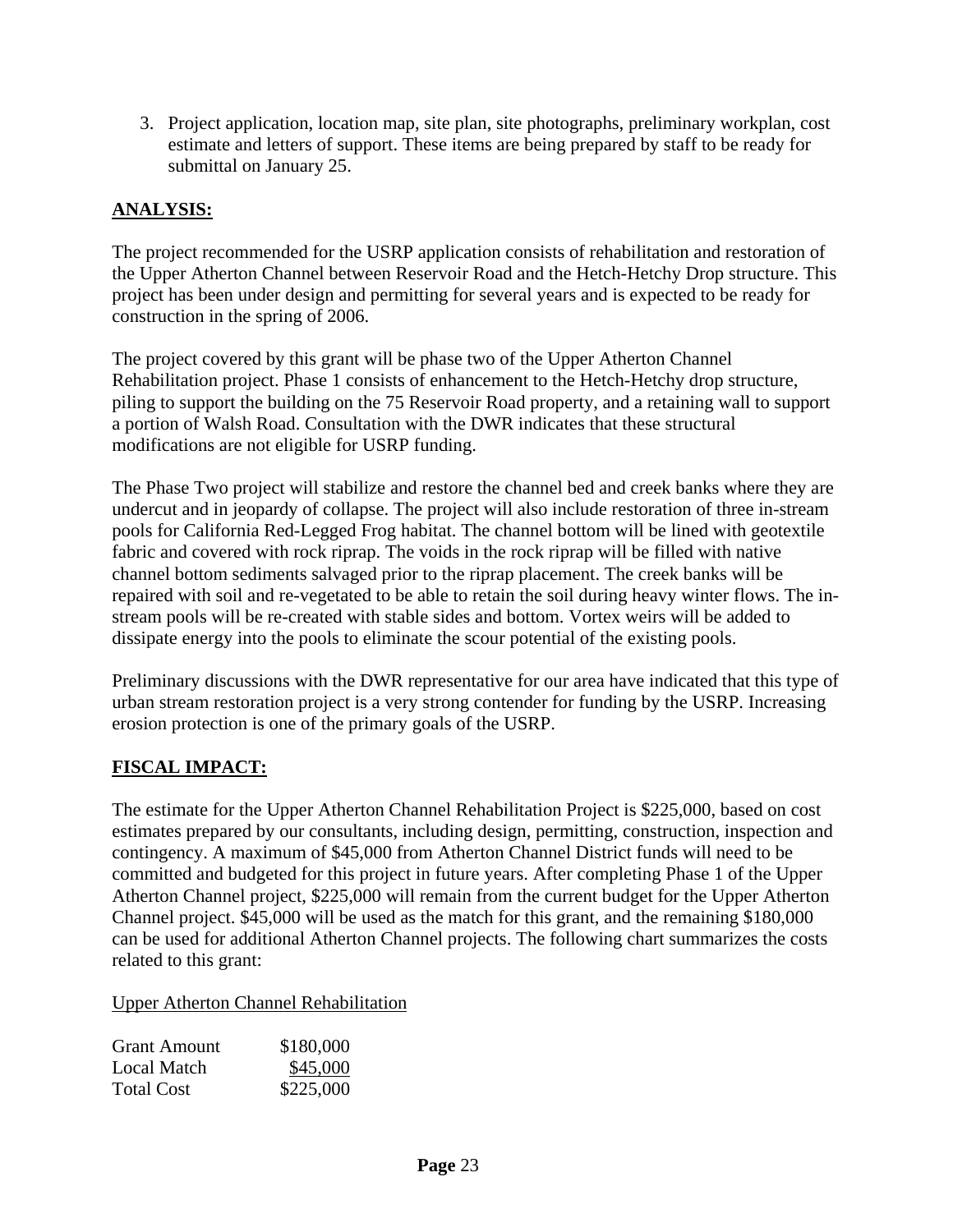### **CONCLUSION:**

These projects will improve the erosion protection for the Upper Atherton Channel. It will also provide protected habitat for the endangered Red Legged Frog. The cost to the Channel District would leverage significant State funds and free Channel District funds for future projects.

Prepared By: Approved:

 $\overline{a}$ 

Duncan L. Jones, P.E. James H. Robinson Public Works Director City Manager

Attachment: Draft Resolution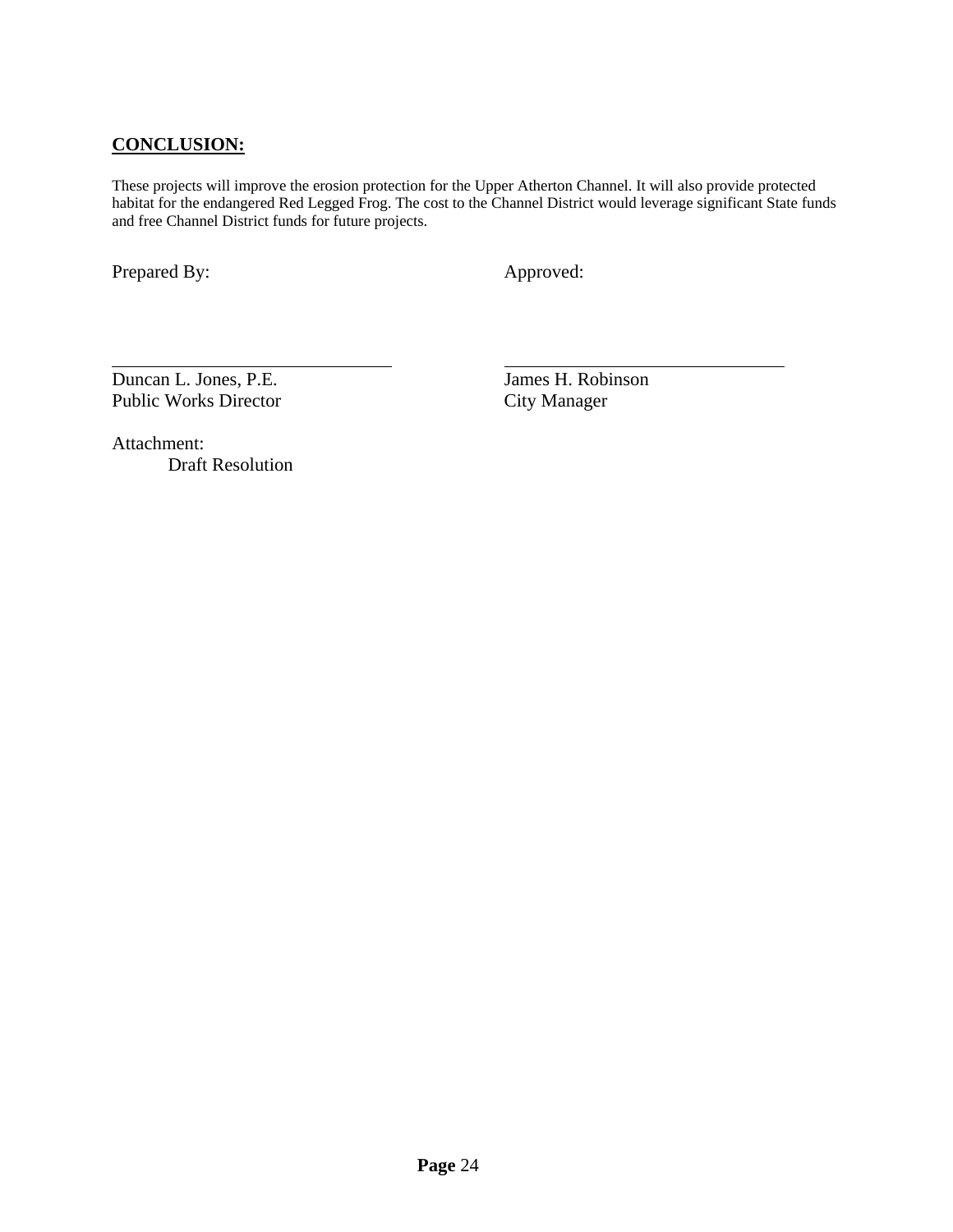### **RESOLUTION 05-\_\_**

### **A RESOLUTION OF THE CITY COUNCIL OF THE TOWN OF ATHERTON ENDORSING APPLICATION FOR AN URBAN STREAMS RESTORATION GRANT AND DETERMINING APPROPRIATE ENVIRONMENTAL IMPACT DOCUMENT, CONDITIONALLY ACCEPTING GRANT IF OFFERED, AND DESIGNATING CONTRACT MANAGER AND FISCAL AGENT**

**WHEREAS**, the California Department of Water Resources, Division of Planning and Local Assistance, Urban Streams Restoration Program has announced the availability of funds for grants; and

**WHEREAS**, said grants are intended to help solve flooding and erosion problems in a way that provides environmental enhancement; and

**WHEREAS**, the Atherton Tree Committee has proposed to cosponsor a grant application with the Town of Atherton; and

**WHEREAS**, we have concluded the project proposed for funding with the grant funds would be environmentally beneficial and we will comply with all requirements of CEQA prior to implementation of the project.

**WHEREAS**, we consider the prospects of receiving a grant to be reasonably likely.

#### **NOW, THEREFORE, BE IT RESOLVED**

We the City Council of the Town of Atherton approve the joint application with Atherton Tree Committee for an Urban Streams Restoration Program grant.

If offered such a grant, we authorize James H. Robinson, City Manager, to accept and sign any contract for administration of the grant funds, and Duncan Jones, P.E. to act as Project Manager for the project. We hereby delegate authority to the Project Manager to manage the Agreement, and to delegate authority to others to provide management and support services required for performance of the work and administration of the Agreement. The delegation of authority to submit invoices requires written consent by both grantees which will be provided to the Department of Water Resources.

\* \* \* \* \* \* \* \* \* \* \*

*I hereby certify that the foregoing Resolution was duly and regularly passed and adopted*  by the City Council of the Town of Atherton at a regular meeting thereof held on this 19<sup>th</sup> day of *January, 2005, by the following vote:* 

| COUNCILMEMBERS: |
|-----------------|
| COUNCILMEMBERS: |
| COUNCILMEMBERS: |
| COUNCILMEMBERS: |
|                 |

ATTEST: William R. Conwell, Mayor Town of Atherton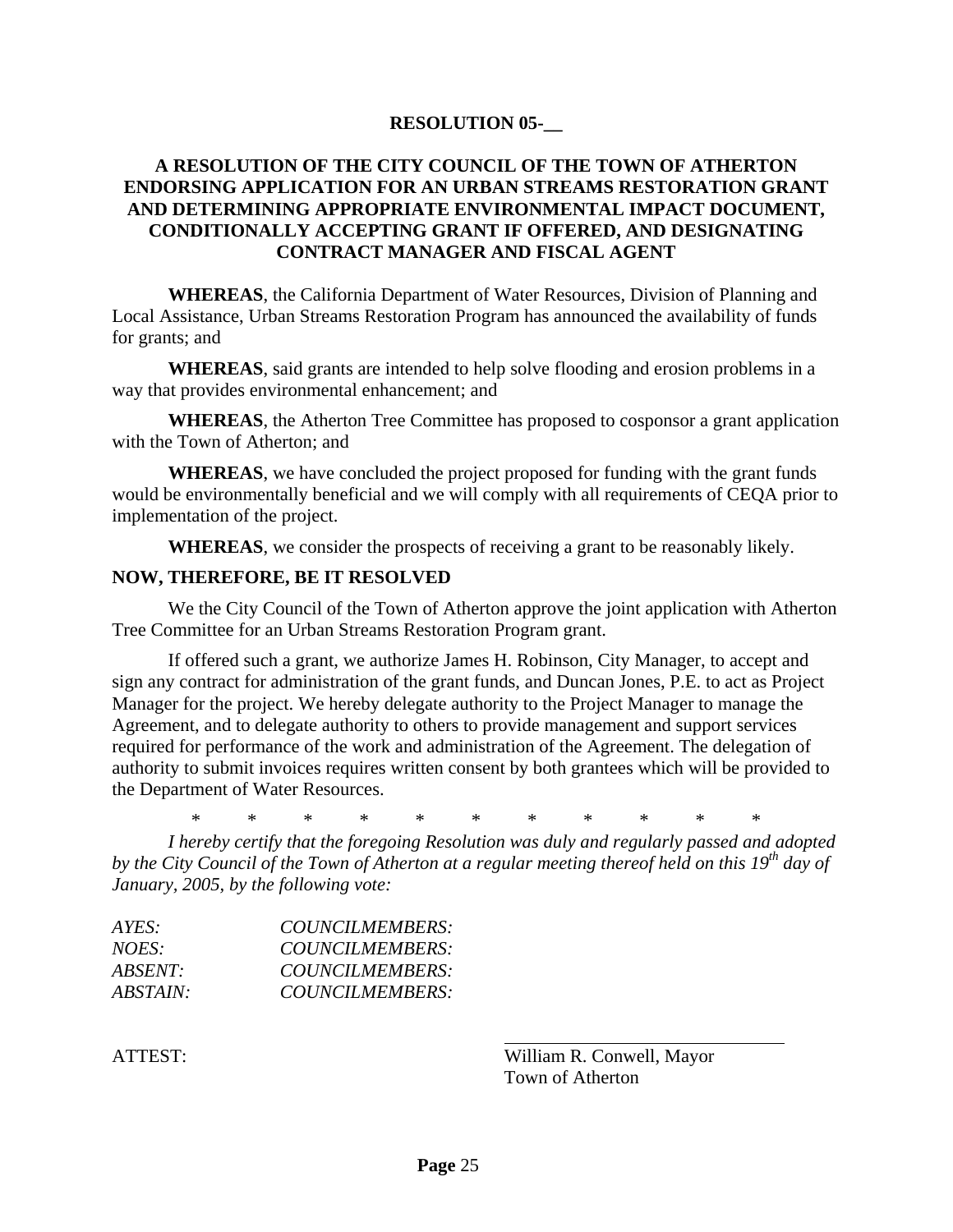Linda Kelly, Acting City Clerk

APPROVED AS TO FORM:

Marc G. Hynes, City Attorney

\_\_\_\_\_\_\_\_\_\_\_\_\_\_\_\_\_\_\_\_\_\_\_\_\_\_\_\_\_\_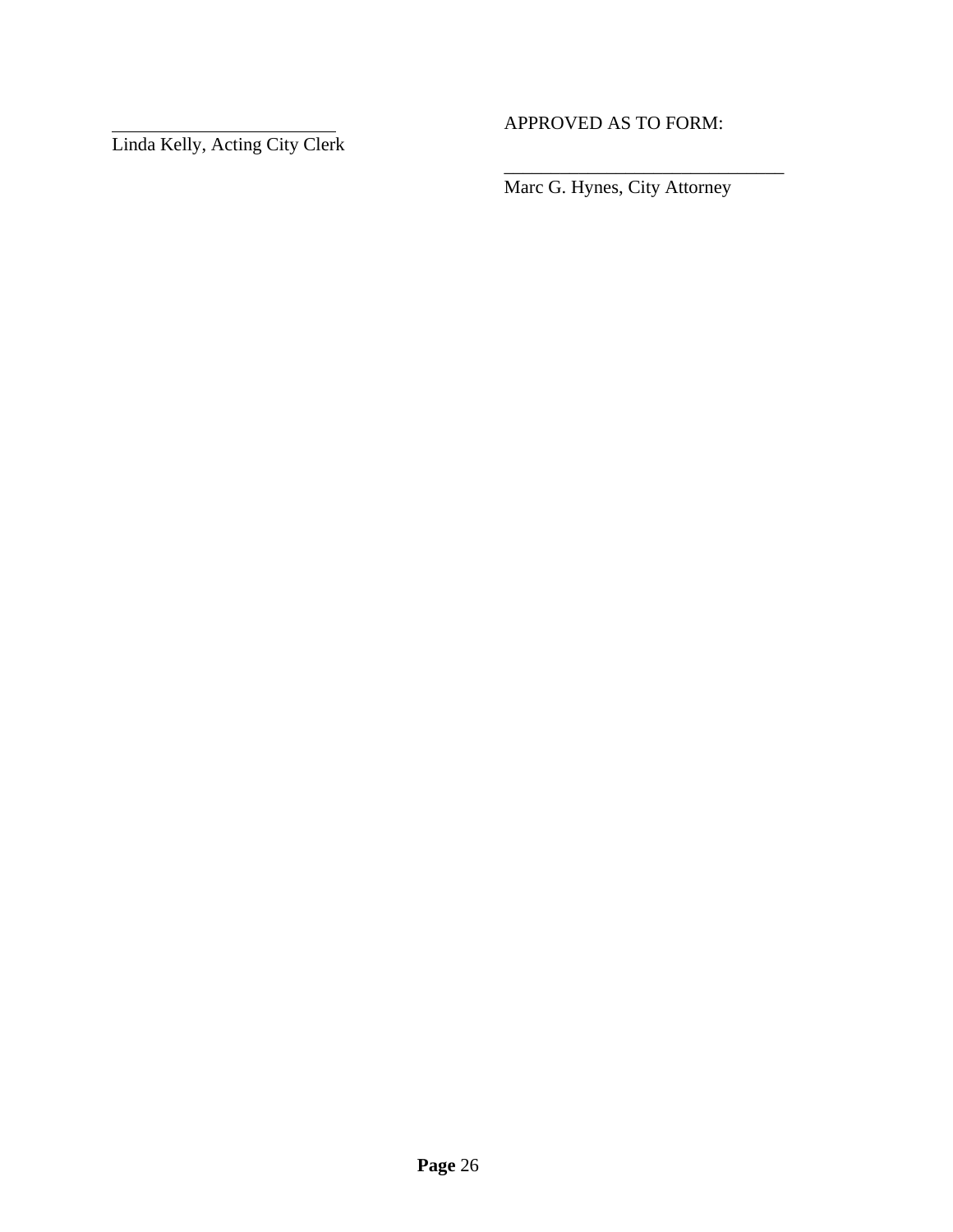**Item No. 12** 



# **Town of Atherton**

# **CITY COUNCIL STAFF REPORT**

**TO: HONORABLE MAYOR AND CITY COUNCIL JAMES H. ROBINSON, CITY MANAGER**

**FROM: DUNCAN L. JONES, PUBLIC WORKS DIRECTOR** 

- **DATE: FOR THE MEETING OF JANUARY 19, 2005**
- **SUBJECT: RESOLUTION AUTHORIZING APPLICATION FOR A DEPARTMENT OF WATER RESOURCES URBAN STREAMS RESTORATION PROGRAM GRANT FOR THE ATHERTON CHANNEL AT HOLBROOK-PALMER PARK RESTORATION PROJECT AND COMMITTING THE REQUIRED TWENTY PERCENT LOCAL MATCH**

### **RECOMMENDATION:**

Adopt a resolution authorizing staff to submit an application for a Department of Water Resources (DWR) Urban Stream Restoration program grant to restore and expand the Atherton Channel adjacent to the Holbrook-Palmer Park south meadow and committing the required local match of 20%.

### **INTRODUCTION:**

In November the State of California Department of Water Resources issued a call for projects to be funded by the Urban Stream Restoration Program (USRP). The USRP provides State Funds for the development of capital projects to restore streams in urban areas. Project applications are due by January 25, 2005. \$4.6 million is available statewide in the 2004/05 fiscal year. The maximum grant request is \$1 million for each grant program.

The Park and Recreation Commission considered this grant program at their December 1, 2004 meeting. The Commission recommended that an application be submitted for restoring and expanding the Atherton Channel.

In order to submit an application for a project, the following is required:

4. Resolutions of the City Council approving the filing of the applications for the grants, and certifying the availability of the required local share of the total project cost. This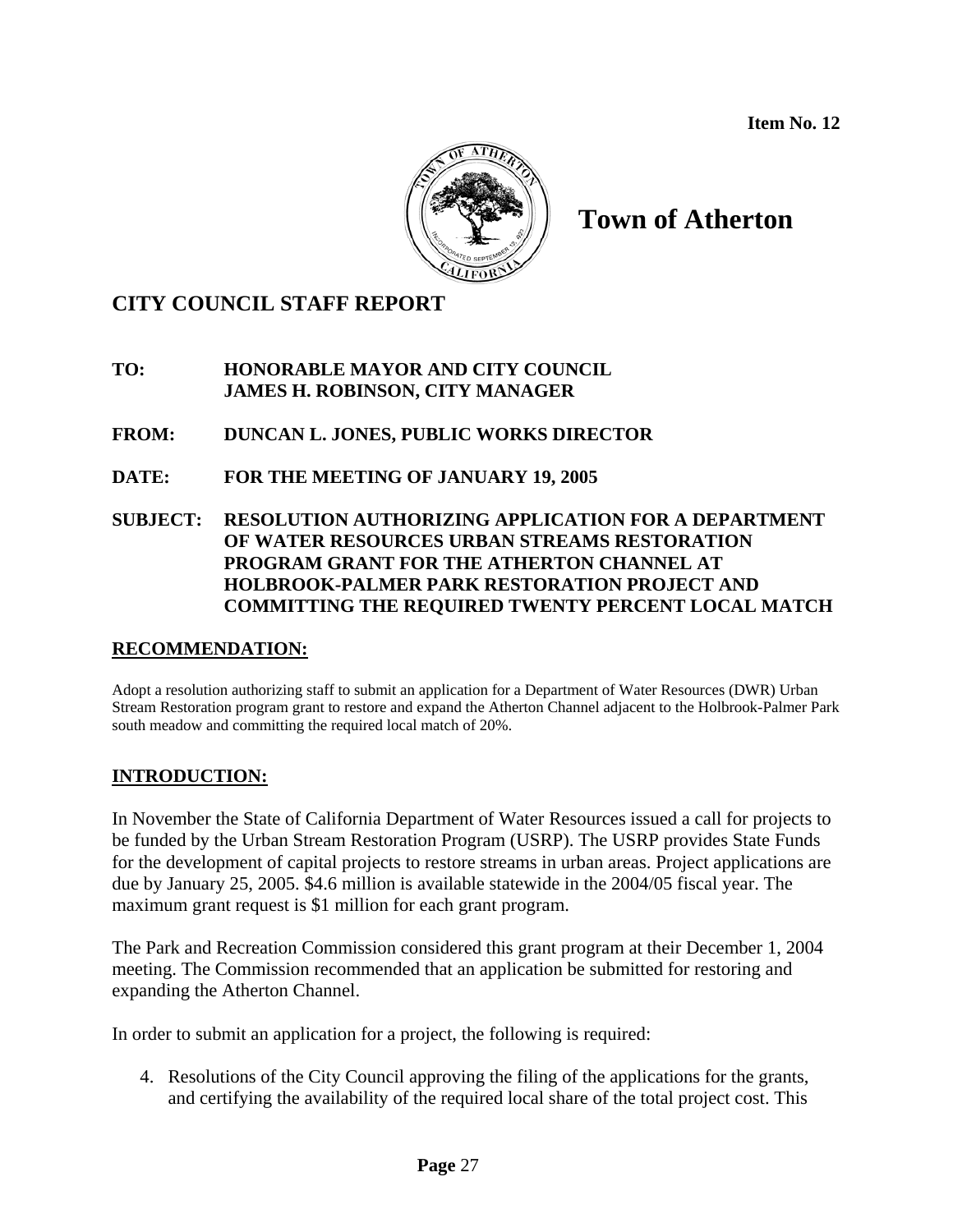project will be constructed within the next two years, so the City Council can commit to providing the local share in a future year's budget.

- 5. Resolution of support by a co-sponsoring non-governmental entity. The Committee for Green Foothills has agreed to co-sponsor this project.
- 6. Project application, location map, site plan, site photographs, preliminary workplan, cost estimate and letters of support. These items are being prepared by staff to be ready for submittal on January 25.

# **ANALYSIS:**

The project recommended for the USRP application consist of restoration and expansion of the south meadow side of the Atherton Channel between the Caltrain tracks and the first park entrance along Watkins Avenue. This park feature was developed as a part of the Landscape Master Plan process currently underway. The Landscape Master Plan was presented at the joint City Council/Park and Recreation Commission meeting held on October 6, 2004. The Park and Recreation Commission considered this grant application at their December 1, 2004 meeting and recommended that the City Council approve application for the grant.

The project will remove the existing channel lining on the park side of the Atherton Channel, excavate a significant quantity of earth to create a gradually sloping creek bank, and re-vegetate the new creek bank with native riparian plant species. A branch of the walking path will pass through the newly planted area to provide a different venue for park patrons. By providing viewing areas within the riparian habitat, people can learn how a stream bank should be vegetated, thus educating them how to take care of there own creek banks. Providing educational opportunities related to urban stream restoration is a key element of the USRP grant.

Currently the Atherton Channel runs through Unincorporated County, Redwood City and Menlo Park before reaching the Bayfront Canal. The Canal, which outlets to the Bay, has insufficient capacity for some of the heavier rainstorms experienced in recent years, and flooding occurs frequently in all of the jurisdictions downstream from Atherton. Construction over the decades since the Atherton Canal was constructed has increased the runoff from the Channel District properties. Current new construction practices require no increase in runoff, but reduction of the runoff from the Atherton Channel is needed to reduce the impacts to downstream neighbors. The excavated volume will provide additional flood water storage within the Atherton Channel, providing supplemental protection from flooding to downstream properties.

This is only an initial step in a system-wide hydromodification plan to reduce runoff in the Channel. Leveraging the Channel District funds with State DWR funds will increase the number of hydromodification projects, and other important Channel projects, that can be accomplished with the limited funding stream of the Atherton Channel District.

Preliminary discussions with the DWR representative for our area have indicated that this type of urban stream restoration project is a very strong contender for funding by the USRP. Increasing flood protection is one of the primary goals of the USRP. The DWR representative also recommended that the walking path is a positive educational feature of the project that will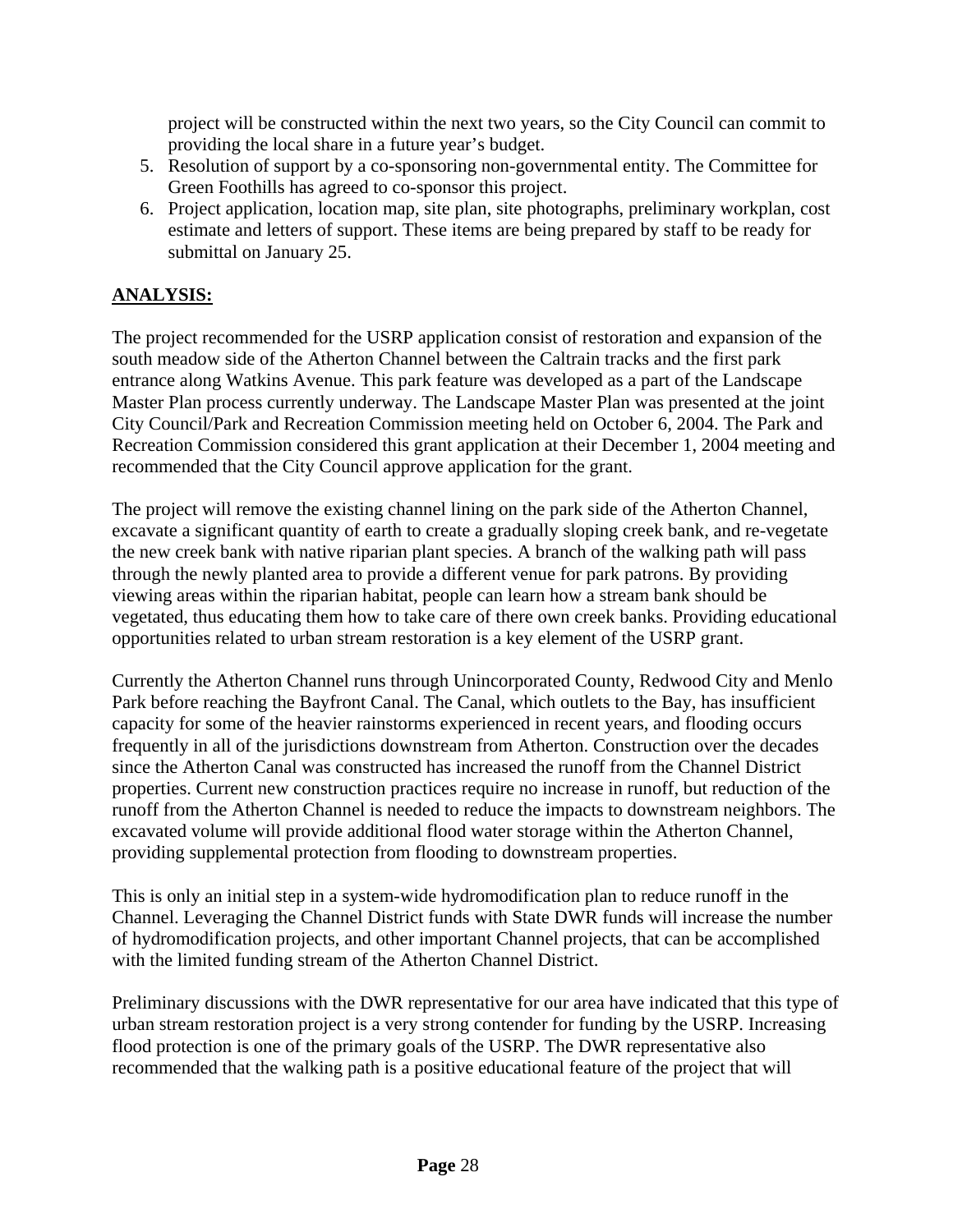improve its score. The fact that the project will be visible not only from Watkins Avenue, but also from the Caltrain public transit system, will improve the project's ability to compete.

### **FISCAL IMPACT:**

The estimate for the Atherton Channel at Holbrook-Palmer Park Restoration Project is \$500,000, based on cost estimates prepared by staff, including design, construction, inspection and contingency. A maximum of \$100,000 from Atherton Channel District funds will need to be committed and budgeted for this project in future years. After completing the Upper Atherton Channel project, with next year's increment of revenue included, the Channel District will have a balance of approximately \$130,000 available for this project. The following chart summarizes the costs related to this grant:

Atherton Channel Restoration and Expansion

| <b>Grant Amount</b> | \$400,000 |
|---------------------|-----------|
| <b>Local Match</b>  | \$100,000 |
| <b>Total Cost</b>   | \$500,000 |

### **CONCLUSION:**

These projects will improve the flood protection for Atherton's neighbors from runoff from Atherton Channel District properties. It will also improve the appearance of Holbrook-Palmer Park and upgrade educational opportunities. The cost to the Town would leverage significant State funds.

Prepared By: Approved:

 $\overline{a}$ Duncan L. Jones, P.E. James H. Robinson Public Works Director City Manager

Attachment: Draft Resolution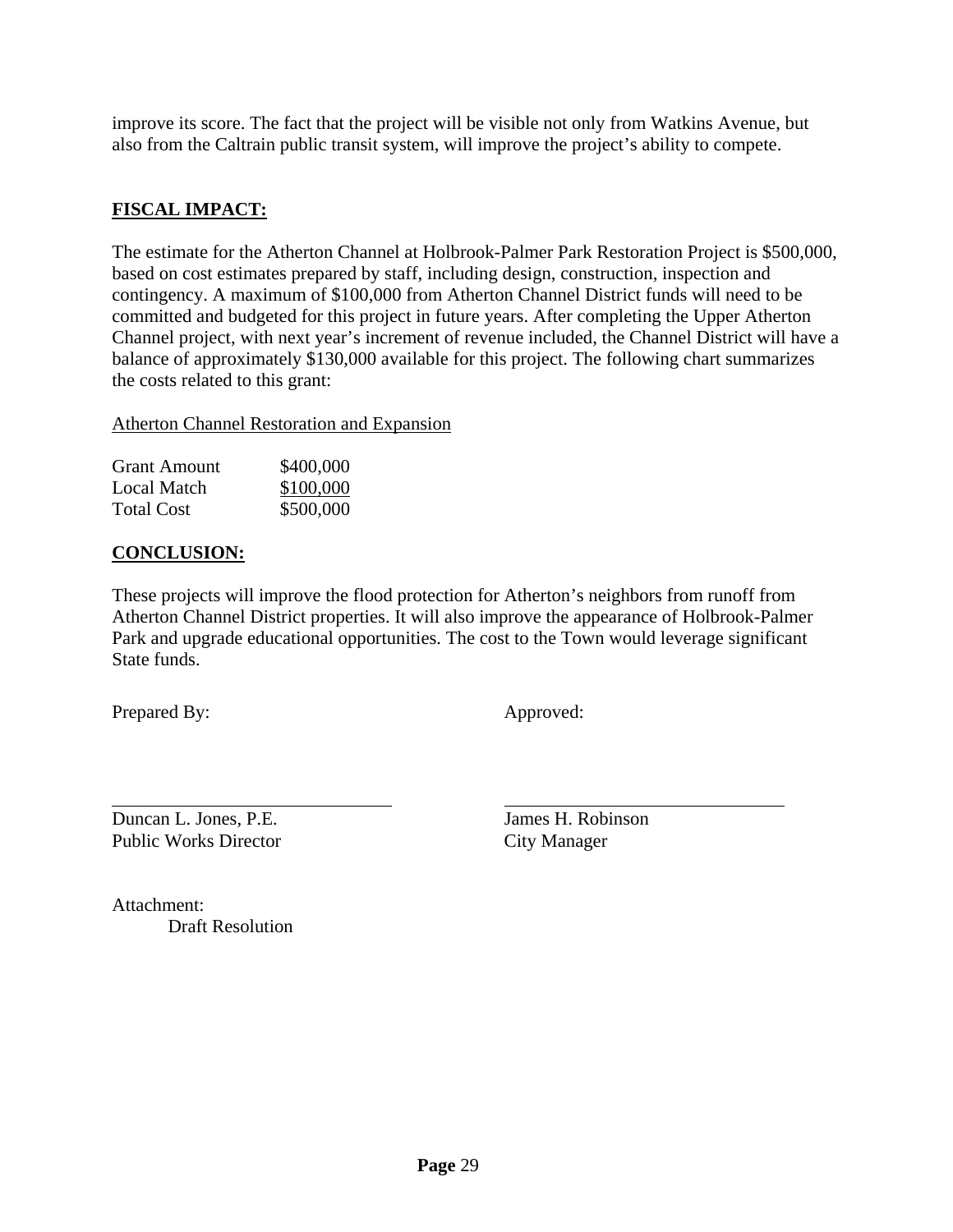### **RESOLUTION 05-\_\_**

### **A RESOLUTION OF THE CITY COUNCIL OF THE TOWN OF ATHERTON ENDORSING APPLICATION FOR AN URBAN STREAMS RESTORATION GRANT AND DETERMINING APPROPRIATE ENVIRONMENTAL IMPACT DOCUMENT, CONDITIONALLY ACCEPTING GRANT IF OFFERED, AND DESIGNATING CONTRACT MANAGER AND FISCAL AGENT**

**WHEREAS**, the California Department of Water Resources, Division of Planning and Local Assistance, Urban Streams Restoration Program has announced the availability of funds for grants; and

**WHEREAS**, said grants are intended to help solve flooding and erosion problems in a way that provides environmental enhancement; and

**WHEREAS**, the Committee for Green Foothills has proposed to cosponsor a grant application with the Town of Atherton; and

**WHEREAS**, we have concluded the project proposed for funding with the grant funds would be environmentally beneficial and we will comply with all requirements of CEQA prior to implementation of the project.

**WHEREAS**, we consider the prospects of receiving a grant to be reasonably likely.

#### **NOW, THEREFORE, BE IT RESOLVED**

We the City Council of the Town of Atherton approve the joint application with Committee for Green Foothills for an Urban Streams Restoration Program grant.

If offered such a grant, we authorize James H. Robinson, City Manager, to accept and sign any contract for administration of the grant funds, and Duncan Jones, P.E. to act as Project Manager for the project. We hereby delegate authority to the Project Manager to manage the Agreement, and to delegate authority to others to provide management and support services required for performance of the work and administration of the Agreement. The delegation of authority to submit invoices requires written consent by both grantees which will be provided to the Department of Water Resources.

\* \* \* \* \* \* \* \* \* \* \*

*I hereby certify that the foregoing Resolution was duly and regularly passed and adopted by the City Council of the Town of Atherton at a regular meeting thereof held on this 19th day of January, 2005, by the following vote:* 

| COUNCILMEMBERS: |
|-----------------|
| COUNCILMEMBERS: |
| COUNCILMEMBERS: |
| COUNCILMEMBERS: |
|                 |

ATTEST: William R. Conwell, Mayor Town of Atherton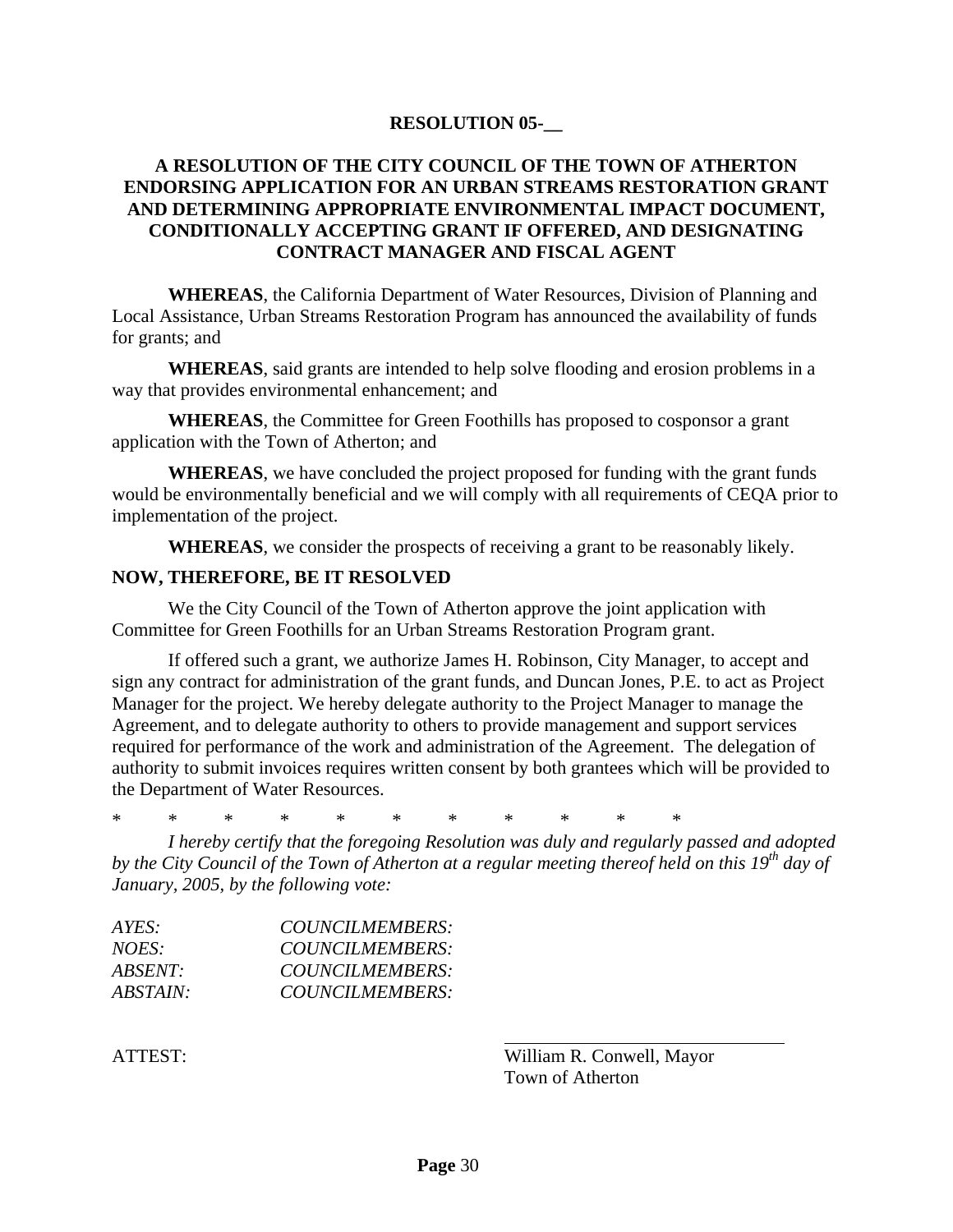Linda Kelly, Acting City Clerk

# APPROVED AS TO FORM:

Marc G. Hynes, City Attorney

\_\_\_\_\_\_\_\_\_\_\_\_\_\_\_\_\_\_\_\_\_\_\_\_\_\_\_\_\_\_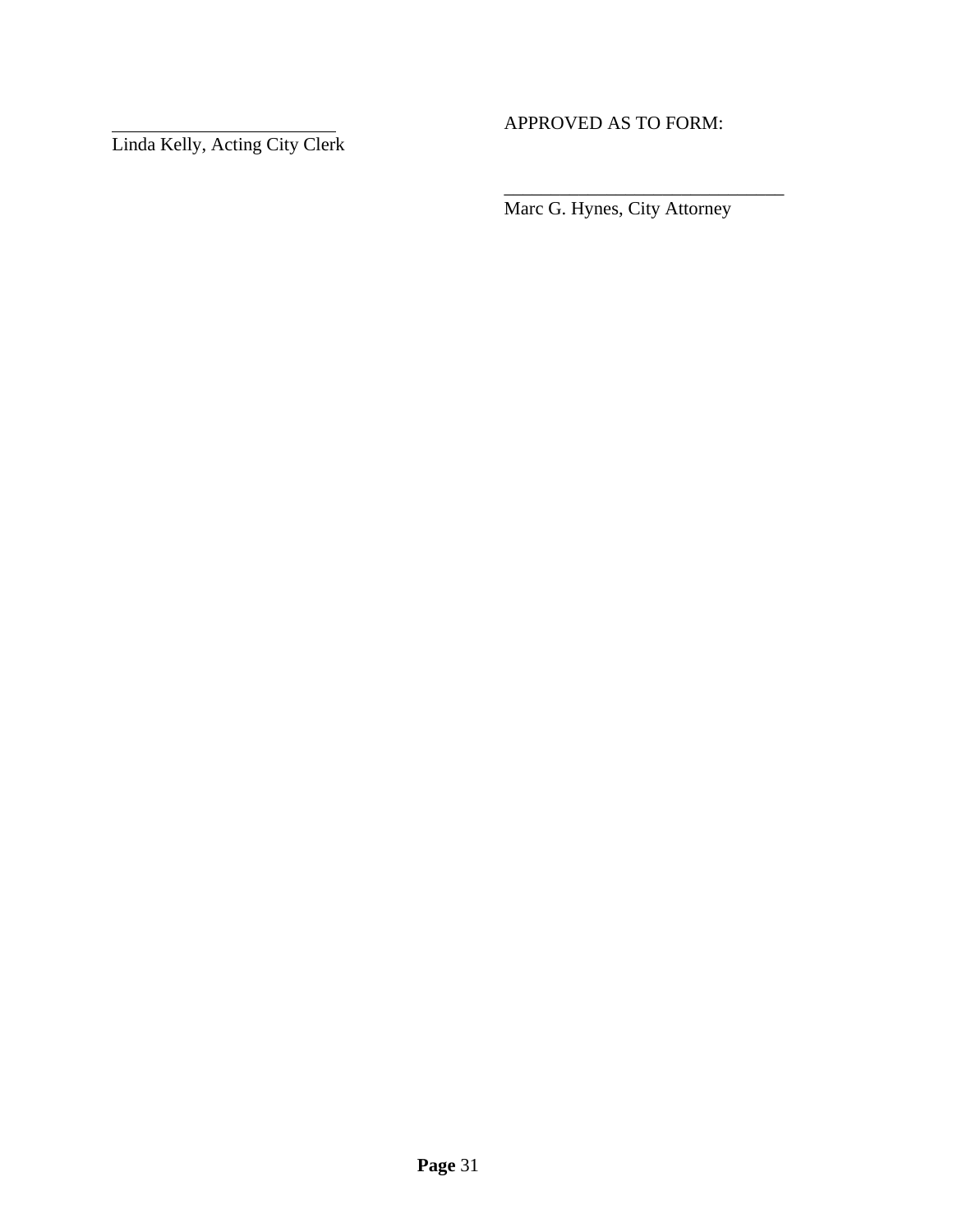**Item No. 13** 



**Town of Atherton**

### **TO: HONORABLE MAYOR AND CITY COUNCIL JAMES H. ROBINSON, CITY MANAGER**

**FROM: MARC G. HYNES, CITY ATTORNEY** 

**DATE: FOR THE MEETING OF JANUARY 19, 2005** 

**SUBJECT: SECOND READING AND ADOPTION OF ORDINANCE AMENDING ATHERTON MUNICIPAL CODE CHAPTER 17.36.050 REGULATING ACCESSORY STRUCTURE SETBACK REQUIREMENTS AND CHAPTER 17.36.055 REGULATING WINDOW OPENINGS ON ACCESSORY STRUCTURES** 

### **RECOMMENDATION**

Waive further reading and adopt ordinance.

### **BACKGROUND**

At the City Council Meeting of December 15, 2004, an Ordinance amending Atherton Municipal Code Chapter 17.36.050, regulating accessory structure setback requirements and Chapter 17.36.055, regulating window openings on accessory structures, had its first reading. A public hearing was held and there were no comments from the public. The Ordinance was introduced for first reading by unanimous vote of the Council without amendment.

Attached is the staff report from Lisa Costa Sanders, Deputy Town Planner, which was presented for the first reading of the Ordinance.

At this time, it is in order to hold second reading of the ordinance by title only, waive further reading and adopt the ordinance.

\_\_\_\_\_\_\_\_\_\_\_\_\_\_\_\_\_\_\_\_\_\_\_\_\_\_\_\_\_\_ \_\_\_\_\_\_\_\_\_\_\_\_\_\_\_\_\_\_\_\_\_\_\_\_\_\_\_\_\_\_\_\_

Prepared by: Approved by:

*/s/ Marc G. Hynes*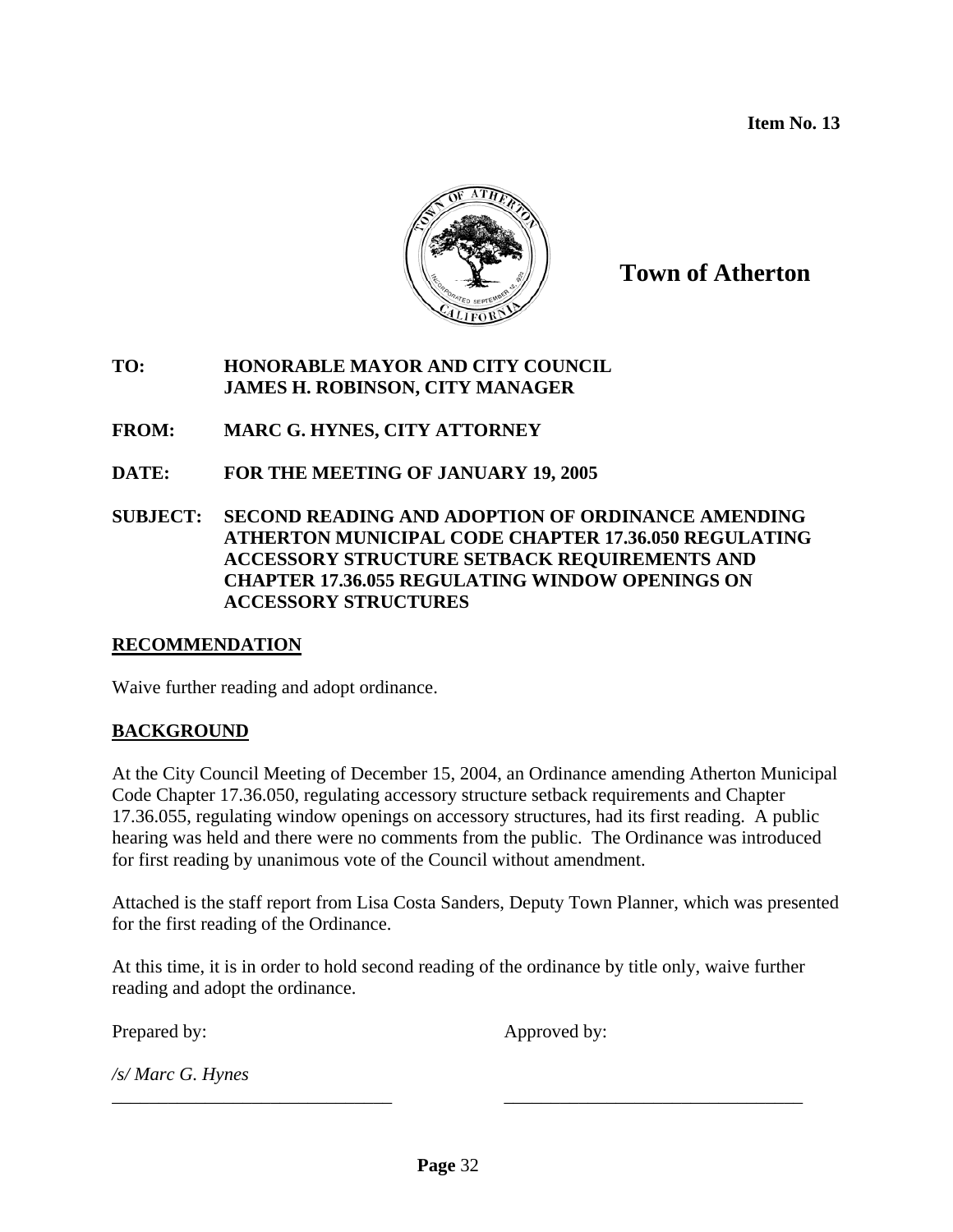Marc G. Hynes<br>City Attorney

James H. Robinson<br>City Manager

Attachment: Staff Report and Ordinance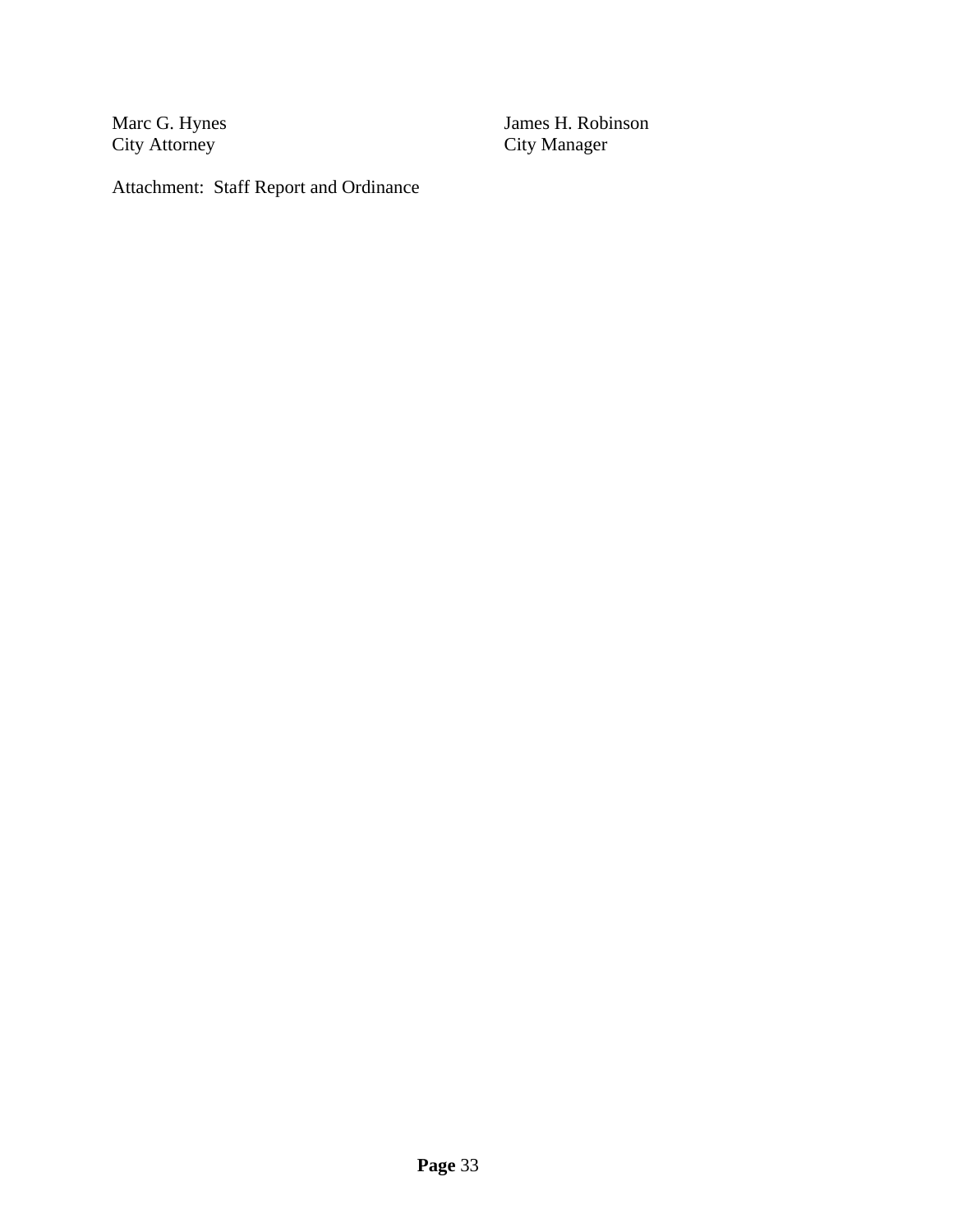### **ORDINANCE NO. \_\_\_\_\_\_**

### **AN ORDINANCE OF THE CITY COUNCIL OF THE TOWN OF ATHERTON AMENDING SECTION 17.36.050 AND 17.36.055 OF THE ATHERTON MUNICIPAL CODE REGULATING SETBACK REQUIREMENTS FOR ACCESSORY STRUCTURES LOCATED WITHIN THE TOWN OF ATHERTON**

The City Council of the Town of Atherton does ordain as follows:

**SECTION 1**: Section 17.36.050 (D) is hereby amended to read as follows: *"D. On lots with both front and rear property lines abutting a street, accessory structures shall not be located within thirty feet of the rear property line, except when such rear property line is contiguous to a Town boundary, in which case the minimum setback shall be ten feet from the rear property line."* 

**SECTION 2:** Section 17.36.055 (B) is hereby amended to read as follows:

### *"B. No window openings or skylights in the roof facing an exterior side or rear property line shall be located over nine feet above ground level."*

**SECTION 3:** That the City Council hereby declares that it would have passed this Ordinance sentence by sentence, paragraph by paragraph, and section by section, and does hereby declare that any provisions on this Ordinance are severable and, if for any reason any sentence, paragraph or section of this Ordinance shall be held invalid, such decision shall not effect the validity of the remaining parts of this Ordinance.

**SECTION 4:** This Ordinance shall be posted in at least three public places according to law and shall take effect and be in force from and after 30 days after its passage and adoption.

Introduced this 15th day of December, 2004.

Passed and adopted as an Ordinance of the Town of Atherton at a regular meeting thereof held on the <u>day of case, 2005</u>, by the following vote:

 $\frac{1}{2}$  , and the contract of the contract of the contract of the contract of the contract of the contract of the contract of the contract of the contract of the contract of the contract of the contract of the contract

| AYES:    | COUNCILMEMBERS:        |
|----------|------------------------|
| NOES:    | COUNCILMEMBERS:        |
| ABSTAIN: | COUNCILMEMBERS:        |
| ABSENT:  | <b>COUNCILMEMBERS:</b> |

 William R. Conwell, Mayor Town of Atherton

#### APPROVED AS TO FORM:

*/s/ Marc G. Hynes* 

 **Page** 34

\_\_\_\_\_\_\_\_\_\_\_\_\_\_\_\_\_\_\_\_\_\_\_\_\_\_\_\_ Marc G. Hynes, City Attorney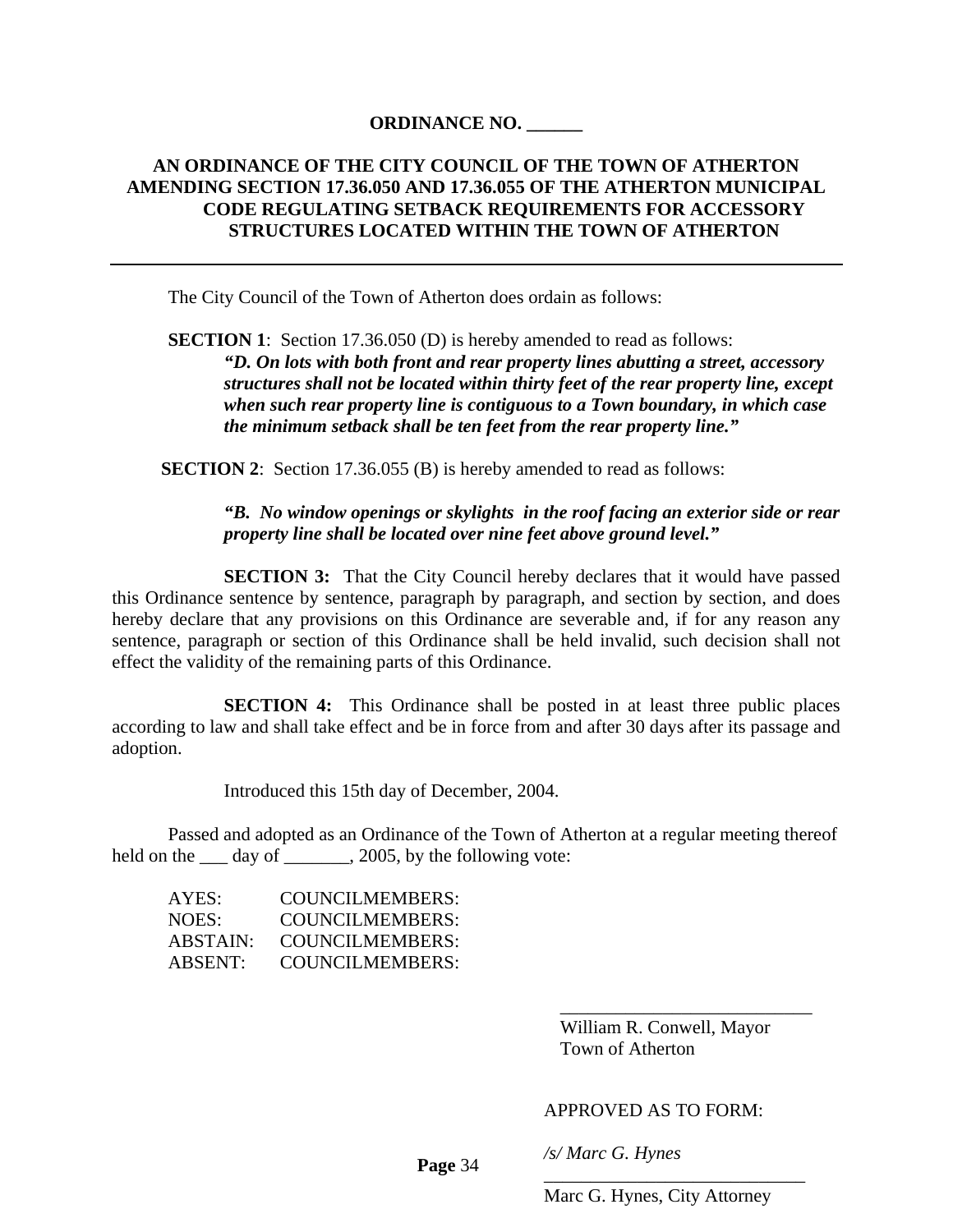ATTEST:

\_\_\_\_\_\_\_\_\_\_\_\_\_\_\_\_\_\_\_\_\_\_\_\_\_\_\_\_ Linda Kelly, Acting City Clerk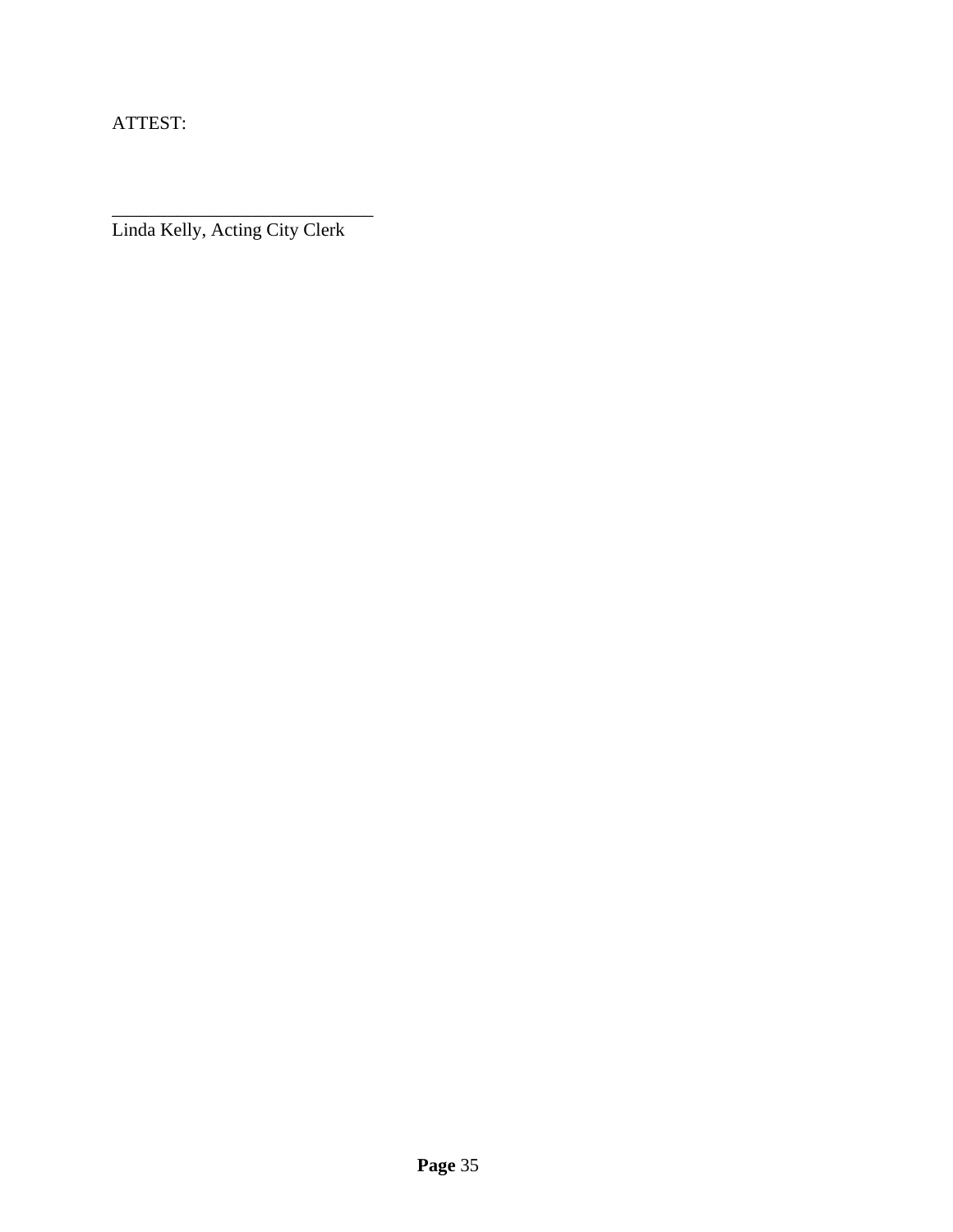**Attachment to Item 13** 



# **Town of Atherton**

# **CITY COUNCIL STAFF REPORT**

# **TO: HONORABLE MAYOR AND CITY COUNCIL**

**FROM: LISA COSTA SANDERS, DEPUTY TOWN PLANNER** 

# **DATE: FOR THE MEETING OF DECEMBER 15, 2004**

## **SUBJECT: CONSIDER THE REQUEST TO AMEND SECTION 17.36.050(D) and 17.36.055(B) OF THE ATHERTON MUNICIPAL CODE RELATING TO ACCESSORY STRUCTURE SETBACK REQUIREMENTS**

# **RECOMMENDATION**

Staff recommends that the City Council conduct the public hearing and adopt the attached Ordinance based on the following finding for the reasons outlined in this staff report:

1. The proposed amendment is required to achieve the objectives of the Zoning Plan and the General Plan.

# **INTRODUCTION**

The General Plan Committee reviewed the request of Todd Beardsley, as referred by the City Council, to amend section 17.36.050(D) of the Atherton Municipal Code to allow accessory structures to be located ten feet from the rear property line when they abut certain streets and a Town boundary.

The Planning Commission reviewed the proposed ordinance amendment at their December 8, 2004 meeting and recommends the City Council adopt the ordinance as attached.

# **ANALYSIS**

As detailed in the attached chart, approximately 60 Atherton properties meet the criteria of having both front and rear property lines along a street and adjacent to a Town boundary. As noted in the "town boundary" description column, the Town boundary varies from along the rear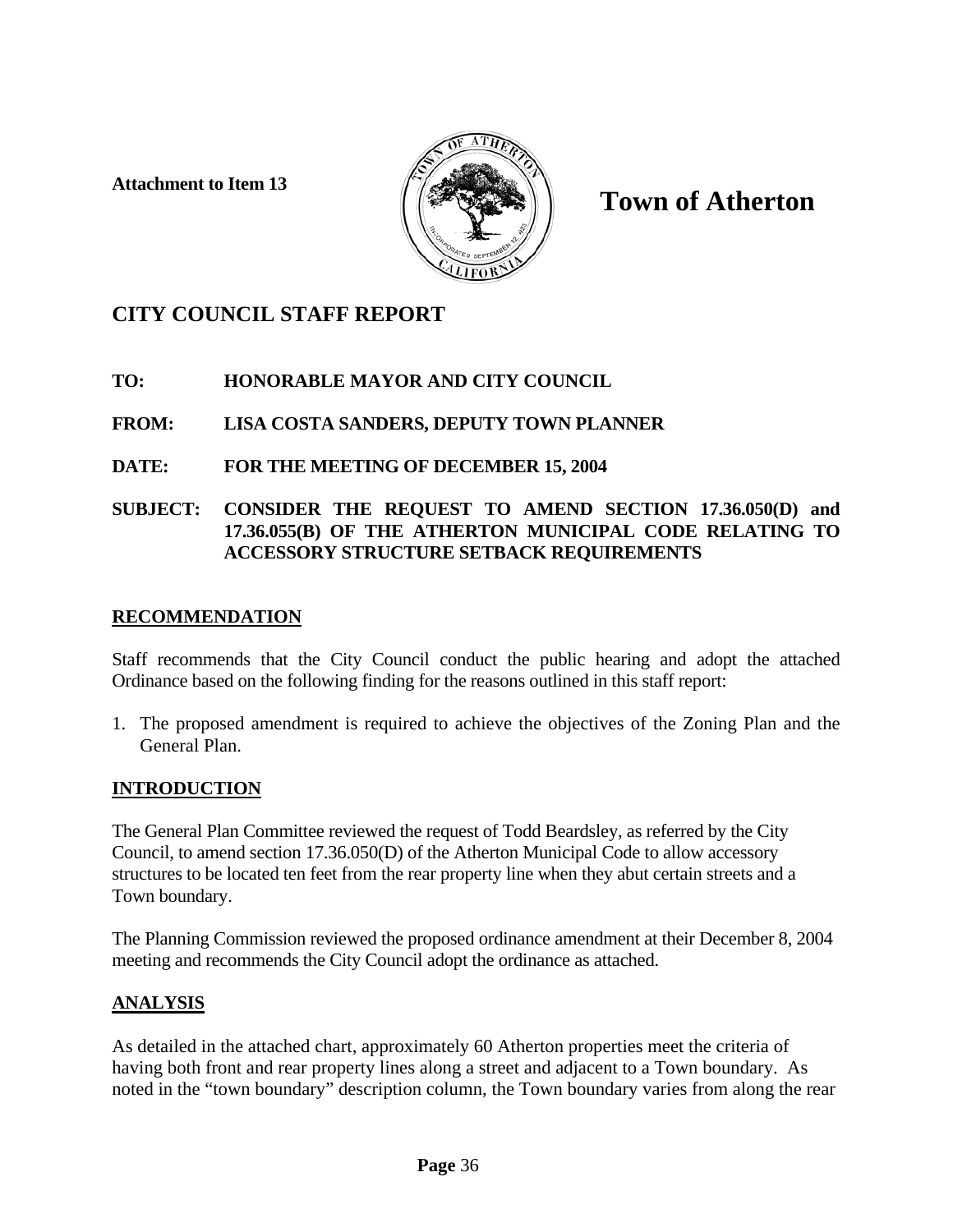property line to the centerline of street. Of these 60 properties, 59 also meet the requirement of being along the streets recommended by Mr. Beardsley.

Currently, Atherton Municipal Code section 17.36.050(D) states "On lots with both front and rear property lines abutting a street, accessory structures shall not be located within thirty feet of the rear property line". On lots that do not have a rear property line abutting a street, accessory structures are allowed to be located ten feet from the rear property line. Mr. Beardsley notes in his letter that section 17.36.150(B) allows for the construction of an eight foot tall fence along certain streets where a six foot tall fence is the standard maximum fence height.

Mr. Beardsley recommends that section 17.36.050(D) be modified to allow accessory structures to be located within ten feet of a rear property line when the lot adjoins any of the following streets; El Camino Real, Marsh Road, Middlefield Road, Valpariso Road, Alameda de las Pulgas and Bay Road.

The General Plan Committee reviewed this request and has recommended that Atherton Municipal Code section 17.36.050(D) be amended to allow accessory structures to be located ten feet from the rear property line when such lots are adjacent to a Town Boundary. The City Attorney reviewed this wording as recommended that the word "adjacent" be replaced with "contiguous" to more precisely define the location of the Town Boundary. Staff interprets this wording to allow properties where the Town boundary is at their rear property line or at the centerline of the public right-of-way to qualify for this provision. This wording replacement would not allow the one property at Walsh Road to qualify as the Town boundary is located across the public right-of-way.

Staff recommends that section 17.36.050(D) be amended to read as follows:

"D. On lots with both front and rear property lines abutting a street, accessory structures shall not be located within thirty feet of the rear property line, except when such rear property line is contiguous to a Town boundary, in which case the minimum setback shall be ten feet from the rear property line."

This proposed change would allow accessory structures to be located 10' from the rear property line when the lot is contiguous to a Town boundary. The Committee did not see the need to further limit the provision to the streets identified by Mr. Beardsly based on their review of the eligible properties (list attached).

The General Plan Committee expressed concern with having windows or skylights be visible from adjacent properties and wished to further limited the location in which a window could be placed. The Committee recommended eliminating the provision in the section 17.36.055(B) that allowed skylights "where the entire interior of the building is open to the roof."

The General Plan Committee recommends that Atherton Municipal Code section 17.36.055(B) be amended to read as follows:

"B. No window openings or skylights in the roof facing an exterior side or rear property line shall be located over nine feet above ground level."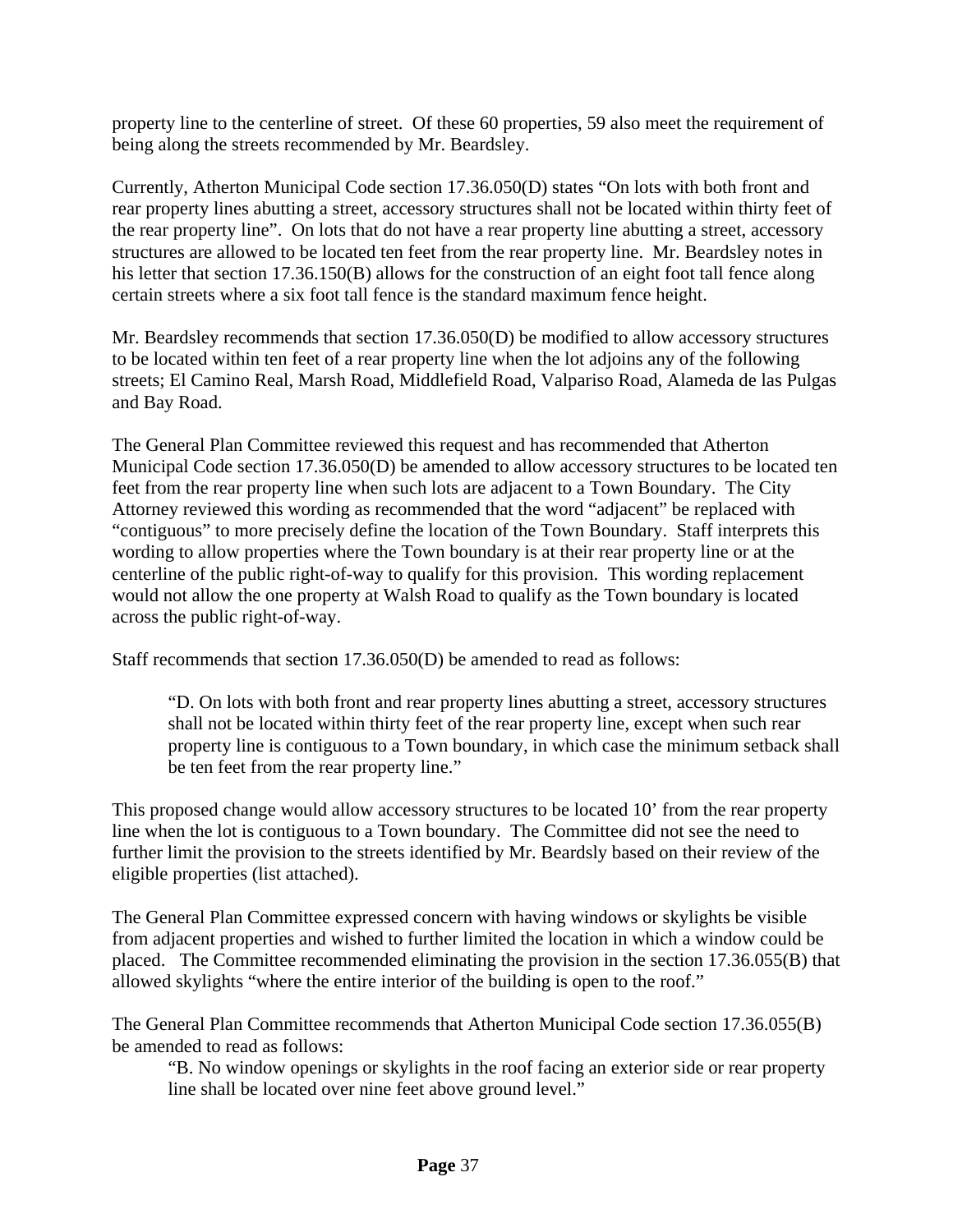The proposed Ordinance Amendment has been reviewed by the City Attorney.

### **CONCLUSION:**

It is Planning Staff's professional opinion that the proposed Ordinance Amendment is consistent with the General Plan.

### **ALTERNATIVES:**

The Council could modify the Ordinance.

### **FISCAL IMPACT:**

Costs associated with the implementation of the ordinance will be borne by applicants.

### **ENVIRONMENTAL IMPACT:**

The proposal has been determined to be exempt from the provisions of the California Environmental Quality Act (CEQA) pursuant to CEQA Sections 15305, Class 5 which permits minor alterations in land use limitations which do not result in any changes in land use or density.

#### **FORMAL MOTION:**

I move that the City Council adopt the Ordinance amending Atherton Municipal Code sections 17.36.050(D) and 17.36.055(B) based on the finding listed in the staff report.

Prepared by: Approved by:

*/s/ Lisa Costa Sanders* 

Lisa Costa Sanders James H. Robinson Deputy Town Planner City Manager

#### **Attachments:**

- 1. Draft Ordinance
- 2. List of properties with front and rear frontage on a street and adjacent to a Town boundary

\_\_\_\_\_\_\_\_\_\_\_\_\_\_\_\_\_\_\_\_\_\_\_\_ \_\_\_\_\_\_\_\_\_\_\_\_\_\_\_\_\_\_\_\_\_\_\_\_\_

- 3. Letter of Request from Todd Beardsley dated April 29, 2004
- 4. Atherton Municipal Code Section 17.36.050 and 17.36.150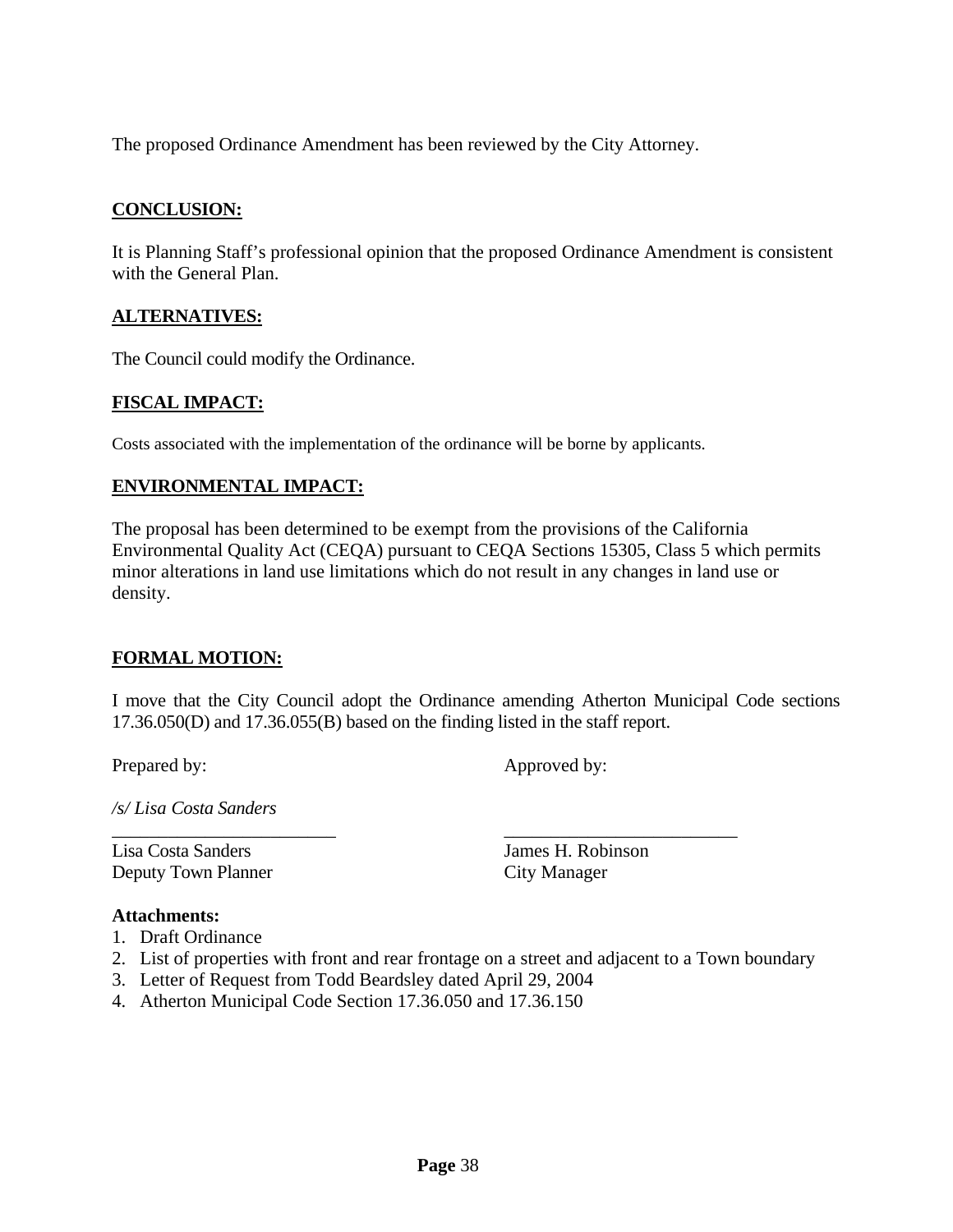**Item No. 14** 



**Town of Atherton**

### **TO: HONORABLE MAYOR AND CITY COUNCIL JAMES H. ROBINSON, CITY MANAGER**

## **FROM: GREGORY L. SAM, INTERIM ASSISTANT TO THE CITY MANAGER**

**DATE: FOR THE MEETING OF JANUARY 19, 2005** 

### **SUBJECT: CONSIDER AUTHORIZING THE ATHERTON ARTS COMMITTEE TO APPLY FOR AN ARTSHARE GRANT IN THE AMOUNT OF \$1,000 TO HELP FUND A SELBY LANE SCHOOL STUDENT MURAL PROJECT**

### **RECOMMENDATION**

Authorize the Atherton Arts Committee to apply for an ArtShare grant in the amount of \$1,000, to help fund a Selby Lane School student mural project, and if granted, authorize expenditure of grant funds.

### **BACKGROUND**

In November 2004, the Arts Committee received a letter from Ms. Sally Rayn, a teacher/art specialist at Selby Lane School, requesting financial support to help fund the cost of a student mural project in Spring 2005.

At their special meeting of January 13, 2005, the Arts Committee voted to prepare a grant application to the ArtShare 2005 grant program, with approval from the City Council. The Committee would like to apply for a grant to match a \$1,000 donation from the Arts Committee Fund (Evans Creative Design Trust Fund) for the Selby Lane mural project. The deadline to submit a grant application is Friday, January 21, 2005.

# **FISCAL IMPACT**

There will be no impact to the Town's General Fund. All expenditures from the Evans Creative Design Trust Fund, including the \$1,000 donation to Selby Lane School, are restricted only for art related programs and activities in Atherton.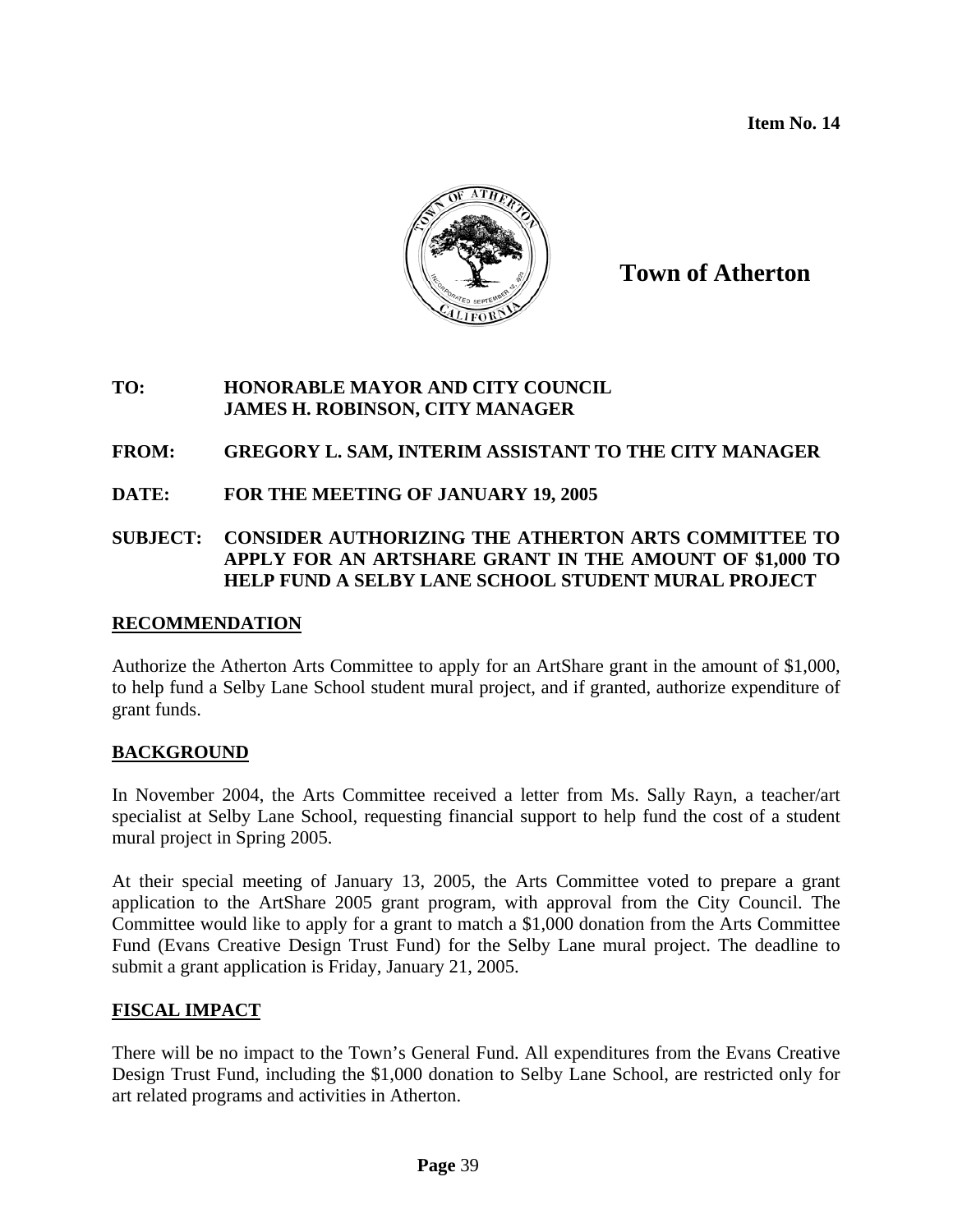Prepared by: Approved by:

Gregory L. Sam James H. Robinson Interim Assistant to the City Manager City Manager

\_\_\_\_\_\_\_\_\_\_\_\_\_\_\_\_\_\_\_\_\_\_\_\_\_\_\_\_\_\_ \_\_\_\_\_\_\_\_\_\_\_\_\_\_\_\_\_\_\_\_\_\_\_\_\_\_\_\_\_\_\_\_

Attachments: 1) Letter from Sally Rayn, Teacher/Art Specialist at Selby Lane School, to Arts Committee.

2) Letter dated November 24, 2004 from Barbara Mortkowitz, Executive Director of

ARTshare, to the Arts Committee.

3) ARTshare 2005 grant summary and application.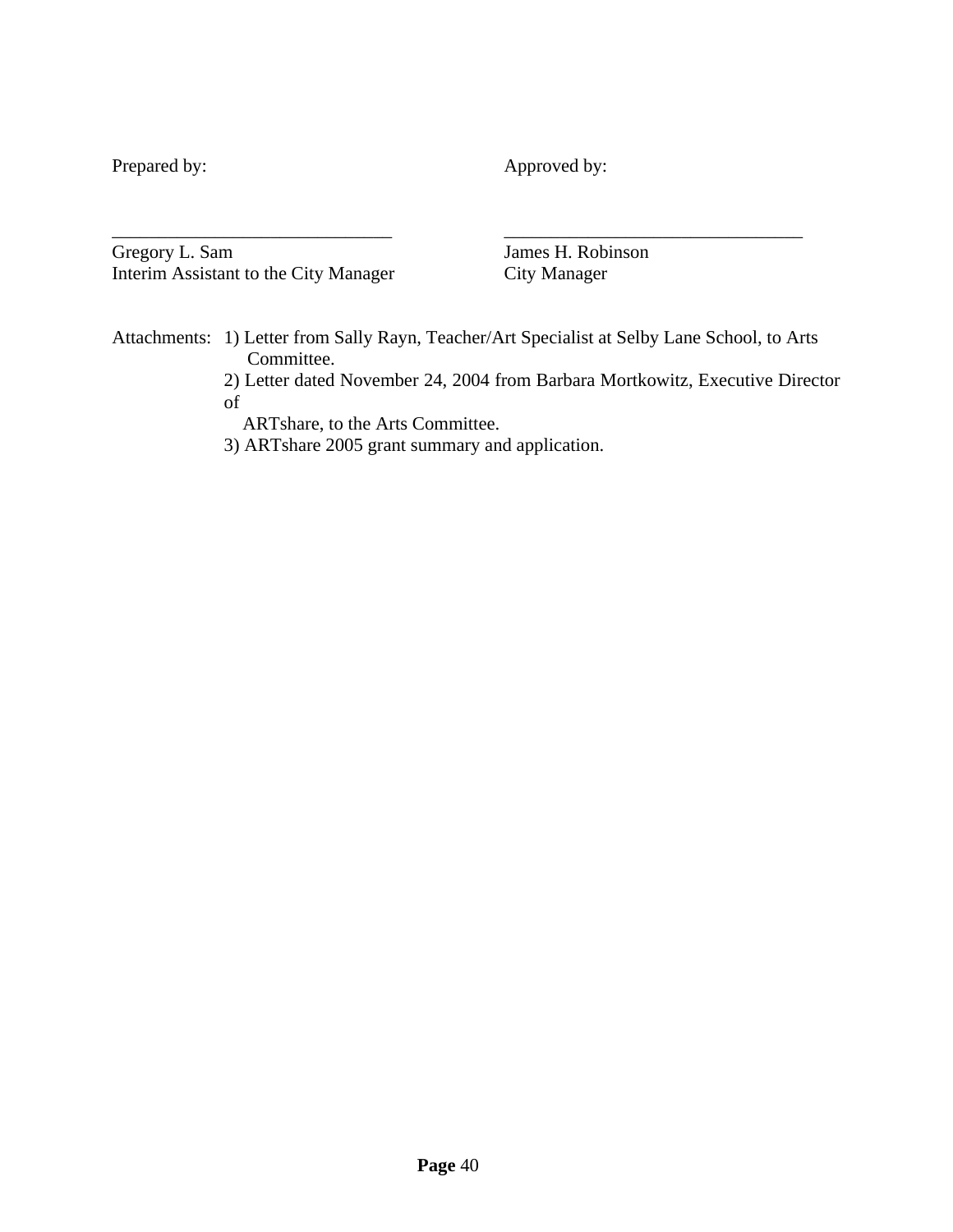

Town of Atherton

# **CITY COUNCIL STAFF REPORT**

# **TO: HONORABLE MAYOR AND CITY COUNCIL JAMES H. ROBINSON, CITY MANAGER**

# **FROM: LISA COSTA SANDERS, DEPUTY TOWN PLANNER**

# **DATE: FOR THE MEETING OF JANUARY 19, 2004**

### **SUBJECT: 85 ISABELLA AVENUE (APN 070-250-130) TENTATIVE AND FINAL PARCEL MAP**

# **RECOMMENDATION:**

For the reasons outlined in this staff report, Planning Staff recommends that the City Council conduct the public hearing and approve the Tentative and Final Parcel Map for the division of one parcel into two parcels based on the following findings:

- 1. The Tentative Parcel Map is in conformance with the Subdivision Map Act and the Atherton Subdivision Ordinance.
- 2. The size and shape of the proposed subdivision is in general conformance with Town requirements and the general pattern of the neighborhood and will not cause traffic, health or safety hazards
- 3. The proposed subdivision will have proper and sufficient access to a public street.
- 4. The proposed map and the design or improvement of the proposed subdivision is consistent with the Atherton General Plan.
- 5. The site is physically suitable for the proposed type of development.
- 6. The site is physically suitable for the proposed density of development.
- 7. The design of the subdivision or the proposed improvements are not likely to cause substantial environmental damage or substantially and avoidably injure fish or wildlife or their habitat.
- 8. The design of the subdivision or the type of improvements is not likely to cause serious public health problems.
- 9. The design of the subdivision or the type of improvements will not conflict with easements, acquired by the public at large, for access through or use of, property within the proposed subdivision, or that alternate easements, for access or for use, will be provided, and that these will be substantially equivalent to those previously acquired by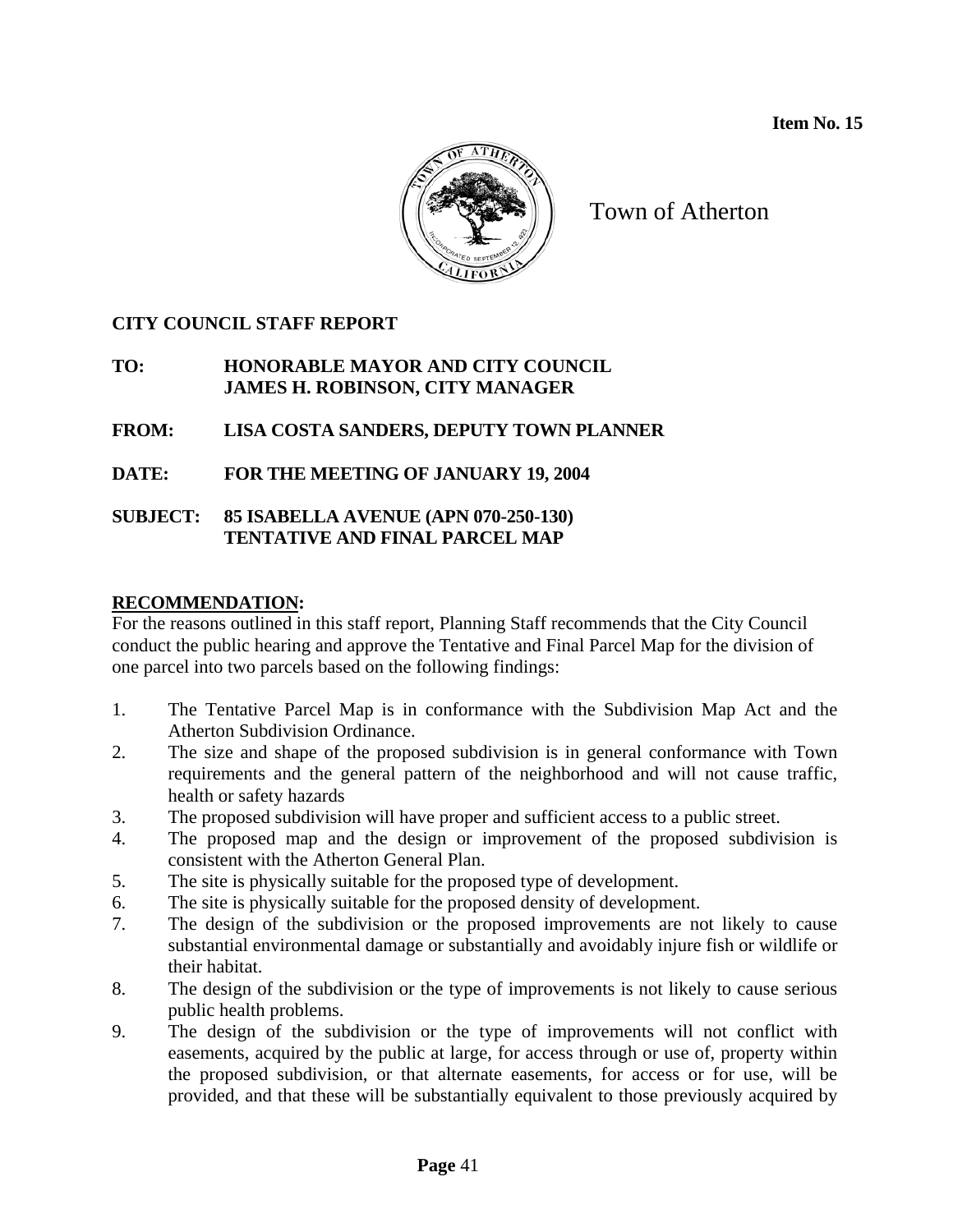the public.

10. Discharge of waste from the proposed subdivision will not result in violation of existing water quality requirements prescribed by the regional water quality control board.

# **INTRODUCTION:**

Atherton Municipal Code section 16.16 requires Planning Commission and City Council to review and approve, conditionally approve or disapprove tentative parcel maps. This code section also lists the ten findings (as listed above) for consideration of the map.

Atherton Municipal Code section 16.20 outlines the process for final parcel maps. This code section states that "all of conditions of approval of the tentative map shall be fulfilled prior to approval of a final map, except those conditions which are fulfilled by the filing of an agreement to perform those conditions". The applicant has complied with the required conditions and has submitted the additional information required pursuant to this code section.

The Planning Commission reviewed the tentative parcel map at their December 8, 2004 meeting. At that meeting, the Commission voted 5-0 to approve the tentative parcel map subject to the conditions listed in the attached Tentative Parcel Map certificate. All property owners within 500' radius of the subject site were notified of that meeting with no correspondence received or public attendance at the meeting.

### **ANALYSIS:**

The subject site is 5.09 acres in area and currently contains a residence (guest house) and two detached garages. The existing site contains approximately 351' of frontage along Isabella Avenue and is approximately 665' deep. The lot is fairly level and contains numerous heritage trees. A 25' wide Atherton Channel drainage easement runs across the front of the property. There are two existing driveways that cross over the channel easement.

The applicant is proposing to subdivide the property into two parcels. Parcel A is proposed with 175.46' of frontage along Isabella Avenue and Parcel B is proposed with 175.47' of frontage along Isabella Avenue. The existing residence (guest house) will not meet setback requirements with the subdivision. As a condition of approval, the applicant is required to submit a certificate of deposit equal to the cost of demolition and shall remove the structure no later than 42 months from December 20, 2004 or prior to the City issuing an occupancy permit, whichever is earlier.

The proposed subdivision and the minimum R-1A zoning district requirements are as follows:

|                   | Lot area        | Width  | Depth  |
|-------------------|-----------------|--------|--------|
| Minimum Required  | 43,560 sq. ft.  | 175.00 | 200.00 |
| Proposed Parcel A | 111,461 sq. ft. | 175.46 | 665.74 |
| Proposed Parcel B | 110,237 sq. ft. | 175.47 | 665.64 |

The lot width is defined as the "width measured at right angles to its depth at the front line of the building area". The depth of a lot is defined as the "the mean distance between the front lot line and the rear lot line measured in the main direction of the side lines of the lot". Staff finds that the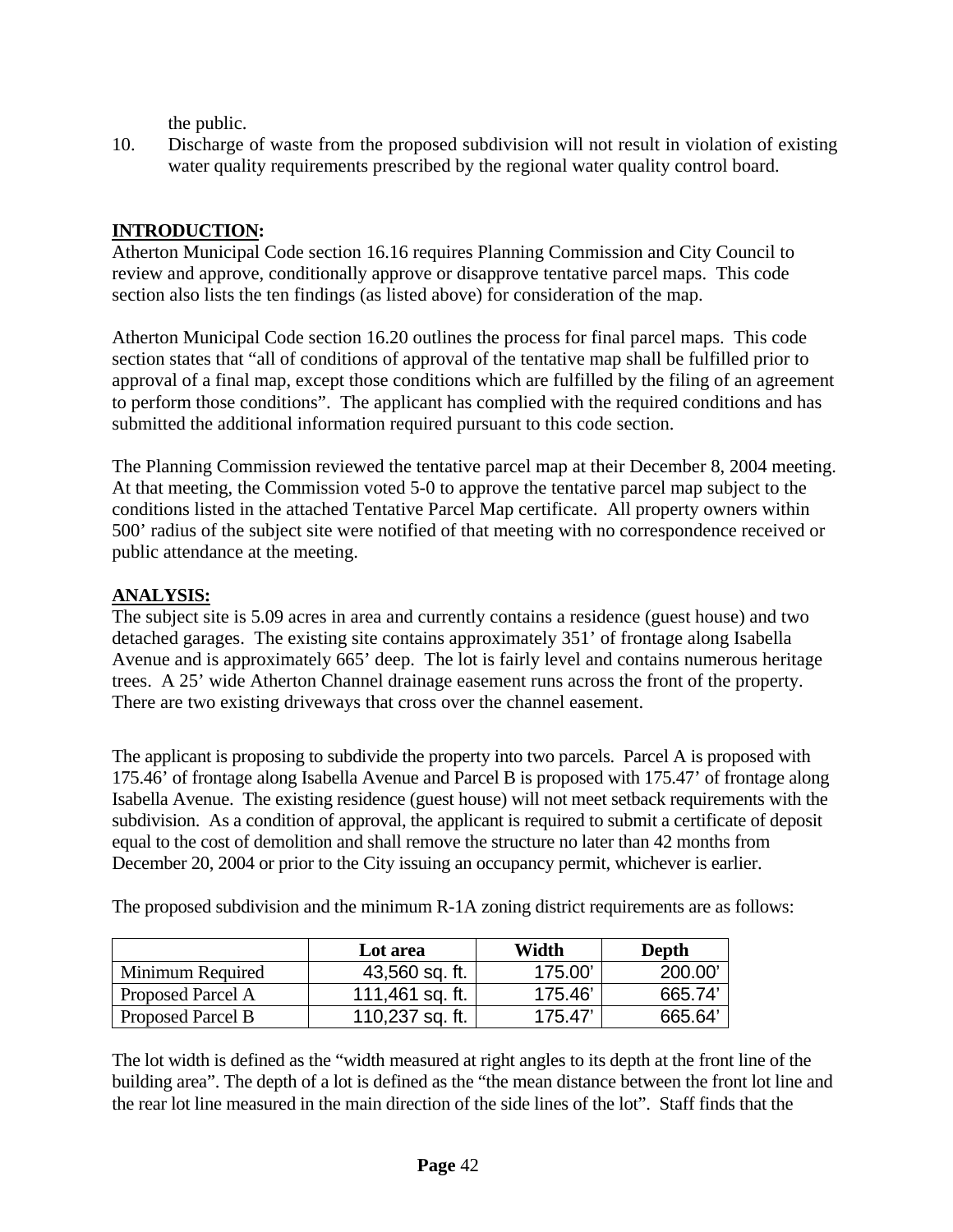proposed subdivision meets both the required lot width and depth requirement. The proposed subdivision exceeds the minimum lot area requirement of 43,560 square feet.

The tentative parcel map designates all trees on the site.

### **CONCLUSION:**

It is Planning Staff's professional opinion the proposed subdivision is consistent with the existing pattern of development and that the proposal is consistent with the purposes and intent of the General Plan and Zoning Code.

### **ALTERNATIVES:**

The City Council could deny the request.

### **FISCAL IMPACT:**

All costs covering the processing of this application are paid for by the applicants.

\_\_\_\_\_\_\_\_\_\_\_\_\_\_\_\_\_\_\_\_\_\_\_\_ \_\_\_\_\_\_\_\_\_\_\_\_\_\_\_\_\_\_\_\_\_\_\_\_\_

### **ENVIRONMENTAL IMPACT:**

The proposal has been determined to be exempt from the provisions of the California Environmental Quality Act (CEQA) pursuant to CEQA Sections 15315 Minor Land Division involving four or fewer parcels.

#### **FORMAL MOTION:**

I move that the City Council approve the Tentative Parcel Map and approve the Final Parcel Map for the subdivision of one parcel into two parcels at 85 Isabella Avenue based on the findings and for the reasons incorporated in the Staff Report.

Prepared by: Approved by:

*/s/ Lisa Costa Sanders* 

Lisa Costa Sanders Jim Robinson Deputy Town Planner City Manager

#### **Attachments:**

1. Draft Tentative Parcel Map Certificate

2. Final Parcel Map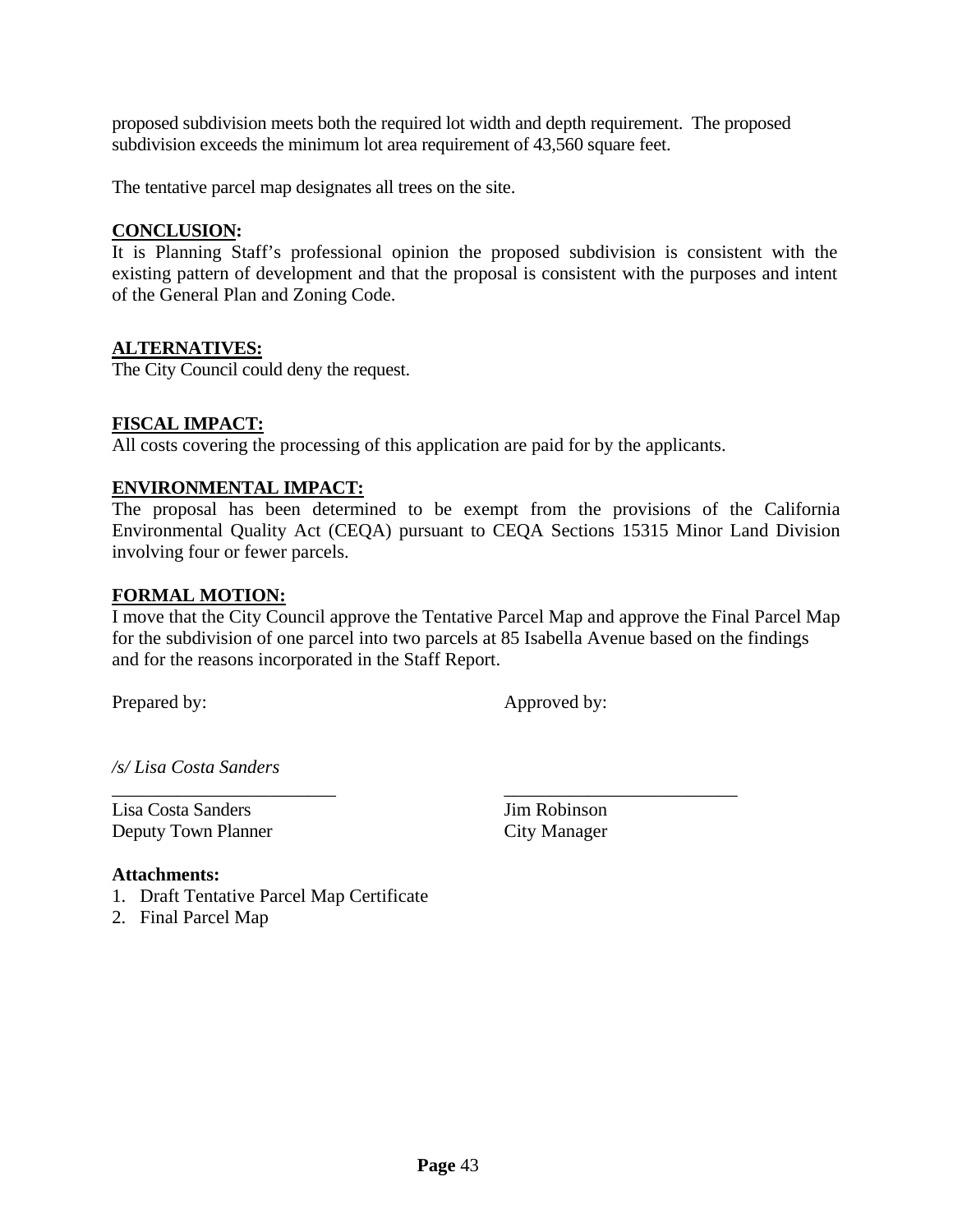## **TOWN OF ATHERTON CITY COUNCIL TENTATIVE PARCEL MAP CERTIFICATE**

THIS IS TO CERTIFY THAT the Atherton City Council at a regular meeting thereof, held on Janury 18, 2005 did approve a Tentative Parcel Map pursuant to Chapter 16.16 of the Atherton Municipal Code to allow the division of one parcel into two parcels at 85 Isabella Avenue in Atherton (Assessor's Parcel Number 070-250-130). This approval requires substantial compliance with the map entitled, *"*Tentative Parcel Map, of a portion of lot 2 "Valparaiso Park" (19 maps 10) filed for record on March 19, 1891 doc no 94102261", dated November, 2004 consisting of one sheet. The application was approved with the following conditions:

- 1. The applicant shall submit a certificate of deposit equal to the cost of demolition of the "existing residence" as determined by the Building Official prior to recordation of the final parcel map. In all events, the structure shall be removed no later than 42 months from the date of this certificate or prior to the City issuing an occupancy permit, whichever is earlier..
- 2. The Parcel Map and Improvement Plans shall conform to all town Ordinances, standards and fee requirements.
- 3. Improvement plans, maps and construction shall be to the satisfaction of the Public Works Director/City Engineer.
- 4. Any tree removal necessitated by subdivision design or improvement construction shall be done in accordance with the Atherton Tree Ordinance, Municipal Code Chapter 8.10.
- 5. Per Chapter 16 of the Atherton Municipal Code, the subdivider shall provide preliminary and final drainage reports for the site satisfactory to the Public Works Director/City Engineer, showing a plan for drainage of the lots.
- 6. All fill material and its compaction must conform to the Town of Atherton Municipal Code standards.
- 7. The applicant shall follow all San Mateo County Storm Water Pollution Prevention (STOPPP) recommended "Construction Materials Handling and Disposal" and "Construction Practices" and prohibit the occurrence of any nonstorm water discharges into the storm drain system.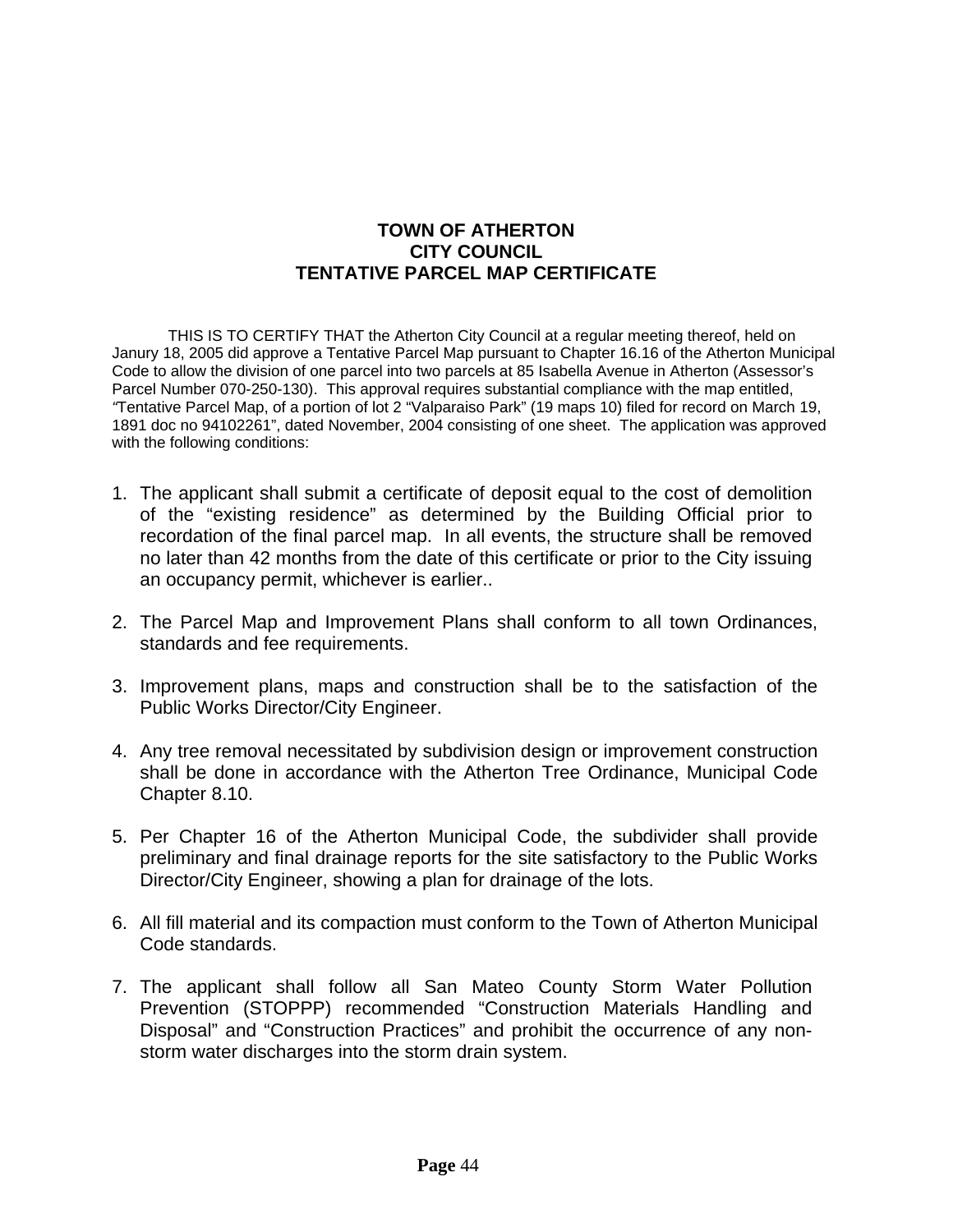8. The subdivision shall be accomplished by the recording of a Parcel Map that is based on a field survey, and all property corners shall be staked and tagged.

> Michael Hood, Zoning and Building Official

Effective Date: January 18, 2005 Atherton, CA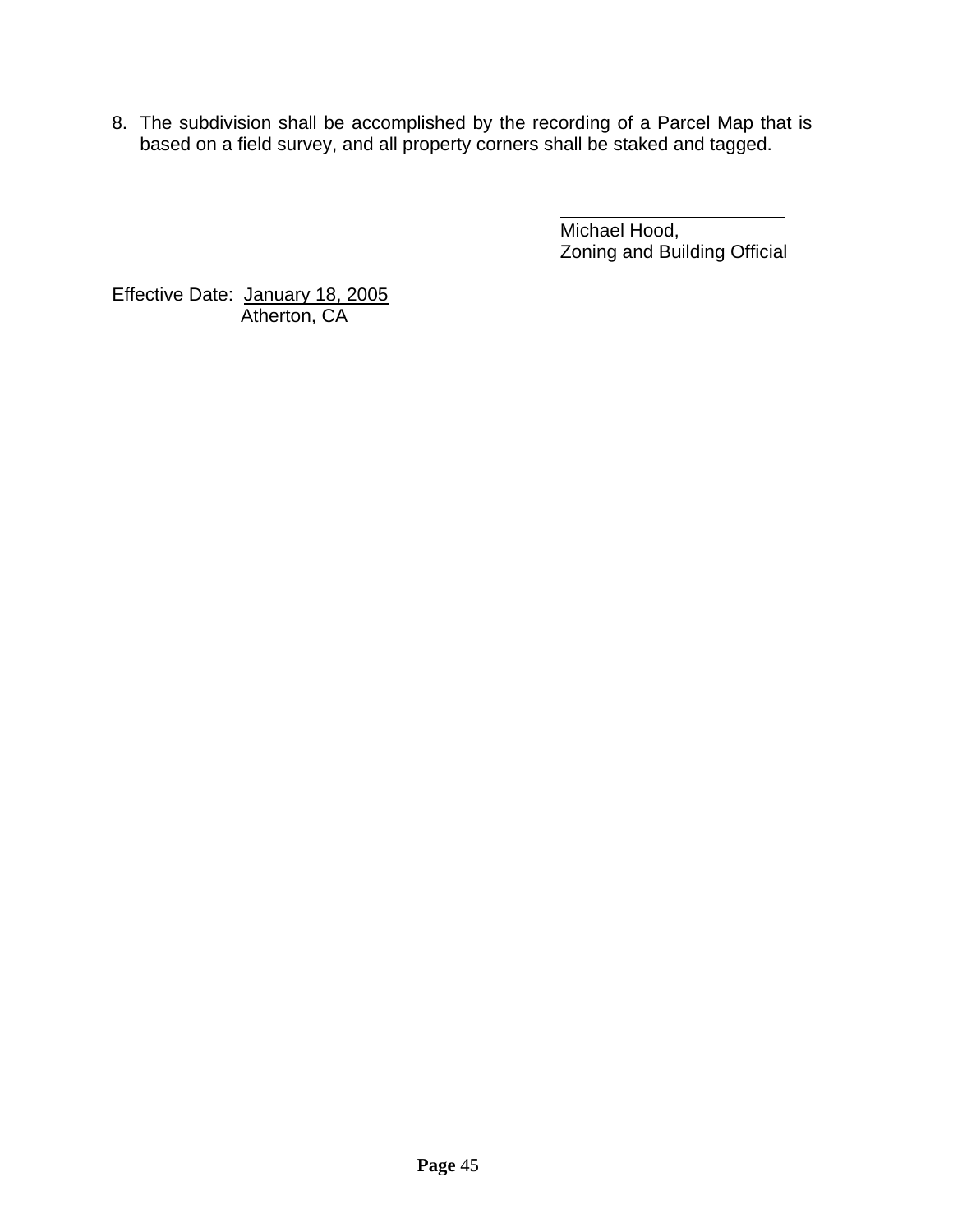**Item No. \_\_\_** 



# **Town of Atherton**

# **CITY COUNCIL STAFF REPORT**

## **TO: HONORABLE MAYOR AND CITY COUNCIL JAMES H. ROBINSON, CITY MANAGER**

**FROM: Marc G. Hynes, City Attorney** 

**DATE: FOR THE MEETING OF JANUARY 19, 2005** 

# **SUBJECT: CLAIMS ORDINANCE**

**RECOMMENDATION:** It is recommended that the Council introduce an ordinance adding a new Chapter 1.22 to the Atherton Municipal Code pertaining to claims against the Town. The ordinance should be introduced for first reading, waiving reading of the ordinance beyond its title.

**BACKGROUND:** The attached claims ordinance proposed to be added to the Atherton Municipal Code as Chapter 1.22 will bring into effect certain regulations regarding submittal of claims to the Town. The Town has authority to enact such regulations under the provisions of Government Code section 935.

**ANALYSIS:** The effect of the requirements is to limit the time period for amounts claimed to one year preceding the date of submittal of the claim. The claims requirement also mandates individual claims from all persons who seek class status in the event of litigation.

 These types of restrictions have recently been upheld by the Court of Appeal for the Third District in a law suit brought against the City of Roseville, following a successful challenge to a tax ordinance. The Court upheld the one year limit relative to the amounts of taxes required to be refunded and denied class action status to all petitioners who had not filed individual claims.

# **FISCAL IMPACT:** None.

Prepared by: Approved by:

Marc G. Hynes James H. Robinson

\_\_\_\_\_\_\_\_\_\_\_\_\_\_\_\_\_\_\_\_\_\_ \_\_\_\_\_\_\_\_\_\_\_\_\_\_\_\_\_\_\_\_\_\_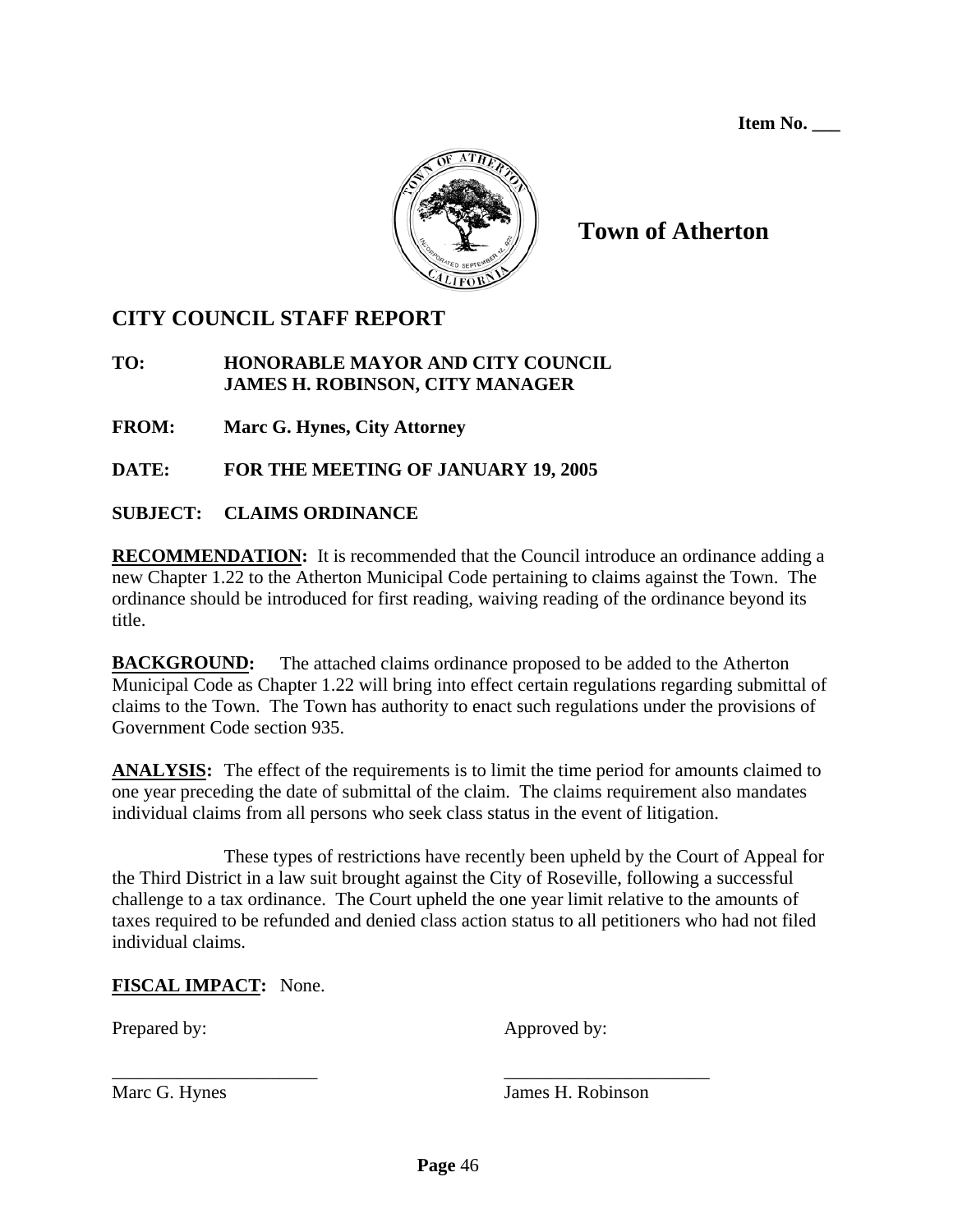City Attorney City Manager

Attachment: Proposed Claims Ordinance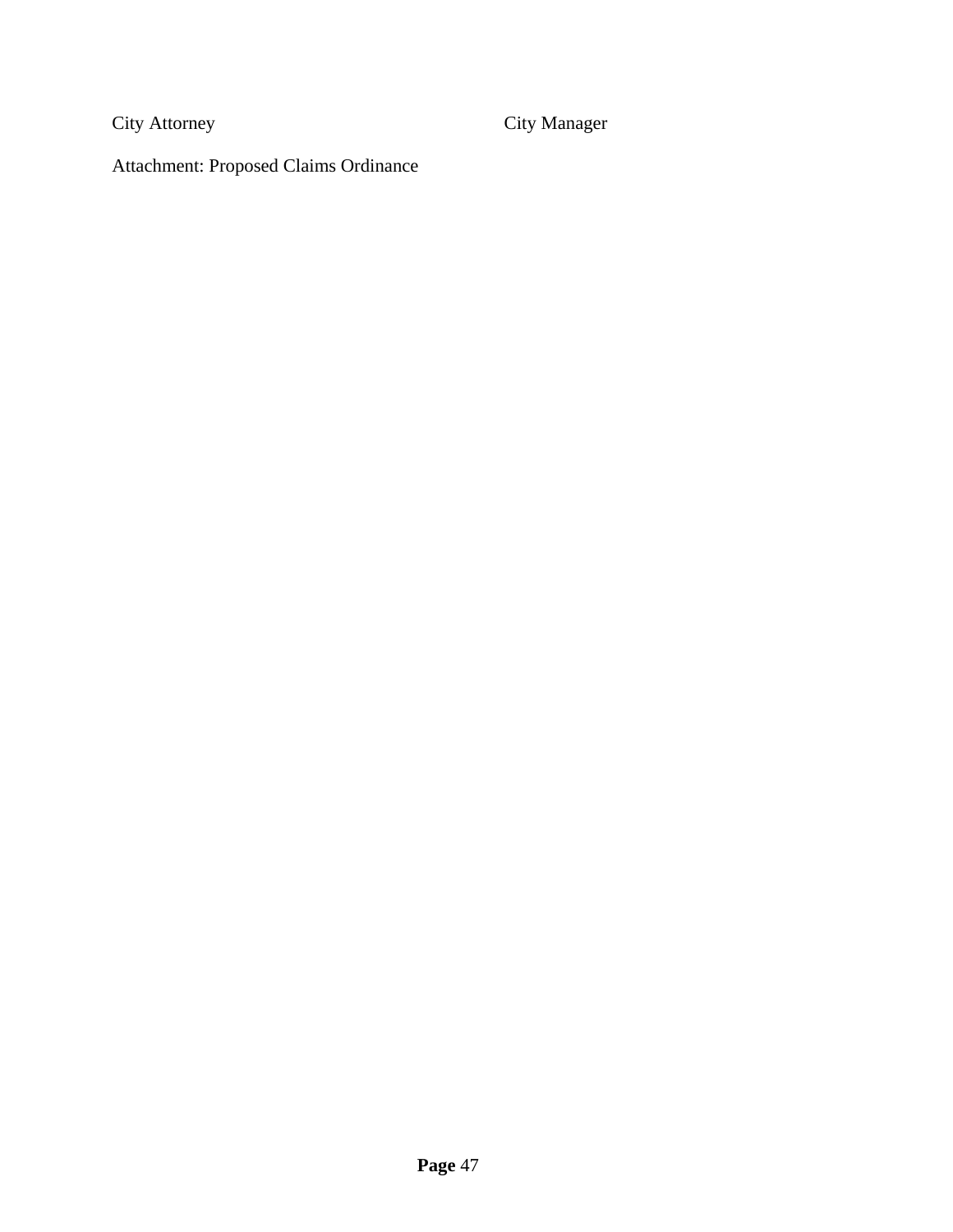### **ORDINANCE NO. \_\_\_\_\_\_**

### **AN ORDINANCE OF THE CITY COUNCIL OF THE TOWN OF ATHERTON ADDING CHAPTER 1.22 TO THE ATHERTON MUNICIPAL CODE PERTAINING TO CLAIMS AGAINST THE TOWN OF ATHERTON**

The City Council of the Town of Atherton does ordain as follows:

**SECTION 1:** Chapter 1.22 consisting of Sections 1.22.010 through 122.050 is hereby added to the Atherton Municipal Code to read as follows:

\_\_\_\_\_\_\_\_\_\_\_\_\_\_\_\_\_\_\_\_\_\_\_\_\_\_\_\_\_\_\_\_\_\_\_\_\_\_\_\_\_\_\_\_\_\_\_\_\_\_\_\_\_\_\_\_\_\_\_\_\_\_\_\_\_\_\_\_\_\_\_\_\_\_\_

### "Chapter 1.22 **CLAIMS AGAINST THE TOWN OF ATHERTON**

 Section 1.22.010 **Authority.** The Chapter is enacted pursuant to Section 935 of the California Government Code.

 Section 1.22.020. **Claims Required.** All claims against the Town of Atherton for money or damages not otherwise governed by the Tort Claims Act, California Government Code Sections 900 et seq., or another state law (hereinafter in this Chapter, "claims") shall be presented within the time, and in the manner, prescribed by Part 3 of Division 3.6 of Title 1 of the California Government Code (commencing with Section 900 thereof) for the claims to which that Part applies by its own terms, as those provisions now exist or shall hereafter be amended, and as further provided by this chapter.

 Section 1.22.030. **Form of Claim.** All claims shall be made in writing and verified by the claimant or by his or her guardian, conservator, executor or administrator. No claim may be filed on behalf of a class of persons unless verified by every member of that class as required by this section. In addition, all claims shall contain the information required by California Government Code Section 910.

 Section 1.22.040. **Claim Prerequisite to Suit.** In accordance with California Government Code Sections 935(b) and 945.6, all claims shall be presented as provided in this section and acted upon by the City Council prior to the filing of any action on such claims and no such action may be maintained by a person who has not complied with the requirements of Section 1.22.020 of this Chapter.

 Section 1.22.050. **Suit.** Any action brought against the Town of Atherton upon any claim or demand shall conform to the requirements of Sections 940-949 of the California Government Code. Any action brought against any employee of the Town of Atherton shall conform with the requirements of Section 950-951 of the California Government Code."

> Ordinance No. \_\_\_\_\_ Adopted \_\_\_\_\_\_\_\_\_\_\_\_\_\_ Page 1 of 2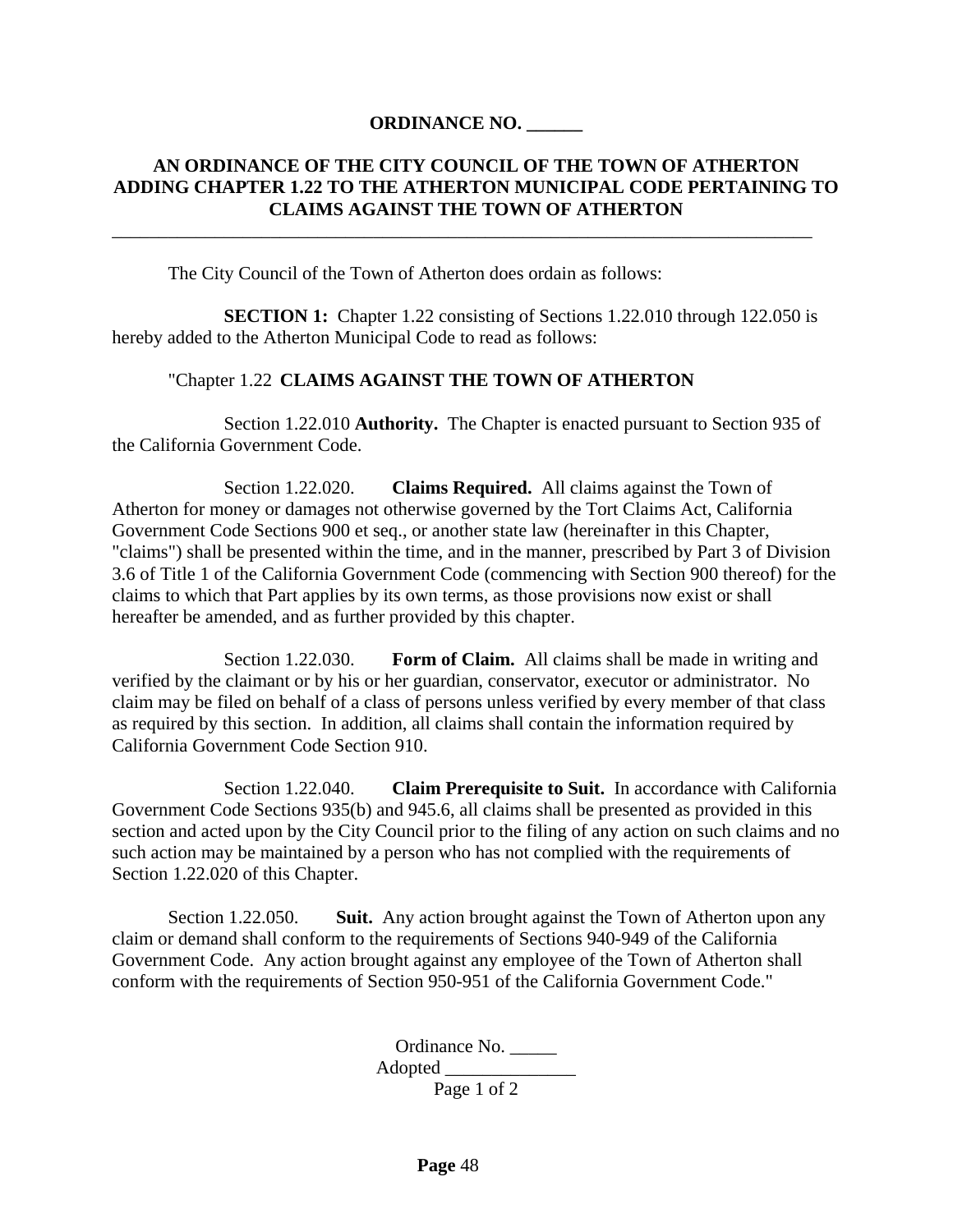**SECTION 2:** The City Council hereby declares that it would have passed this Ordinance sentence by sentence, paragraph by paragraph, section by section, and word by word and does hereby declare that any provisions of this Ordinance are severable and, if for any reason any sentence, paragraph, section, or word of this Ordinance shall be held invalid, such decision shall not affect the validity of the remaining parts of this Ordinance.

**SECTION 3:** This Ordinance shall be posted in at least three public places according to law and shall take effect and be in force from and after 30 days after its passage and adoption.

Introduced this 19<sup>th</sup> day of January, 2005.

Passed and adopted as an Ordinance of the Town of Atherton at a regular meeting thereof held on the \_\_\_\_\_\_\_\_\_\_ day of \_\_\_\_\_\_\_\_\_\_\_\_, 2005, by the following vote:

| AYES:               | <b>COUNCILMEMBERS</b> |  |
|---------------------|-----------------------|--|
| NOES:               | <b>COUNCILMEMBERS</b> |  |
| ABSTAIN:            | <b>COUNCILMEMBERS</b> |  |
| ARSENT <sup>.</sup> | <b>COUNCILMEMBERS</b> |  |

 $\overline{\phantom{a}}$  , which is a set of the set of the set of the set of the set of the set of the set of the set of the set of the set of the set of the set of the set of the set of the set of the set of the set of the set of th

Mayor, Town of Atherton

ATTEST:

\_\_\_\_\_\_\_\_\_\_\_\_\_\_\_\_\_\_\_\_\_\_\_\_\_\_\_\_\_\_ Linda Kelly, Acting City Clerk

Approved as to Form:

*/s/ Marc G. Hynes* 

Marc G. Hynes, City Attorney

\_\_\_\_\_\_\_\_\_\_\_\_\_\_\_\_\_\_\_\_\_\_\_\_\_\_\_\_

Ordinance No. \_\_\_\_\_\_

Adopted  $\Box$ 

Page 2 of 2 pages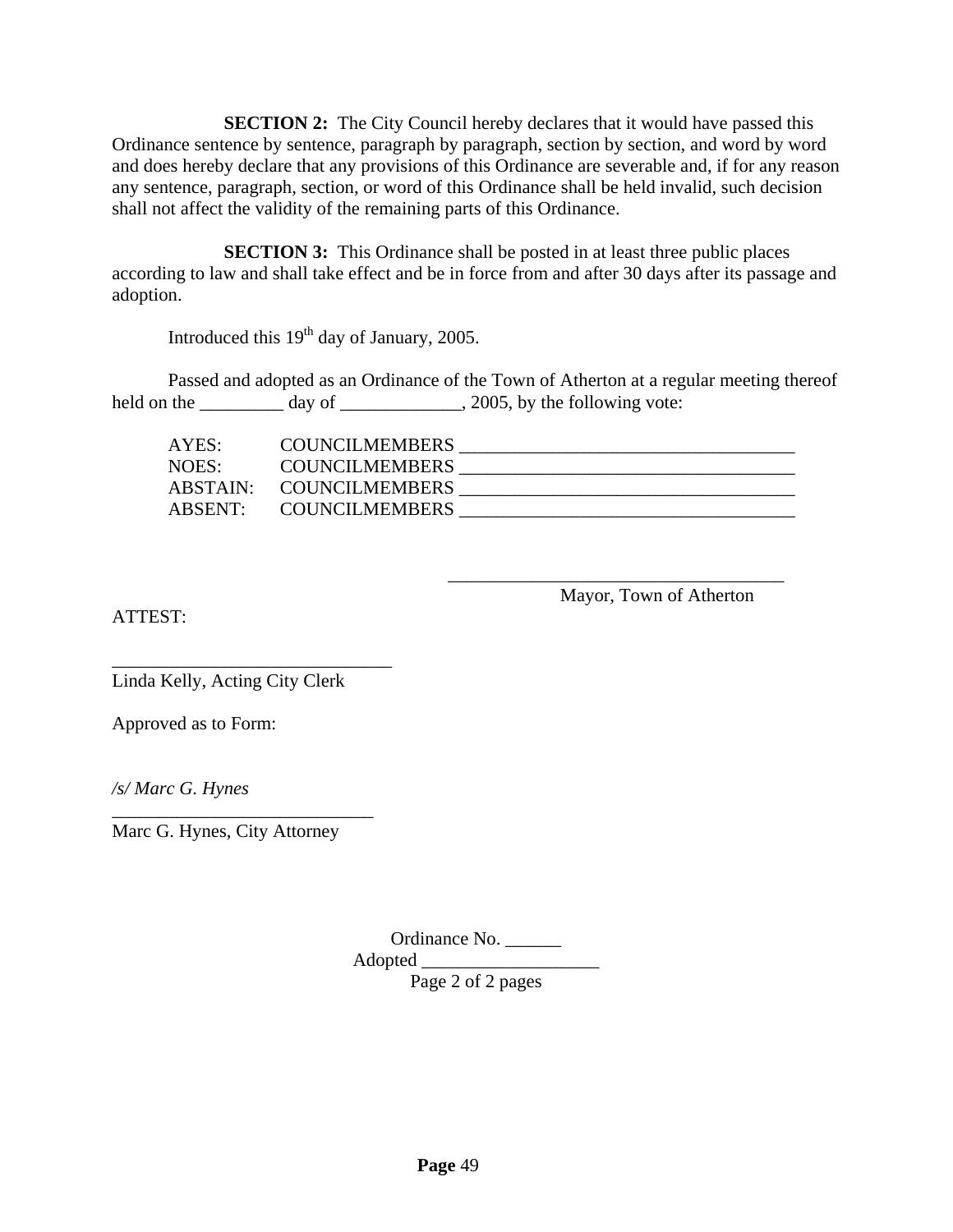**Item No. 17**



# **Town of Atherton**

# **CITY COUNCIL STAFF REPORT**

## **TO: HONORABLE MAYOR AND CITY COUNCIL JAMES H. ROBINSON, CITY MANAGER**

# **FROM: JOHN P JOHNS, FINANCE DIRECTOR**

# **DATE: FOR THE MEETING OF JANUARY 19, 2005**

# **SUBJECT: MID-YEAR BUDGET REVIEW REPORT**

# **RECOMMENDATION**

Approve the schedule of recommended FY 2004-05 budgetary adjustments as itemized in Attachment 1 to this report.

### **INTRODUCTION**

This report provides mid-year projections of General Fund revenues, expenditures and other financing sources and uses as well as a comparison of such projections with the budget adopted by Council in June of 2004.

Our mid-year projection of General Fund revenues, operating transfers and carry-over funding is \$8,743,794 or \$550,209 more than the estimate of \$8,193,586 that was adopted in the FY 2004- 05 budget. The favorable variance of \$550,209 is a result:

- A prior-year carryover of \$398,186 in fund balance or \$190,165 more than the \$208,021 estimate that had been included in the FY 2004-05 budget; and,
- Additional current year revenues amounting to \$360,044, \$236,221 of which is a result of a one-time distribution of excess ERAF withholdings by the San Mateo County Treasurer.

Our mid-year projection for General Fund expenditures and other financing uses is \$8,053,065 or \$6,480 more than the \$8,046,585 that has been appropriated by Council. Accordingly, our midyear projection indicates that the General Fund will end the year with carry-over funding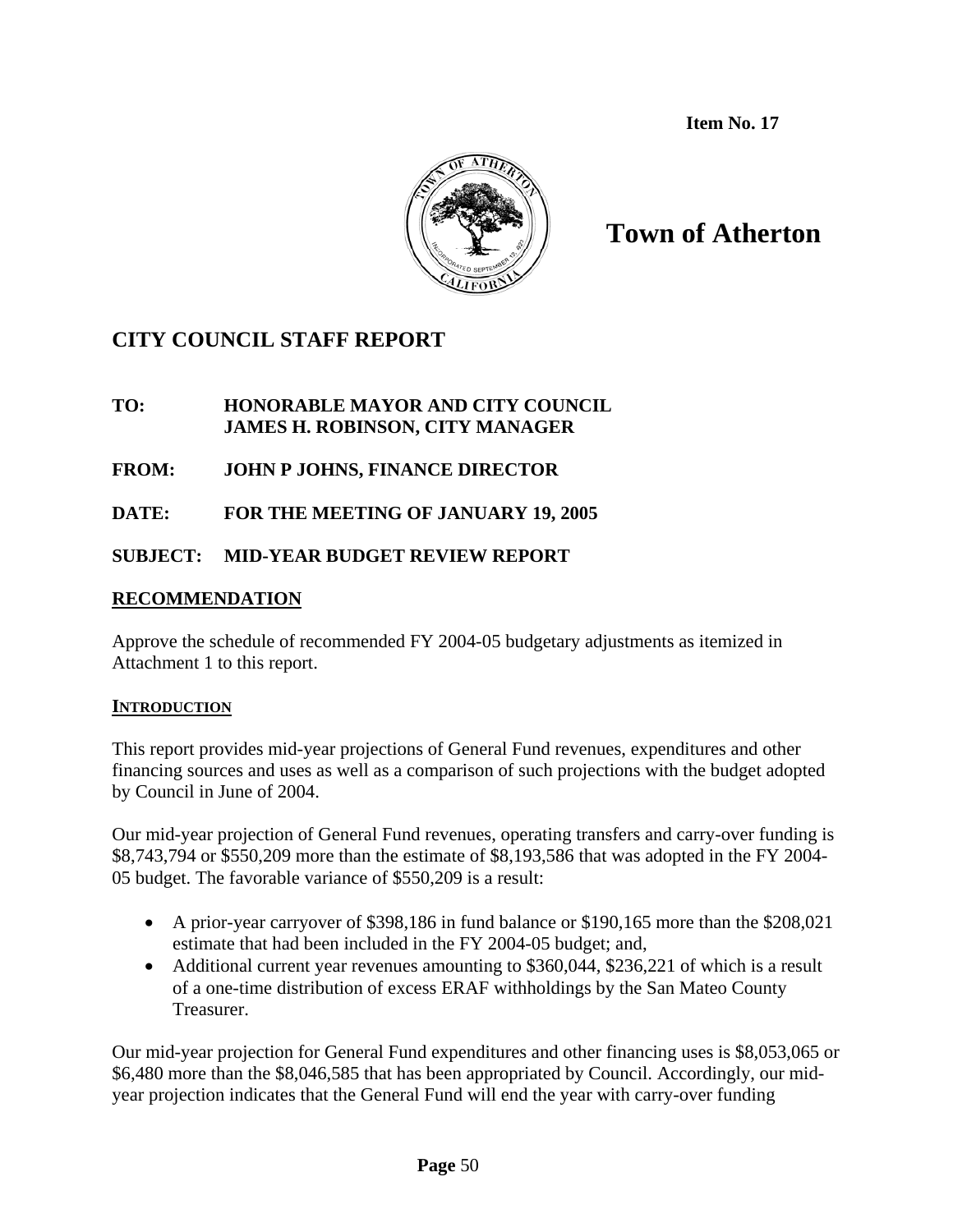available for subsequent year appropriations in the amount of \$543,729. This amounts to seven percent of FY 2004-05 appropriations.

The following table provides a summary of projected FY 2004-05 General Fund revenues, expenditures and other financing sources and uses at mid-year.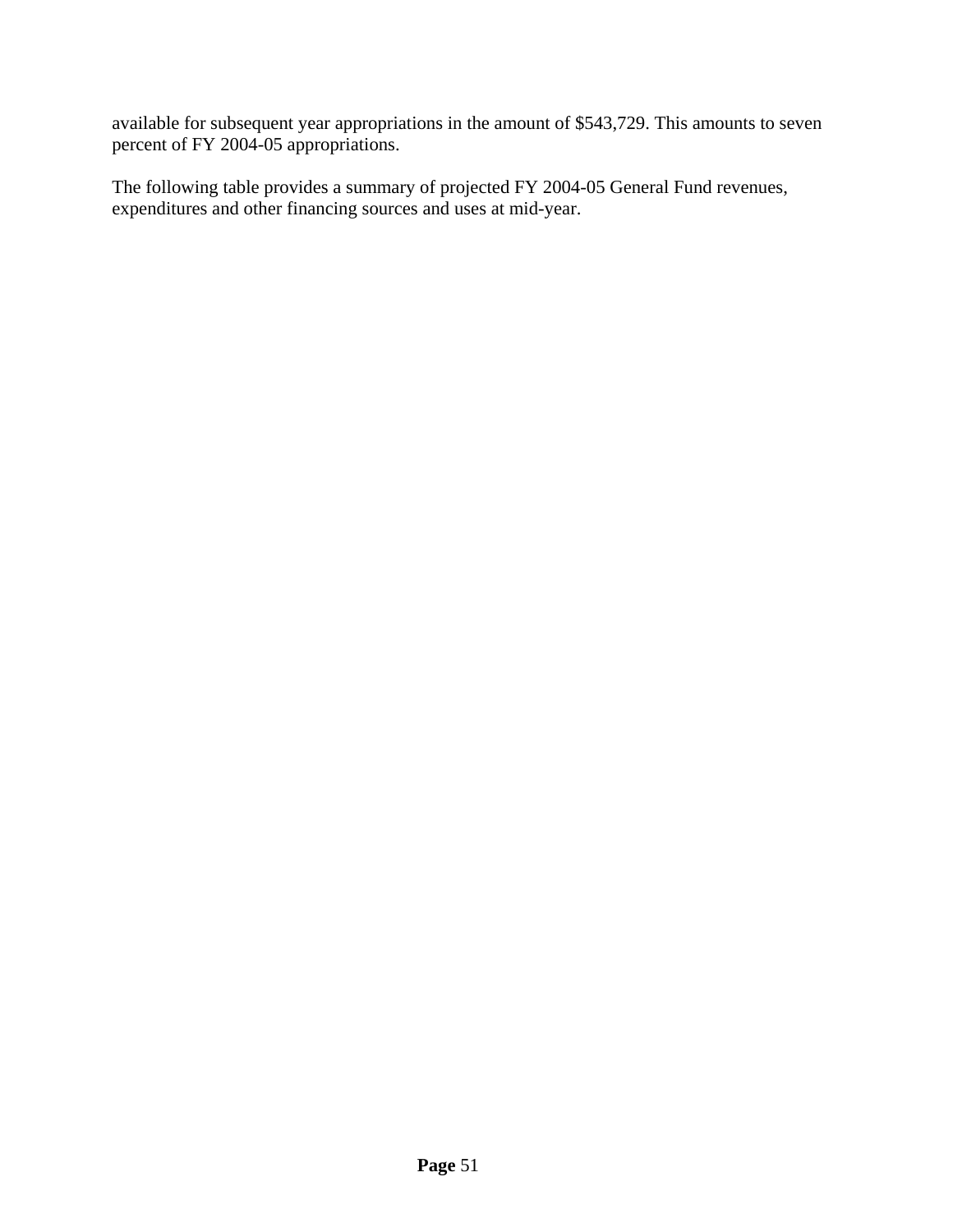|                                                                                                     | FY 2004-05<br><b>Adopted Budget</b> | FY 2004-05<br><b>Projection at</b><br>Mid-Year | Projected<br><b>Variance</b><br><b>Favorable</b><br>(Unfavorable) |
|-----------------------------------------------------------------------------------------------------|-------------------------------------|------------------------------------------------|-------------------------------------------------------------------|
| <b>Financing Sources:</b>                                                                           |                                     |                                                |                                                                   |
| Prior Year Carryover                                                                                | \$208,021                           | \$398,186                                      | \$190,165                                                         |
| Revenues                                                                                            | 6,684,403                           | 7,044,447                                      | \$360,044                                                         |
| <b>Operating Transfers</b>                                                                          | 1,301,161                           | 1,301,161                                      | \$0                                                               |
| <b>Subtotal Financing Sources</b>                                                                   | \$8,193,585                         | \$8,743,794                                    | \$550,209                                                         |
| <b>Financing Uses:</b>                                                                              |                                     |                                                |                                                                   |
| Expenditures                                                                                        | 8,046,585                           | 8,053,065                                      | (6,480)                                                           |
| <b>Operating Transfers</b>                                                                          | 0                                   | 0                                              | 0                                                                 |
| <b>Subtotal Financing Uses</b>                                                                      | 8,046,585                           | 8,053,065                                      | (6, 480)                                                          |
| <b>Revenues and Other Financing</b><br><b>Sources Over (Under)</b><br><b>Expenditures and other</b> |                                     |                                                |                                                                   |
| <b>Financing Uses</b>                                                                               | \$147,000                           | \$690,729                                      | \$543,729                                                         |

# **GENERAL FUND REVENUES AND OTHER FINANCING SOURCES**

The following table provides a comparison, by revenue category, of revenues estimated at the beginning of FY 2004-05 with our mid-year projection.

| <b>Revenue Category</b>        | <b>Budgeted Revenues</b><br>FY 2004-05 | FY 2004-05<br>Projection as of<br>12/31/05 | <b>'rojected Variance</b><br><b>Favorable</b><br>(Unfavorable) |
|--------------------------------|----------------------------------------|--------------------------------------------|----------------------------------------------------------------|
|                                |                                        |                                            |                                                                |
| <b>Property Taxes</b>          | \$3,060,516                            | \$3,517,254                                | \$456,738                                                      |
| Sales Taxes                    | 169,906                                | 120,000                                    | (49,906)                                                       |
| <b>Other Taxes</b>             | 893,010                                | 757,010                                    | (136,000)                                                      |
| Permits & Licenses             | 1,606,949                              | 1,796,699                                  | 189,750                                                        |
| Fines & Forfeitures            | 50,000                                 | 14,700                                     | (35,300)                                                       |
| From Other Agencies            | 144,500                                | 215,176                                    | 70,676                                                         |
| <b>Service Charges</b>         | 401,900                                | 335,900                                    | (66,000)                                                       |
| Use of Money & Property        | 354,622                                | 274,622                                    | (80,000)                                                       |
| Other Revenues                 | 3,000                                  | 13,086                                     | 10,086                                                         |
| <b>Subtotal Revenues</b>       | \$6,684,403                            | \$7,044,447                                | \$360,044                                                      |
| <b>Operating Transfers In</b>  | 1,301,161                              | 1,301,161                                  |                                                                |
| Prior Year Carryover           | 208,021                                | 398,186                                    | 190,165                                                        |
| <b>Subtotal Other</b>          |                                        |                                            |                                                                |
| <b>Financing Sources</b>       | \$1,509,182                            | \$1,699,347                                | \$190,165                                                      |
| <b>TOTAL FINANCING SOURCES</b> | \$8,193,585                            | \$8,743,794                                | \$550,209                                                      |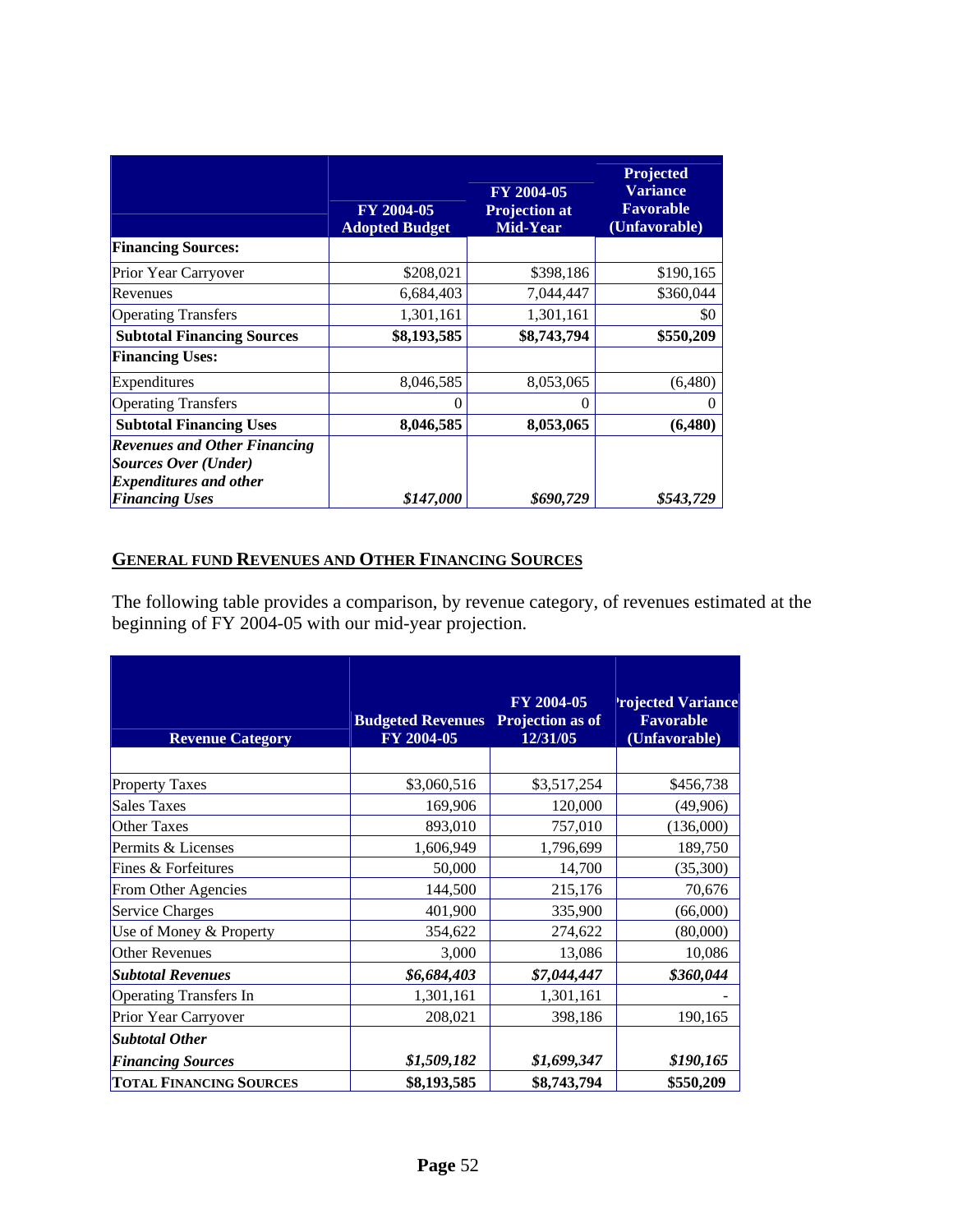As indicated in the preceding table, General Fund revenues are projected to amount to \$7,044,447 or \$360,044 higher than the estimate included in the FY 2004-05 adopted budget. Additionally, the fund balance carryover from FY 2003-04 amounts to \$398,186 or \$190,165 higher than the estimate adopted for budgetary purposes. As a result, we project a favorable variance in revenues and other financing of \$550,209 at year-end.

Attachment 1 provides a schedule of recommended adjustments to Atherton's General Fund revenues according to revenue line items along with a brief description of the nature of the variance identified for each revenue account.

### **GENERAL FUND EXPENDITURES AND OTHER FINANCING USES**

General Fund expenditures are projected to amount to \$8,053,065 or \$6,480 higher than the \$8,046,585 adopted at the beginning of the fiscal year. The following table provides our midyear projection of General Fund expenditures by department for FY 2004-05.

| <b>Department</b>         | FY 2004-05<br><b>Adopted Budget</b> | <b>Add (Subtract)</b><br><b>Recommended</b><br><b>Appropriation Increases</b><br>(Decreases) | FY 2004-05<br><b>Adjusted Budget</b> |
|---------------------------|-------------------------------------|----------------------------------------------------------------------------------------------|--------------------------------------|
|                           |                                     |                                                                                              |                                      |
| City Council              | \$20,204                            | \$<br>۰                                                                                      | \$20,204                             |
| City Manager              | 509,226                             | 19,000                                                                                       | 528,226                              |
| City Attorney             | 176,228                             | (20,000)                                                                                     | 156,228                              |
| Finance                   | 456,797                             | (51,200)                                                                                     | 405,597                              |
| Building                  | 975,249                             | 43,680                                                                                       | 1,018,929                            |
| Police                    | 4,002,909                           | 34,000                                                                                       | 4,036,909                            |
| Public Works              | 1,805,972                           | -                                                                                            | 1,805,972                            |
| Contingency               | 100,000                             | (19,000)                                                                                     | 81,000                               |
| <b>Total General Fund</b> | \$8,046,585                         | \$6,480                                                                                      | \$8,053,065                          |

As indicated in the preceding table, staff is recommending an increase in appropriations in the amount of \$6,480 or approximately .08% of total General Fund appropriations for FY 2004-05. These recommended appropriation adjustments are also itemized in Attachment 1 to this staff report.

Prepared by: Approved by:

John P. Johns, CPA Jim Robinson Finance Director City Manager

\_\_\_\_\_\_\_\_\_\_\_\_\_\_\_\_\_\_\_\_\_\_\_\_ \_\_\_\_\_\_\_\_\_\_\_\_\_\_\_\_\_\_\_\_\_\_\_\_\_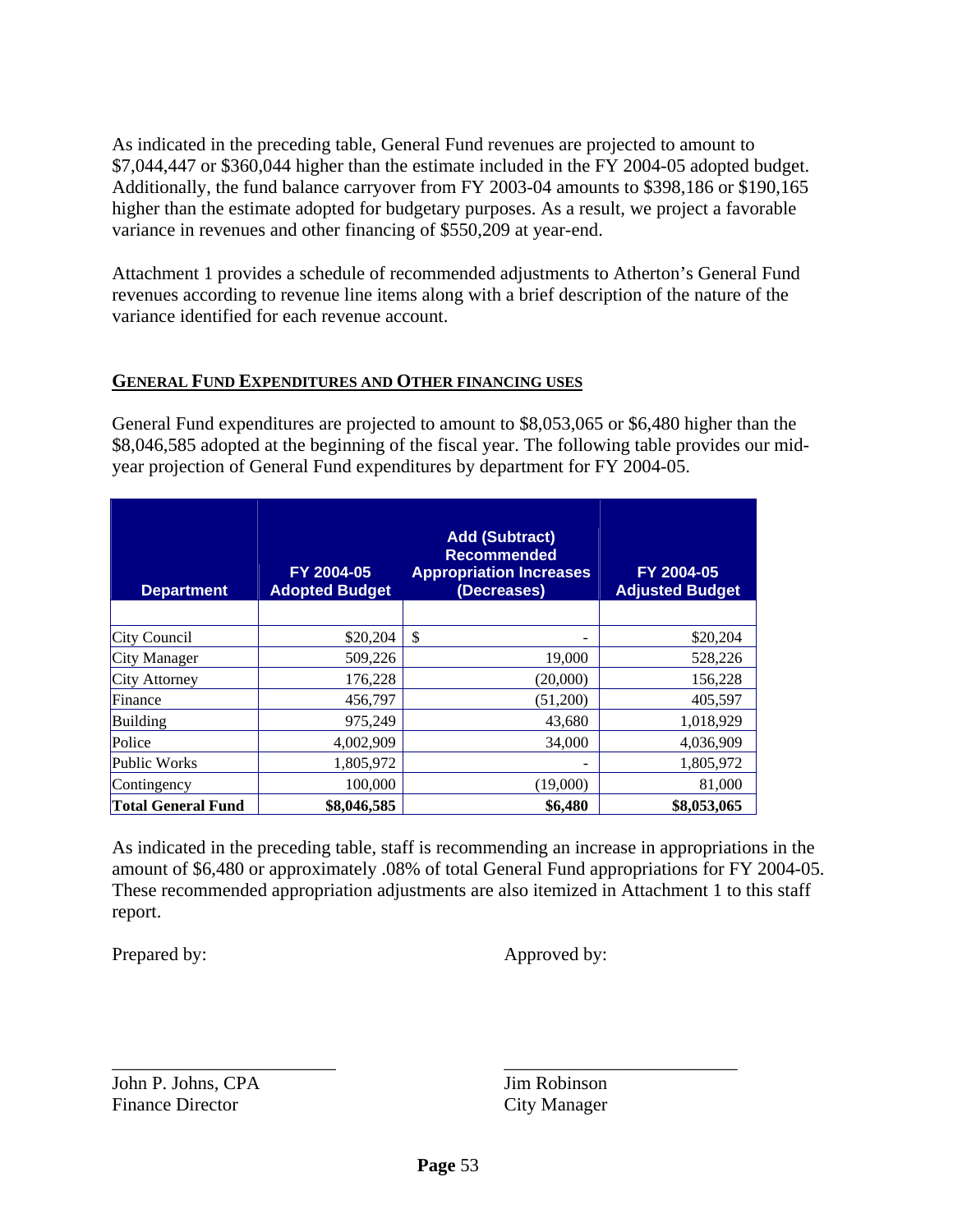| <b>Revenue/Expenditure</b> |                                            | <b>Expenditure</b><br><b>Increase</b> | <b>Revenue</b><br><b>Increase</b> |                                                                                                                                                                                                                                                                                                                                                                                                                |
|----------------------------|--------------------------------------------|---------------------------------------|-----------------------------------|----------------------------------------------------------------------------------------------------------------------------------------------------------------------------------------------------------------------------------------------------------------------------------------------------------------------------------------------------------------------------------------------------------------|
| <b>Account</b>             | <b>Description</b>                         | (Decrease)                            | (Decrease)                        | <b>Explanation</b>                                                                                                                                                                                                                                                                                                                                                                                             |
| 101-12-3351-123            | Election Expense, City Clerk               | 19,000                                |                                   | - Appropriation is necessary for June, 2005 Special Election.                                                                                                                                                                                                                                                                                                                                                  |
| 101-16-3105-161            | Litigation Expense                         | (20,000)                              |                                   | Lower than expected litigation activity during the first half of FY<br>2004-05.                                                                                                                                                                                                                                                                                                                                |
| 101-18-3303-181            | Postage Expense                            | (6,200)                               |                                   | Sufficient funds are available within the administrative services<br>internal services fund.                                                                                                                                                                                                                                                                                                                   |
| 101-25-3165-125            | <b>Contract Services</b>                   | 43,680                                |                                   | Additional funding for contract plan check and building inspection<br>services due to higher than expected permit application activity.                                                                                                                                                                                                                                                                        |
| 101-40-3511-141            | Machinery & Equipment                      | 10,000                                |                                   | Provide carry-over funding for purchase of tasers budgeted for but<br>unexpended in FY 2003-04.                                                                                                                                                                                                                                                                                                                |
| 101-18-3001-181            | <b>Permanent Salaries</b>                  | (45,000)                              |                                   | Recognition of salary savings from Assistant Finance Director<br>Vacancy for first 1/2 of FY 2004-05.                                                                                                                                                                                                                                                                                                          |
| 101-40-3001-141            | Salaries and Benefits                      | 24,000                                |                                   | Agreement with Atherton Police Officers Association necessitated<br>an increase in public safety compensation.                                                                                                                                                                                                                                                                                                 |
| 101-00-3702-000            | Appropriation for<br>Contingencies         | (19,000)                              |                                   | Use of contingency appropriation for June 2005 election expense.                                                                                                                                                                                                                                                                                                                                               |
| 101-00-1010-000            | Property Taxes - Current<br>Year Secured   |                                       | 524,624                           | Increase in secured property taxes is due to higher than expected<br>growth in the secured tax roll and a one-time refund for prior-year<br>ERAF contributions to San Mateo County Schools;<br>Additionally, a \$156,000 increase in the FY 2004-05 ERAF shift<br>did not occur as had been expected. (Such a diversion of revenues<br>did occur, albeit in the form of reduced MVLF payments to the<br>Town.) |
| 101-00-1015-000            | Property Taxes - Current<br>Year Unsecured |                                       |                                   | Adjust revenue estimate to be consistent with County Controller's<br>$(51,678)$ October 2004 estimate.                                                                                                                                                                                                                                                                                                         |
| 101-00-1030-000            | Supplemental Property Taxes                |                                       | (20,000)                          | Reduction due to lower than expected supplemental assessment<br>activity.                                                                                                                                                                                                                                                                                                                                      |
| 101-00-1035-000            | Homeowner's Property Tax<br>Relief         |                                       | 3,792                             | Adjust revenue estimate to be consistent with County Controller's<br>October 2004 estimate.                                                                                                                                                                                                                                                                                                                    |
| 101-00-1110-000            | Sales & Use Taxes                          |                                       | (21, 466)                         | Adjustment warranted based upon activity for the first five months<br>of FY 2004-05.                                                                                                                                                                                                                                                                                                                           |
| 101-00-1115-000            | Public Safety Sales Tax                    |                                       | (28, 440)                         | Adjustment warranted based upon activity for the first five months<br>of FY 2004-05.                                                                                                                                                                                                                                                                                                                           |
| <b>Revenue/Expenditure</b> |                                            | <b>Expenditure</b><br><b>Increase</b> | <b>Revenue</b><br><b>Increase</b> |                                                                                                                                                                                                                                                                                                                                                                                                                |
| <b>Account</b>             | <b>Description</b>                         | (Decrease)                            | (Decrease)                        | <b>Explanation</b><br>Adjustment warranted based upon activity for the first five months                                                                                                                                                                                                                                                                                                                       |
| 101-00-1220-000            | Real Property Transfer Tax                 |                                       | 20,000                            | of FY 2004-05.                                                                                                                                                                                                                                                                                                                                                                                                 |
| 101-00-1230-000            | Motor Vehicle License Fees                 |                                       |                                   | Reduction in legislature funding of Motor Vehicle Backfill<br>Payments (Such a redirection in funding was expected but in the<br>(156,000) form of an additional shift in Atherton's ERAF contribution).                                                                                                                                                                                                       |
| 101-00-1310-000            | <b>Business Licenses Tax</b><br>Revenue    |                                       | 50,000                            | Adjustment warranted based upon activity for the first five months<br>of FY 2004-05.                                                                                                                                                                                                                                                                                                                           |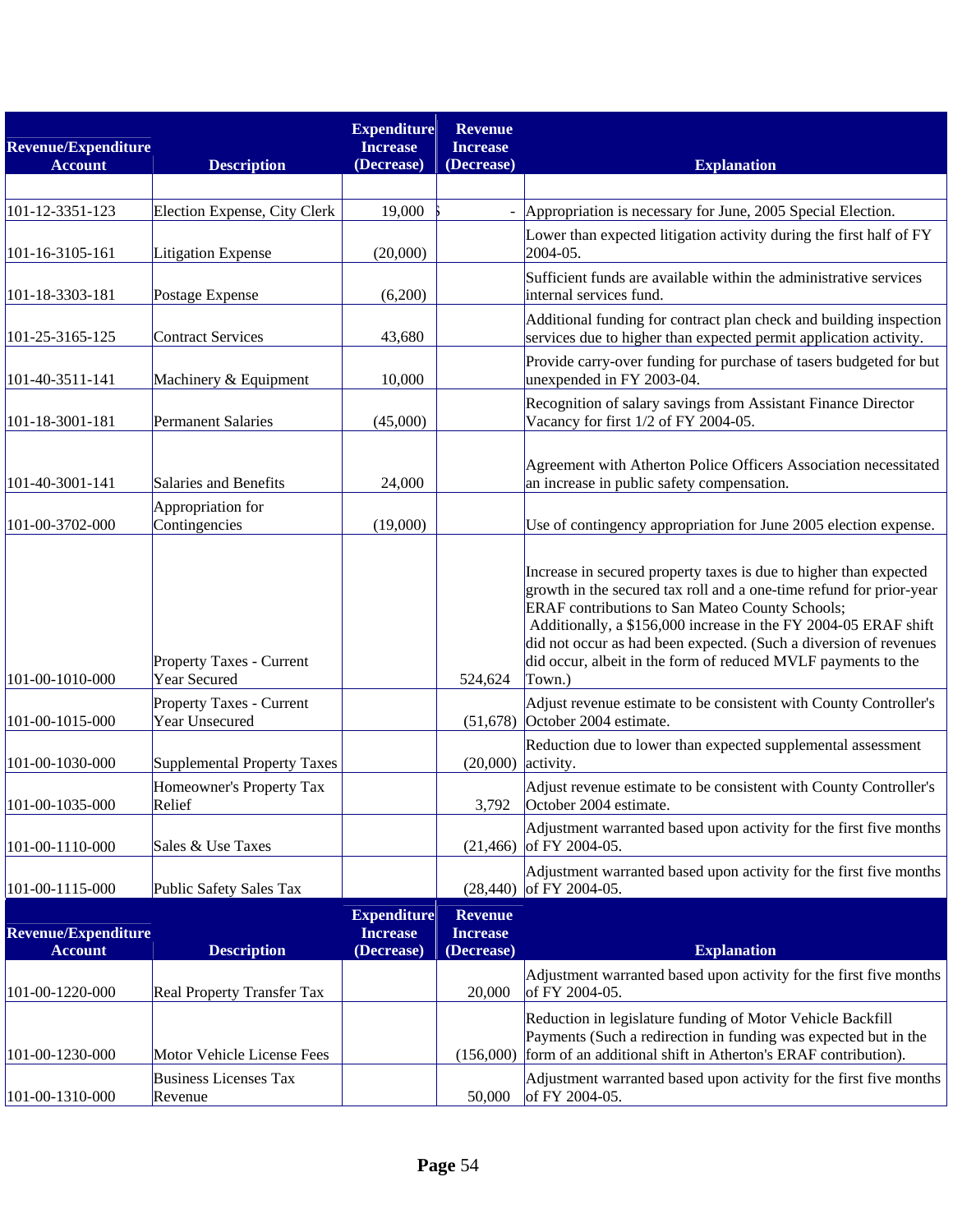| <b>TOTAL RECOMMENDED ADJUSTMENTS</b> |                             | 6,480 | 360,044  |                                                                                                     |
|--------------------------------------|-----------------------------|-------|----------|-----------------------------------------------------------------------------------------------------|
|                                      |                             |       |          |                                                                                                     |
| $101 - 00 - 1860 - 000$              | Miscellaneous Income        |       | 10,086   | Adjustment warranted based upon activity for the first five months<br>of FY 2004-05.                |
| 101-00-1710-000                      | Interest Income             |       |          | (80,000) Lower than expected yields on investment holdings.                                         |
| 101-00-1660-000                      | Social Fees                 |       | (66,000) | Lower than expected facility rental activity at the Holbrook Palmer<br>Pavilion.                    |
| $101 - 00 - 1554 - 000$              | <b>React Task Force</b>     |       | 38,629   | Revenue from officer participation in the San Mateo County<br><b>REACT Task Force.</b>              |
| $101 - 00 - 1520 - 000$              | <b>Equity Distribution</b>  |       | 32,047   | Receipt from ABAG for distribution of Natural Gas Program<br>participation credits due to the Town. |
| $101 - 00 - 1430 - 000$              | Other Fines & Forfeitures   |       | (10,000) | Adjustment warranted based upon activity for the first five months<br>of FY 2004-05.                |
| $101-00-1410-000$                    | Vehicle Code Fines          |       | (25,300) | Adjustment warranted based upon activity for the first five months<br>of FY 2004-05.                |
| $101 - 00 - 1330 - 000$              | <b>Encroachment Permits</b> |       | (21,000) | Adjustment warranted based upon activity for the first five months<br>of FY 2004-05.                |
| $101 - 00 - 1320 - 000$              | <b>Building Permits</b>     |       | 160,750  | Adjustment warranted based upon activity for the first five months<br>of FY 2004-05.                |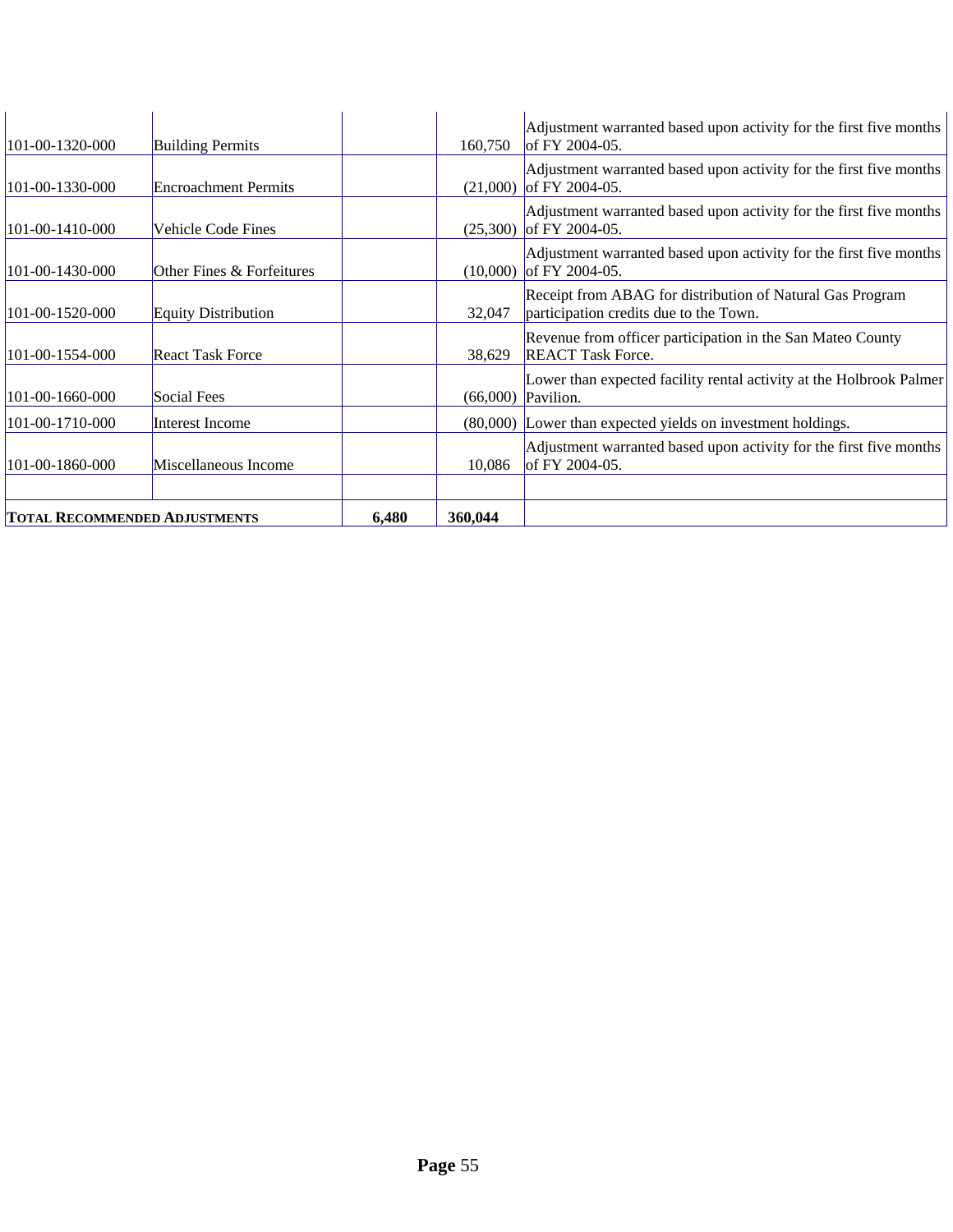**Item No. 18** 



**Town of Atherton**

### **TO: HONORABLE MAYOR AND CITY COUNCIL JAMES H. ROBINSON, CITY MANAGER**

### **FROM: LINDA KELLY, ASSISTANT TO THE CITY MANAGER/ ACTING CITY CLERK**

## **DATE: FOR THE MEETING OF JANUARY 19, 2005**

### **SUBJECT: AMENDMENT TO ANIMAL CONTROL SERVICES AGREEMENT WITH THE COUNTY OF SAN MATEO**

### **RECOMMENDATION**

Approve an amendment to the agreement with San Mateo County for the provision of Animal Control Services increasing the contract term from three years to five years and amending the payment schedule.

# **BACKGROUND**

In June 2003, the City Council approved an agreement with the County of San Mateo to provide animal control services through the Peninsula Humane Society/Society for the Prevention of Cruelty to Animals for a three-year period through June 30, 2006.

The County has contracted with the Peninsula Humane Society (PHS) for Animal Control Services to all cities and the unincorporated areas of the County for over 45 years. The 20 cities of the County have historically contracted with the County for Animal Control Services.

The FY 2003-04 Countywide contract amount was \$4,454,397 and the contract allows a 5% increase between fiscal years. The County has leased the land occupied by PHS since 1971 for the rate of \$1 (one dollar) per year. The current lease terminates August 12, 2006.

The County, cities and PHS wish to extend the Animal Control Services contract an additional two years through June 30, 2008. In order to do so, the PHS/County amendment also extends the land lease with PHS through June 30, 2008. The County and cities have also requested savings on the Animal Control contract given the current budget reductions at the County and city level.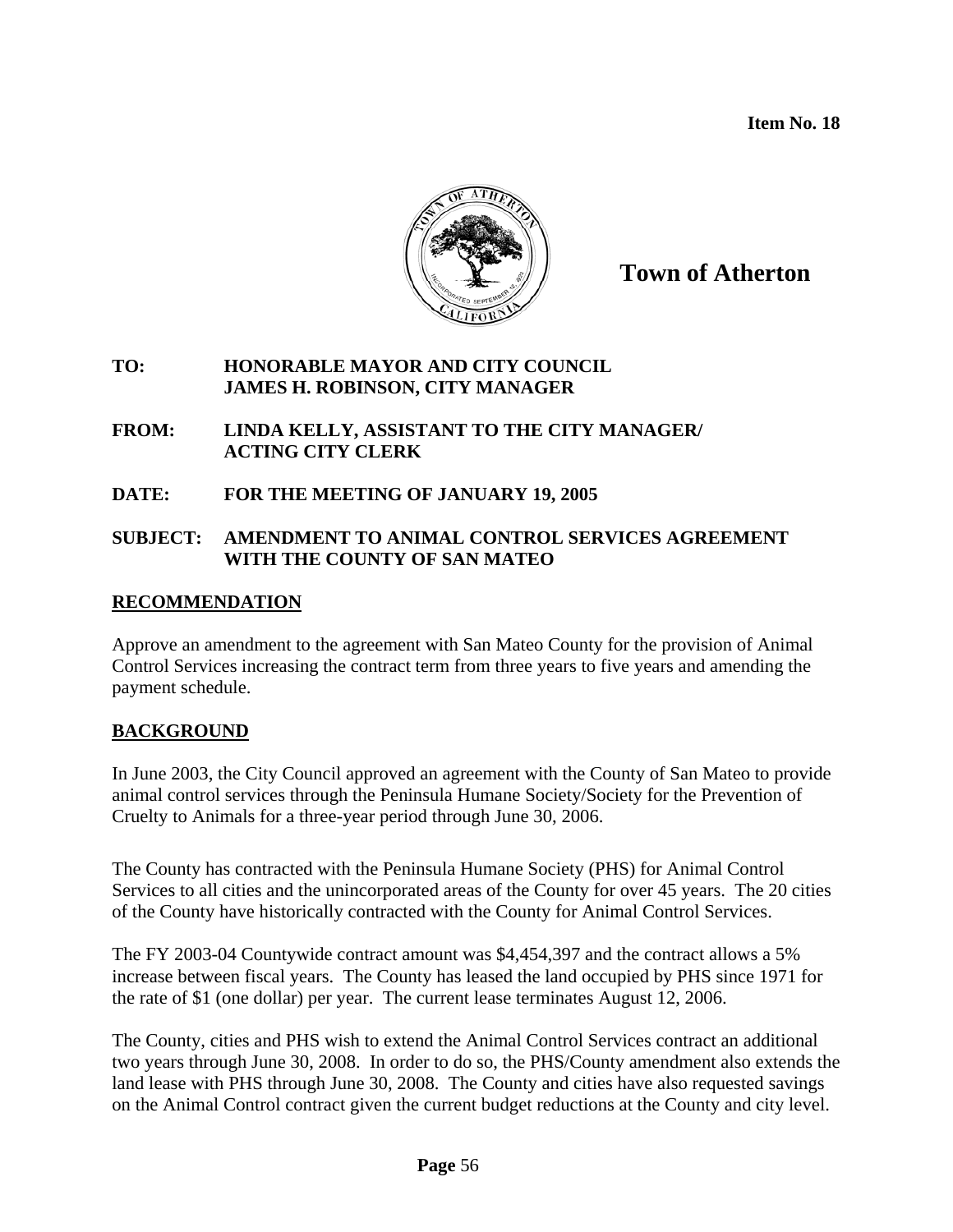Although the Amendments provide for a 5% increase for each additional year of service, PHS has agreed to \$732,510 in savings over the five-year term.

The PHS contract Amendment also requires PHS to provide investigation of all animal bites (rabies quarantines) which occur in the County. PHS will provide this service for an additional \$75,000 for the remainder of FY 2004-05, \$150,000 for FY 2005-06, \$154,500 for FY 2006-07, and \$159,135 for FY 2007-08, and provide the service under the direction of the County Health Officer. Last year, the County Health Department handled the rabies quarantines, but experience proved that this responsibility was more appropriately handled by the PHS. The payment for the quarantine services will be solely through the County Health Department, and cities, including Atherton, will see no charge for these services and no interruption in services.

# **FISCAL IMPACT**

The Amendment to the PHS contract represents a total savings to the County and cities of \$732,510 over the five-year contract term, assuming a 5% increase between contract years. The city and County cost distribution formula is updated yearly based on an average of actual service costs over the preceding three years . This Fiscal Year 2004-05, Atherton's share of costs is 1.08% or \$41,974. A total of \$44,000 was budgeted in FY 04-05 for animal control services.

The cost of Animal Control Services for the Town of Atherton recent years has been as follows

FY 2004-05 \$41,974 FY 2003-04 \$48,107 FY 2002-03 \$44,862 (decrease in cost from previous year was result of a cost distribution study) FY 2001-02 \$72,028

### **CONCLUSION**

In order to extend the term of the agreement and amend the payment schedule as requested by the County and PHS, it is recommended that the City Council approve the attached amendment to the agreement.

Prepared by: Approved by:

Linda Kelly James H. Robinson Assistant to the City Manager/ City Manager Acting City Clerk

\_\_\_\_\_\_\_\_\_\_\_\_\_\_\_\_\_\_\_\_\_\_\_\_ \_\_\_\_\_\_\_\_\_\_\_\_\_\_\_\_\_\_\_\_\_\_\_\_\_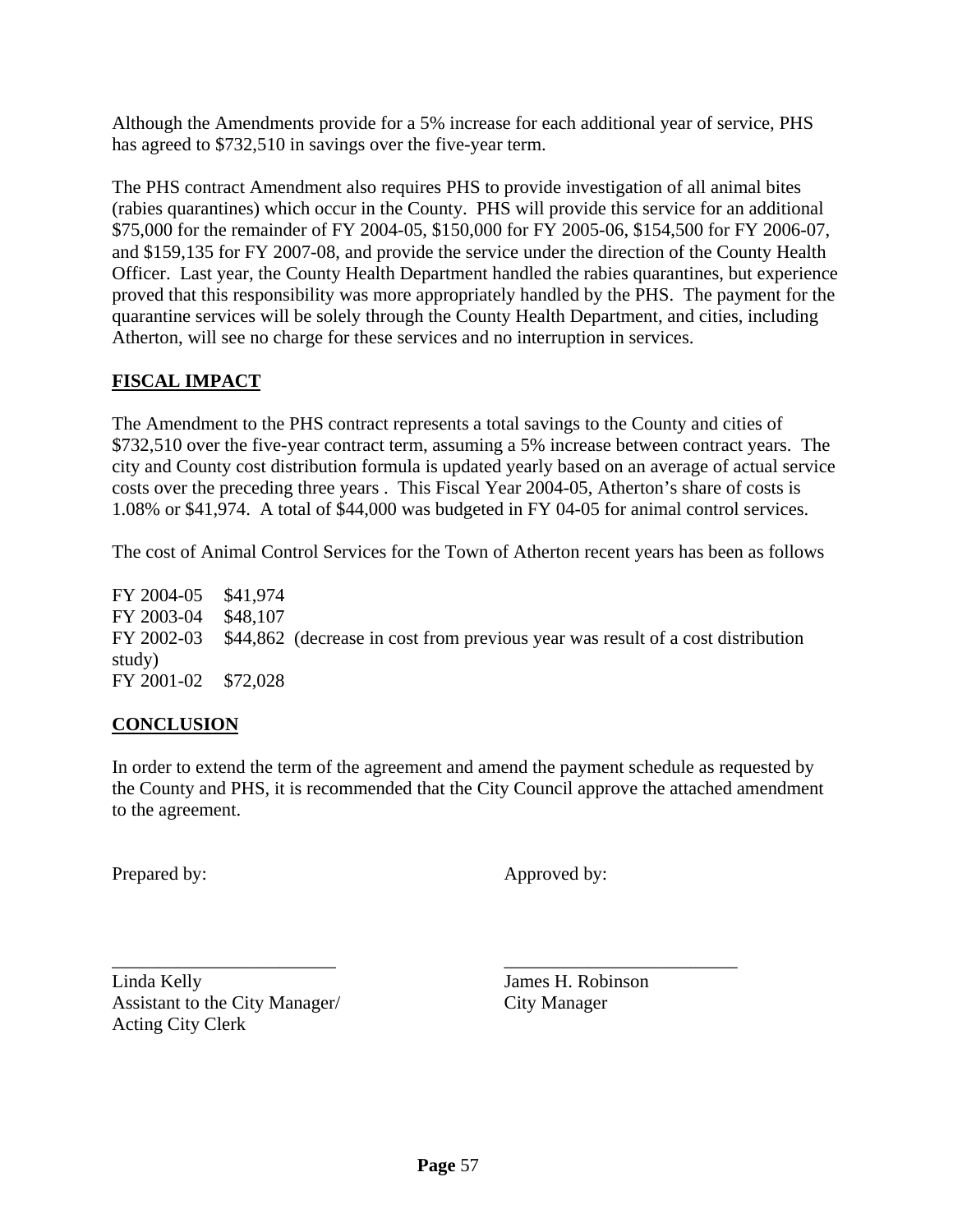Attachments: Proposed Amendment to Agreement Current Agreement with County of San Mateo for Provision of Animal Control Services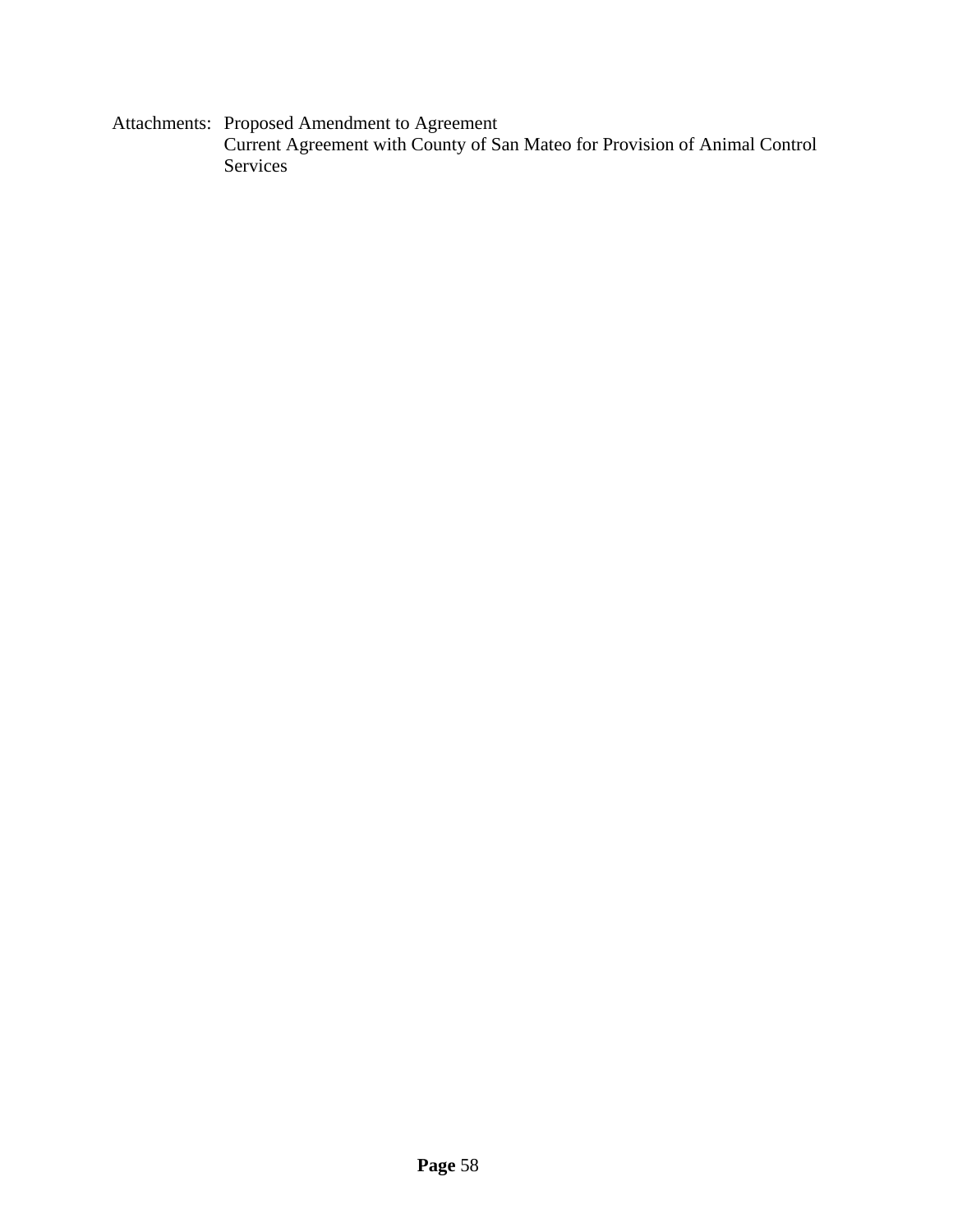### **FIRST AMENDMENT TO AGREEMENT FOR ANIMAL CONTROL SERVICES AND SHELTER SERVICES BETWEEN THE PENINSULA HUMANE SOCIETY & SPCA AND THE COUNTY OF SAN MATEO**

This First Amendment to Agreement For Animal Control Services And Shelter Services Between The Peninsula Humane Society & SPCA And The County Of San Mateo, dated for reference purposes only this \_\_\_\_\_\_ of \_\_\_\_\_\_\_\_\_\_\_\_, 2004, between the Peninsula Humane Society & SPCA, a California nonprofit corporation for the prevention of cruelty to animals (hereinafter, "PHS/SPCA" or "Contractor") and the County of San Mateo, a political subdivision of the State of California (hereinafter, "County").

#### **W I T N E S S E T H**

**WHEREAS**, County and PHS/SPCA (collectively hereinafter, "Parties") entered into the written Agreement For Animal Control Services And Shelter Services Between The Peninsula Humane Society & SPCA And The County Of San Mateo, dated June 2003, in which PHS/SPCA agreed to perform and County agreed to compensate PHS/SPCA for performance of certain specified animal care, control and shelter services (hereinafter, "Services Agreement");

**WHEREAS**, said Services Agreement is currently scheduled to terminate as of July 1, 2006;

**WHEREAS**, County and PHS/SPCA also entered into a written Lease Agreement, dated October 12, 1971, as amended (hereinafter, "Lease Agreement"), in which County leased to PHS/SPCA and PHS/SPCA leased from County certain premises located at 12 Airport Boulevard in the City of San Mateo containing approximately 8.766 acres, more or less, at the rental rate of one dollar (\$1.00) per annum for an initial period of four (4) years, ending August 31, 1975, and renewable at the option of PHS/SPCA for three (3) successive periods of twentyfive (25) years each upon written notice to the County, for use and occupation by PHS/SPCA in carrying out the animal care, control and shelter services specified in the Services Agreement and any other humane-related services provided in connection with the prevention of cruelty to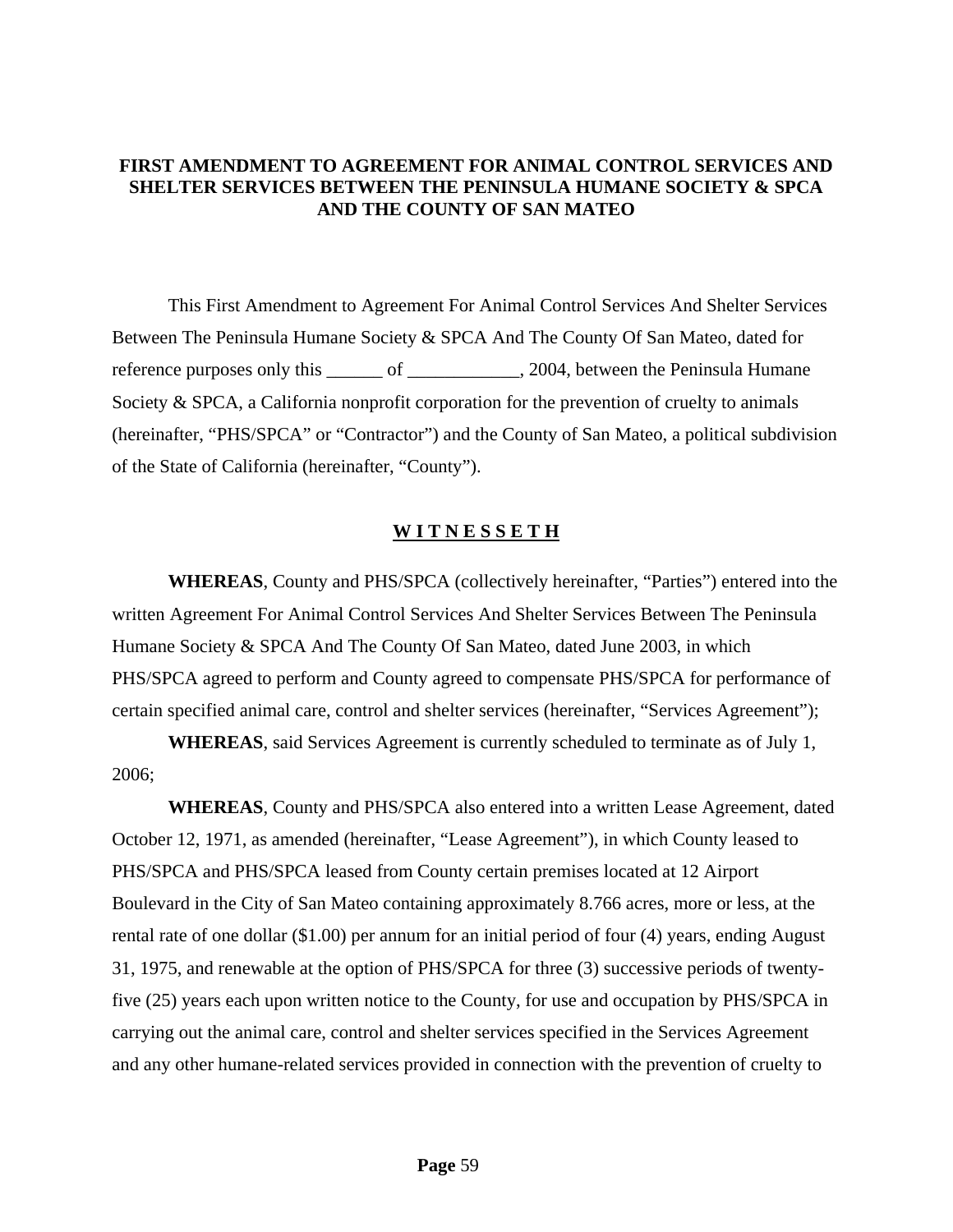animals within the meaning of Section  $501(c)(3)$  of the Internal Revenue Code and under the laws of the State of California;

**WHEREAS**, on or about August 12, 2003, County sent written notice to PHS/SPCA terminating the Parties' Lease Agreement early as of August 12, 2006, pursuant to Section 18(b) of the Lease Agreement (hereinafter, "Lease Termination Notice");

**WHEREAS**, County desires and PHS/SPCA agrees to provide certain cost savings of \$732,510 to County for PHS/SPCA's performance under the Services Agreement over a fiveyear (5-year) period ending June 30, 2008, as specified herein;

**WHEREAS**, County desires and PHS/SPCA agrees to provide certain additional quarantine services for additional compensation as described herein; and

**WHEREAS**, both Parties desire to extend the term of the Services Agreement, as amended herein, as well as the Lease Agreement's early termination date of August 12, 2006 as stated in the Lease Termination Notice, by a period of approximately two (2) additional years, ending June 30, 2008;

# **NOW THEREFORE, IN CONSIDERATION OF THE MUTUAL PROMISES PROVIDED HEREUNDER, THE PARTIES AGREE AS FOLLOWS:**

1. **Two-Year Extensions**. Section D.1. of the Services Agreement is hereby deleted in its entirety, and the following shall be substituted in lieu thereof:

### "1. **Term of the Agreement to Coincide with Property Lease Termination**.

- a) This Agreement shall be effective the period from July 1, 2003 through June 30, 2008. All services are subject to the terms and conditions of this Agreement.
- b) To enable Contractor to perform the services contemplated by this Agreement for the entire term, the Parties hereby agree that Contractor's leasehold of the premises subject to the Parties' Lease Agreement and the Lease Termination Notice shall extend through June 30, 2008, at the rental rate of one dollar (\$1.00) per annum."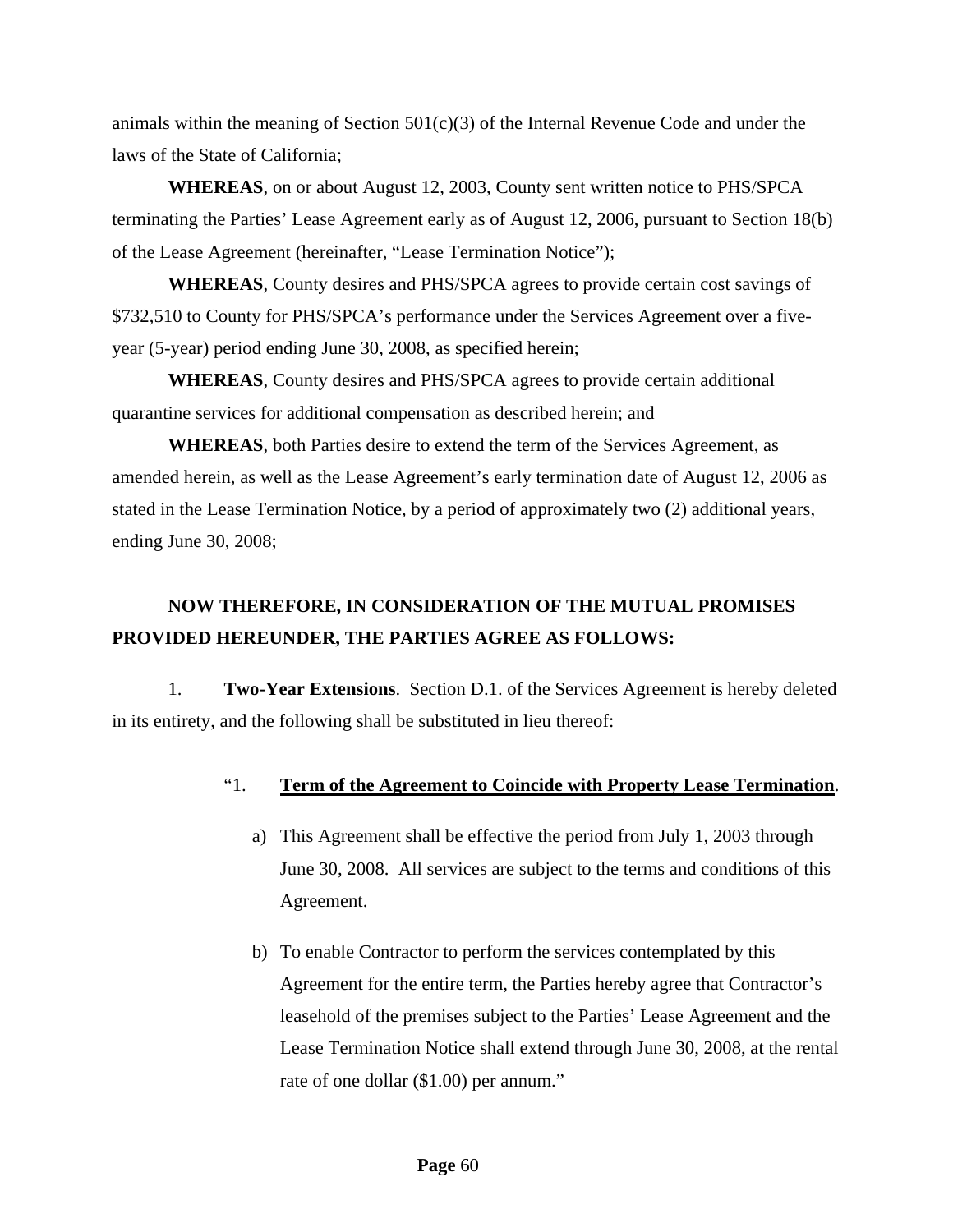2. **Payment Amounts and Schedule**. Section C.1. of the Services Agreement is hereby deleted in its entirety, and the following shall be substituted in lieu thereof:

> "1.(a) County shall pay to Contractor in twelve (12) equal monthly installments the annual amounts set forth below to cover all services except those provided in subparagraph (b) below.

| Fiscal Year | Amount      |
|-------------|-------------|
| 2003-04     | \$4,454,397 |
| 2004-05     | \$4,424,617 |
| 2005-06     | \$4,703,348 |
| 2006-07     | \$4,829,745 |
| 2007-08     | \$5,076,951 |

Where County and Cities issue permits for public exhibitions and events which include animals, such permits shall not be issued without the approval of Contractor. Contractor is entitled to recover costs which relate to staffing that may result during or after the exhibition or event. Such costs shall be collected by Contractor based on a fee schedule approved by the City or County in which the event is taking place. Contractor agrees to process permits expeditiously.

(b) In addition to the payment amounts stated immediately above, County shall annually pay to Contractor the following amounts in twelve (12) equal monthly installments, for rabies investigation and quarantine services as described in subparagraph c) of Paragraph 1 of Exhibit B, Contractor Responsibilities. Fiscal Year Amount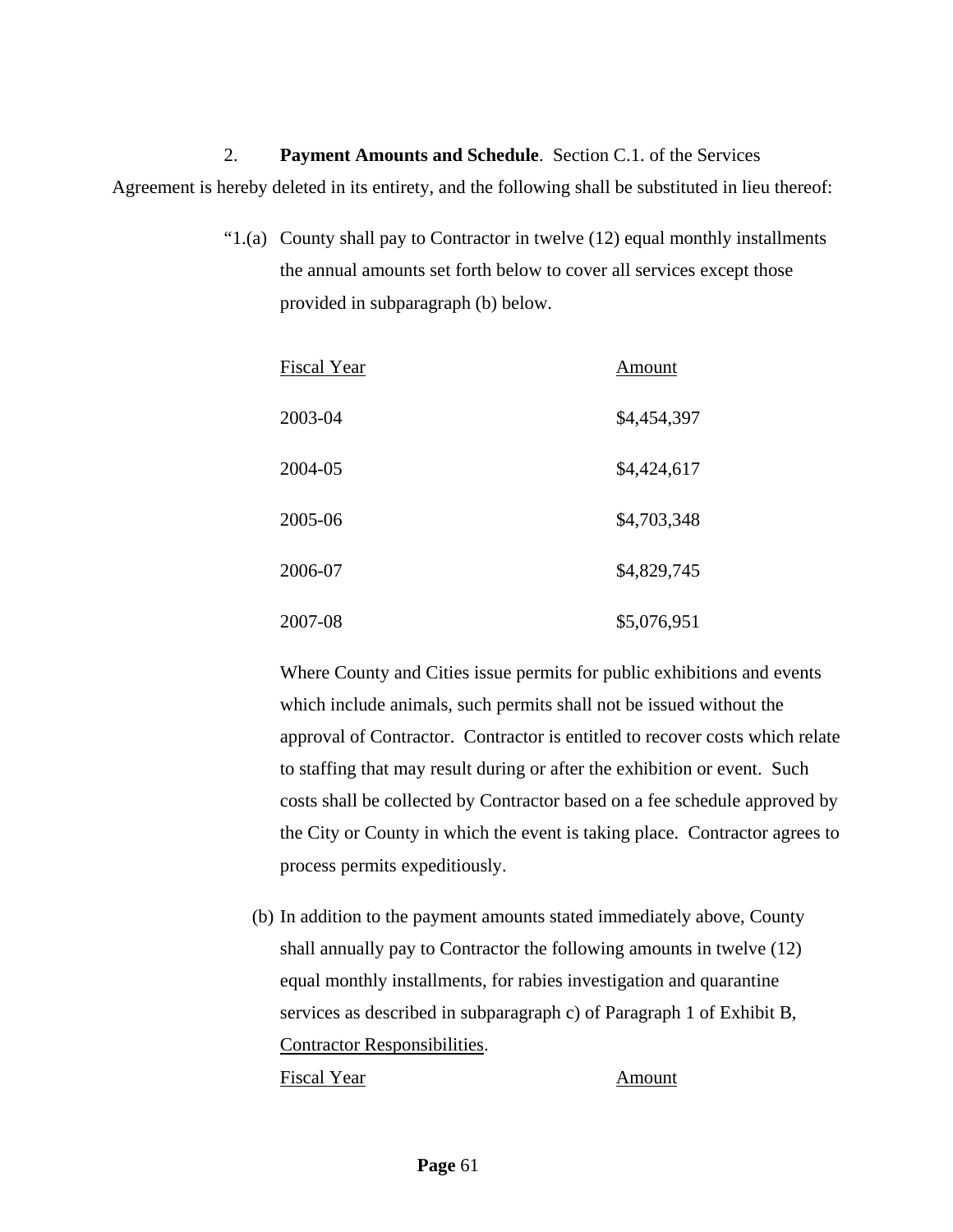| 2004/05 | \$75,000    |
|---------|-------------|
| 2005/06 | \$150,000   |
| 2006/07 | \$154,500   |
| 2007/08 | \$159, 135" |

3. **Early Termination**. Section C.6.c) of the Services Agreement is hereby amended by adding the following provision to the end of the paragraph:

> "Notwithstanding any provision of the Lease Agreement to the contrary, should the County choose to exercise the early termination option described herein by providing the required three- hundred- sixty-five (365) days prior written notice of termination of the Services Agreement to Contractor, the early termination of the parties' Lease Agreement shall also be automatically effected thereby, as of the same date of termination as the Services Agreement, without further notice to Contractor, including but not limited to that otherwise required by Section 18 (b) of the Lease [Agreement."](http://agreement./)

4. **Quarantine Services**. Subparagraph c) of Paragraph 1. of Exhibit B ("Contractor Responsibilities") to the Services Contract is deleted in its entirety. A new subparagraph c) of Paragraph 1 of Exhibit B is hereby added to read as follows:

> "c) Provide rabies investigation and quarantine services according to the procedures described in the document attached and incorporated herein as Attachment 1 to this amendment. Contractor shall notify County on January  $1<sup>st</sup>$  of each year the status of the number of quarantines handled to date, broken down by city, compared to the average number of quarantines for the prior three years. In the event that the number of quarantines or the reasonable costs therefore will exceed the prior year average, County and Contractor agree to negotiate service reductions and/or additional reimbursements for Contractor in good faith, as defined in section C.6.a) of the Services Agreement."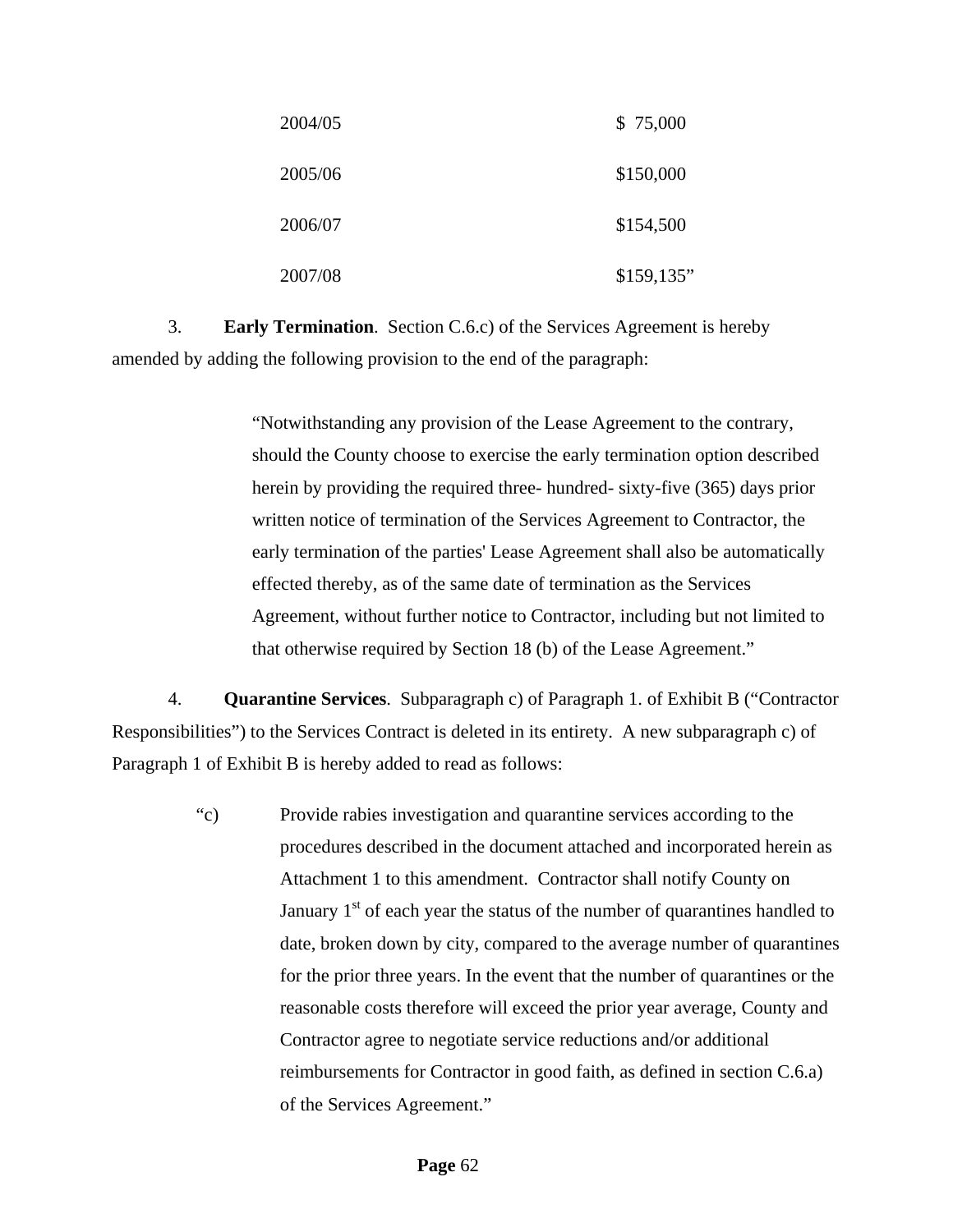5. The sixth bullet point listed under Paragraph 11 of Exhibit B ("Excluded Services") referring to "[t]he processing of in-home quarantines which may be resolved over the phone" is hereby deleted in its entirety.

6. **Effectiveness of Amendment**. Except as set forth in this First Amendment, all other provisions of the Services Agreement shall remain unchanged and in full force and effect. Moreover, no other change to the terms and conditions of the Lease Agreement or the Lease Termination Notice is intended by the Parties.

**IN WITNESS WHEREOF**, the Parties hereto have caused this First Amendment to Agreement For Animal Control Services And Shelter Services Between The Peninsula Humane Society & SPCA And The County Of San Mateo to be executed by their duly authorized representatives on the day and year first written above.

Dated: COUNTY OF SAN MATEO

By **Example 2018** 

PENINSULA HUMANE SOCIETY & SPCA

By

Ken White, President

**DRAFT REVISED 12/3/04**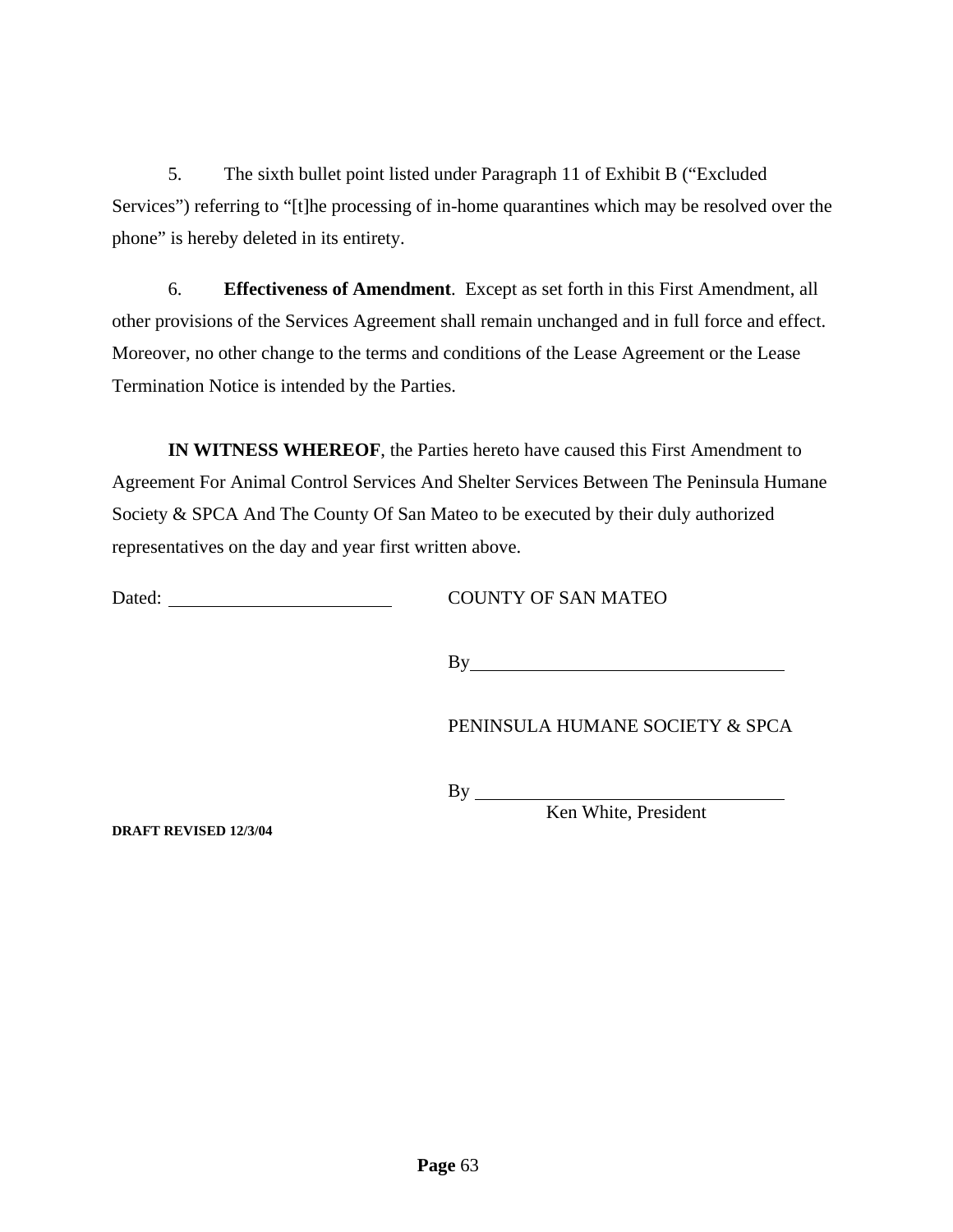**Item No. 19** 



**Town of Atherton**

### **TO: HONORABLE MAYOR AND CITY COUNCIL JAMES H. ROBINSON, CITY MANAGER**

- **FROM: LINDA KELLY, ASSISTANT TO THE CITY MANAGER/ ACTING CITY CLERK**
- **DATE: FOR THE MEETING OF JANUARY 19, 2005**
- **SUBJECT: DISCUSSION AND CONSIDERATION OPTIONS FOR THE PLACEMENT OF A REVENUE ENHANCEMENT MEASURE ON THE JUNE 7, 2005 SPECIAL ELECTION BALLOT, AND SELECTION OF DATES FOR COMMUNITY INFORMATIONAL MEETINGS (SPECIAL COUNCIL MEETINGS) REGARDING A BALLOT MEASURE**

# **RECOMMENDATION**

Discuss and consider options for placing a measure on the June 7, 2005 Special Election ballot, and select dates for holding community informational meetings regarding a possible ballot measure.

# **BACKGROUND**

The City Council has previously indicated its interest in considering alternatives for a revenue enhancement measure on a Special Election ballot for June 7, 2005.

The attached June 7, 2005 Special Election Calendar has been provided for the Council's information.

As is noted on the calendar, should the City Council wish to place a measure on the June 7, 2005 ballot, March 11, 2005 is the last day to adopt an ordinance calling a Special Election and requesting the services of the County in conducting the election.

If the City Council wishes to place a parcel tax on the June ballot, a public hearing is required.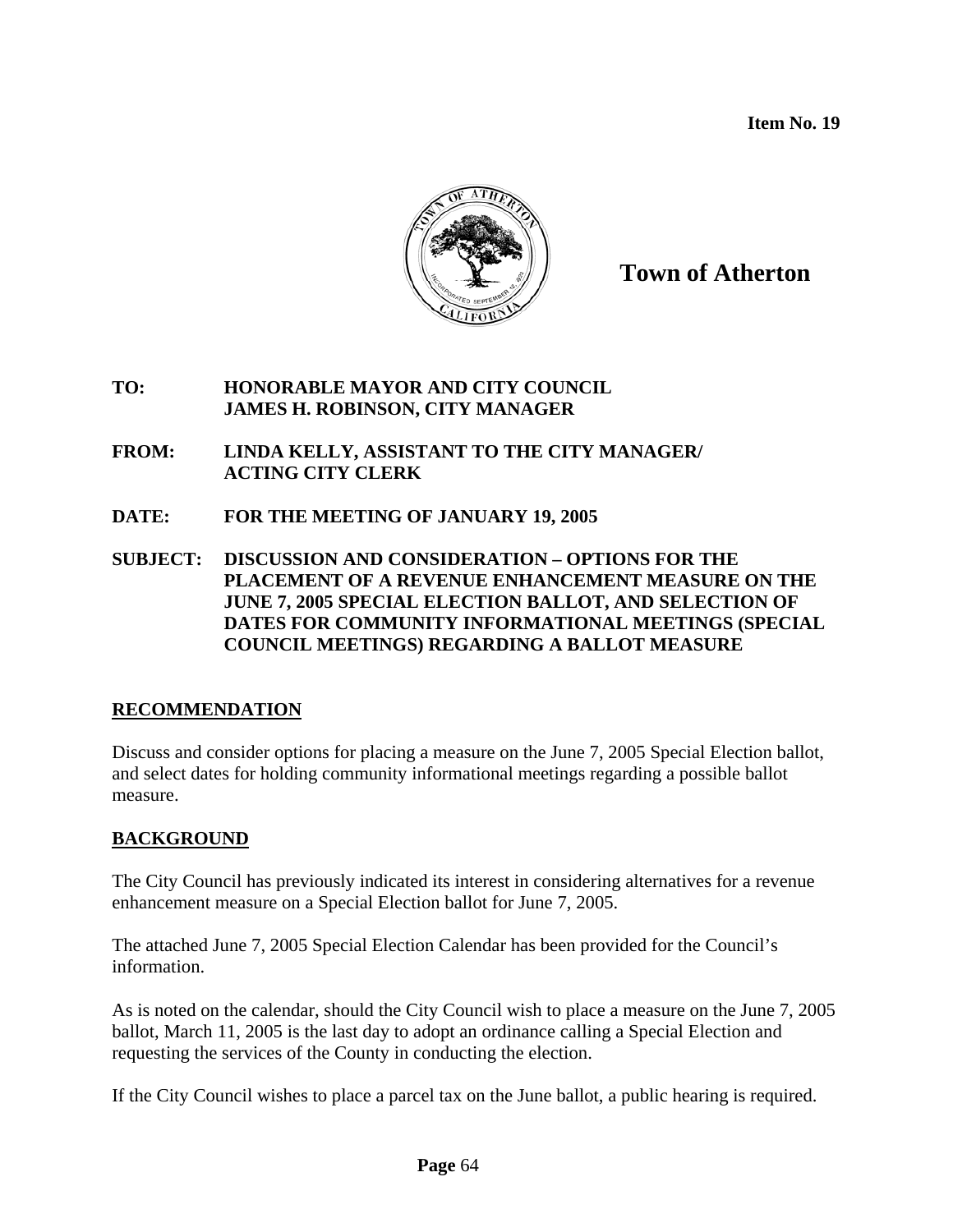In order to meet the public hearing notice deadline, a notice will need to be published and posted no later than February 1, 2005. Attached is a draft hearing notice that is prepared to be submitted to the *Almanac* for publication on February 1, 2005.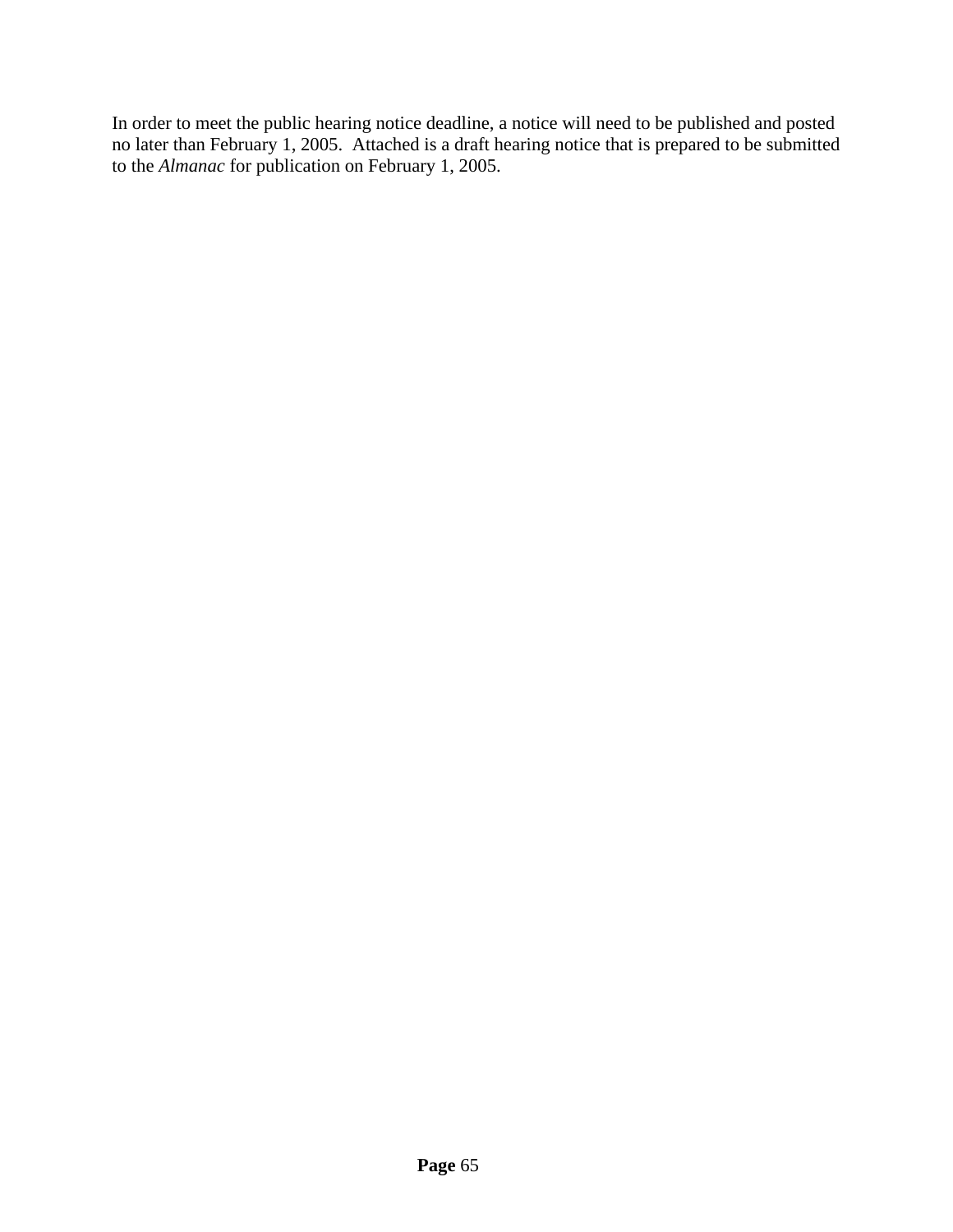Should the Council wish to consider a parcel tax, the public hearing would need to be held at a regular meeting. February 16, 2005 is the last regular meeting before the March 11, 2005 deadline to place a measure on the ballot. Thus, the public hearing would need to be held at the Regular City Council meeting on February 16, 2005.

Also be aware that due to timing of election deadlines, if the Council submits an argument in favor of a measure and an argument is filed against the measure, the Council would need to call a Special Meeting between the dates of March 22 and March 31, 2005 in order to meet the rebuttal deadline.

The City Council has previously indicated its interest in requesting that community meetings be scheduled in order to inform the residents about any measure. These "town hall" style meetings would technically be Special Meetings of the City Council, and would be for the purpose of information and discussing the measure, not advocacy on behalf of the Town of Atherton.

If the Council wishes to proceed with scheduling community meetings, it is suggested that Council Members check their calendars for any conflicts and select those dates/times/locations which are preferable from the following list.

| <b>Date</b>         | <b>Pavilion Availability</b> | <b>Chamber Availability</b> |
|---------------------|------------------------------|-----------------------------|
| Thurs., January 6   | Any time after 6:00 p.m.     | Any time                    |
| Sat., January 8     | Any time                     | Any time                    |
| Mon., January 10    | Any time                     | Any time                    |
| Tues., January 18   | After 6:00 p.m.              | Any time                    |
| Sat., January 22    | Any time                     | Any time                    |
| Mon., January 24    | Any time                     | Any time                    |
| Tues., January 25   | Not available                | Any time                    |
| Sat., January 29    | Not available                | Any time                    |
| Mon., January 31    | Any time                     | Any time                    |
| Tues., February 1   | Any time                     | Any time                    |
| Sat., February 5    | Any time                     | Any time                    |
| Mon., February 7    | After 5:00 p.m. only         | Any time                    |
| Tues., February 8   | Any time                     | Any time                    |
| Thurs., February 10 | Any time                     | Any time                    |
| Sat., February 12   | Any time                     | Any time                    |
| Mon., February 14   | Any time                     | Any time                    |
| Tues., February 15  | After 6:00 p.m. only         | Any time                    |
| Thurs., February 17 | Any time                     | Any time                    |
| Fri., February 18   | Any time                     | Any time                    |
| Sat., February 19   | Any time                     | Any time                    |
| Tues., February 22  | Any time                     | Any time                    |
| Wed., February 23   | Any time                     | Any time                    |
|                     |                              |                             |

### **Potential Dates, Times and Locations for Community Meetings**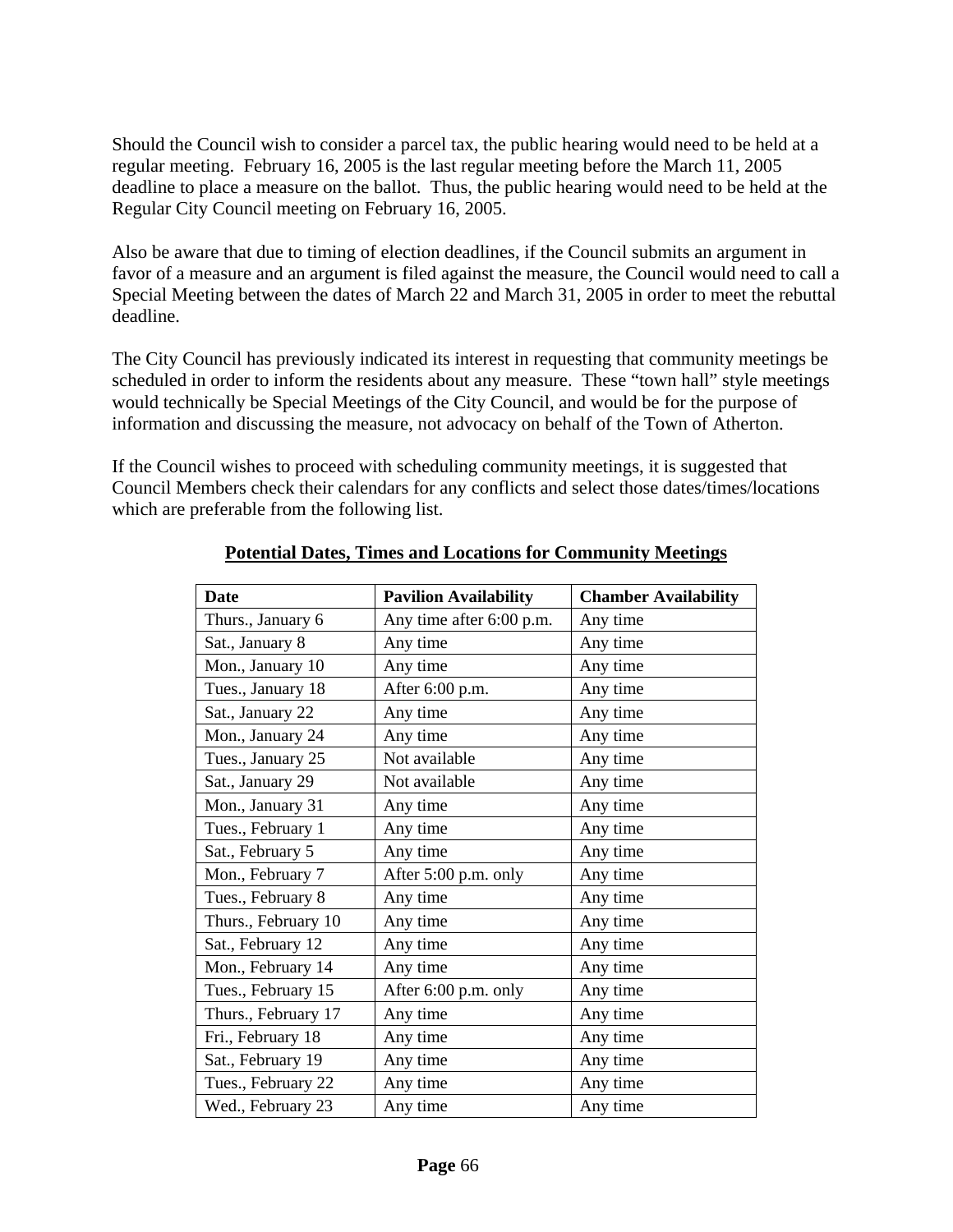| Date              | <b>Pavilion Availability</b> | <b>Chamber Availability</b> |
|-------------------|------------------------------|-----------------------------|
| Fri., February 25 | Any time                     | Any time                    |
| Tues., March 1    | Not available                | Any time                    |
| Thurs., March 3   | Not available                | Any time                    |
| Sat., March 5     | Any time                     | Any time                    |

\_\_\_\_\_\_\_\_\_\_\_\_\_\_\_\_\_\_\_\_\_\_\_\_ \_\_\_\_\_\_\_\_\_\_\_\_\_\_\_\_\_\_\_\_\_\_\_\_\_

Prepared by: Approved by:

Linda Kelly<br>
Assistant to the City Manager<br>
City Manager<br>
City Manager Assistant to the City Manager/ Acting City Clerk

Attachments: June 7, 2005 Special Election Calendar Draft Parcel Tax Public Hearing Notice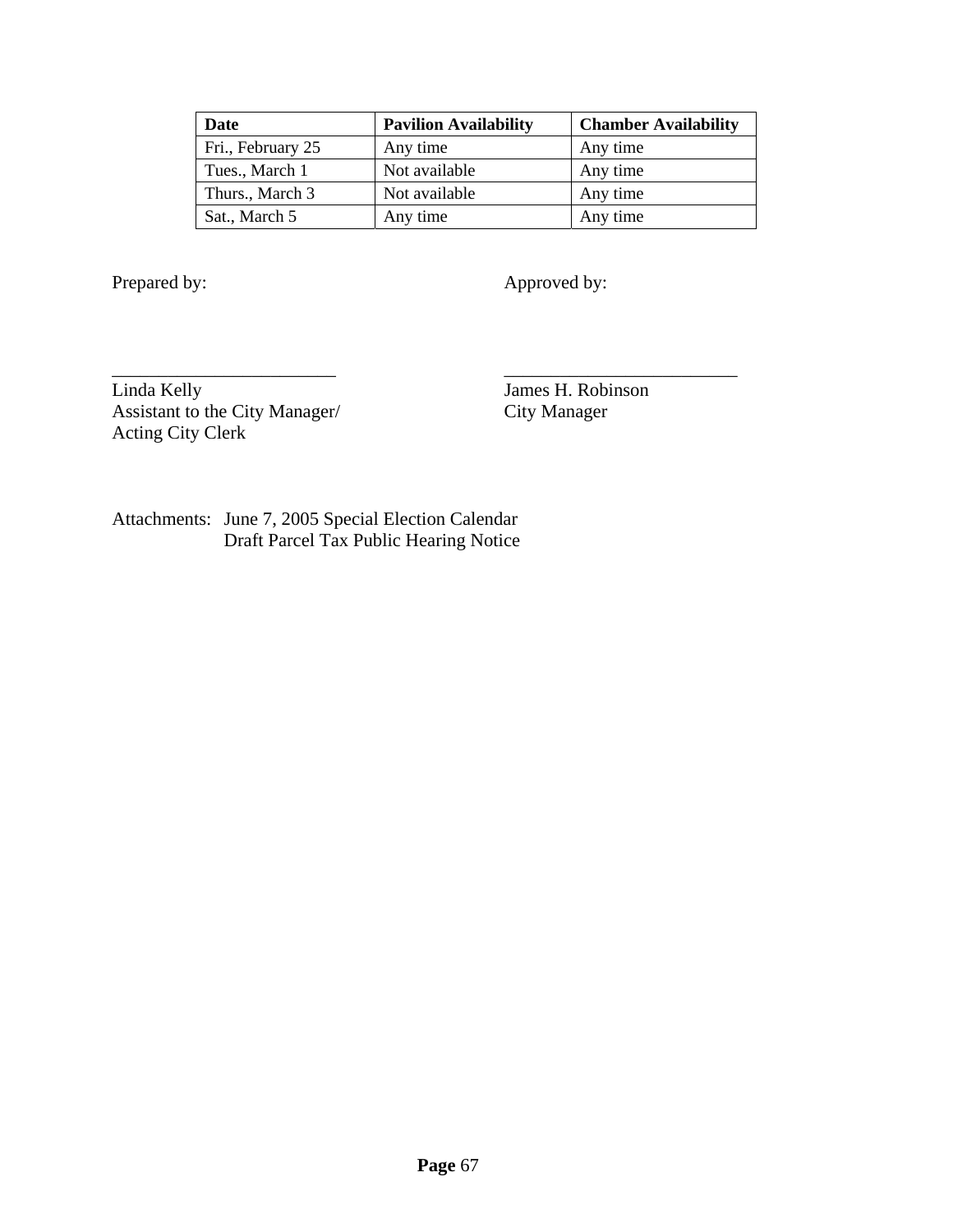# **June 7, 2005 Special Election Calendar**

| January 19, 2005        | <b>Regular January City Council Meeting</b>                                                                                                                                        |  |  |
|-------------------------|------------------------------------------------------------------------------------------------------------------------------------------------------------------------------------|--|--|
| January 27, 2005        | Clerk to submit Public Hearing Notice to Almanac for publication on<br>February 1, 2005                                                                                            |  |  |
| February 1, 2005        | Public Hearing Notice to be published in Almanac and Notice to be<br>posted on Town bulletin boards                                                                                |  |  |
| February 16, 2005       | Regular February City Council Meeting -                                                                                                                                            |  |  |
|                         | Hold Public Hearing (required if a Parcel Tax Election). Adopt<br>Ordinance calling election for June 7, 2005. Adopt Resolution<br>regarding ballot arguments for June.            |  |  |
| March 11, 2005          | Last day to adopt ordinance calling Special Election requesting<br>consolidation of the Special Election with the County Board of<br>Supervisors for June 7 <sup>th</sup> election |  |  |
| March 16, 2005          | Regular March City Council Meeting -                                                                                                                                               |  |  |
|                         | Council to consider/approve Primary Argument in Favor of measure, if<br>Council previously designated themselves as the author of the<br>argument via Resolution adopted 2/16/05   |  |  |
| March 21, 2005          | Primary Arguments Due regarding City Measure                                                                                                                                       |  |  |
| (Date to be determined) | Special Council Meeting - Council to consider/approve of Rebuttal<br>Argument, if an argument has been submitted against the measure.                                              |  |  |
| March 31, 2005          | Rebuttal Arguments Due regarding City Measure                                                                                                                                      |  |  |
| April 20, 2005          | <b>Regular April City Council Meeting</b>                                                                                                                                          |  |  |
| April 28 - May 17, 2005 | Sample Ballot Pamphlet Mailing Period                                                                                                                                              |  |  |
| May 9 - May 31, 2005    | Absentee Voter Ballots applied for/mailed between these dates                                                                                                                      |  |  |
| May 18, 2005            | <b>Regular May City Council Meeting</b>                                                                                                                                            |  |  |
| June 7, 2005            | <b>Election Day for Special Election regarding City Measure</b>                                                                                                                    |  |  |
| June 15, 2005           | <b>Regular June City Council Meeting</b>                                                                                                                                           |  |  |
| July 5, 2005            | Last day for County to certify election results                                                                                                                                    |  |  |
| (Date to be determined) | Notice of Public Hearing regarding Annual Budget Adoption and (if<br>measure passes) Establishing a Special Tax for Municipal Services                                             |  |  |
| (Date to be determined) | Public Hearing to Adopt FY 05-06 Annual Town Budget                                                                                                                                |  |  |
|                         | If measure passes, hold Public Hearing regarding establishing a                                                                                                                    |  |  |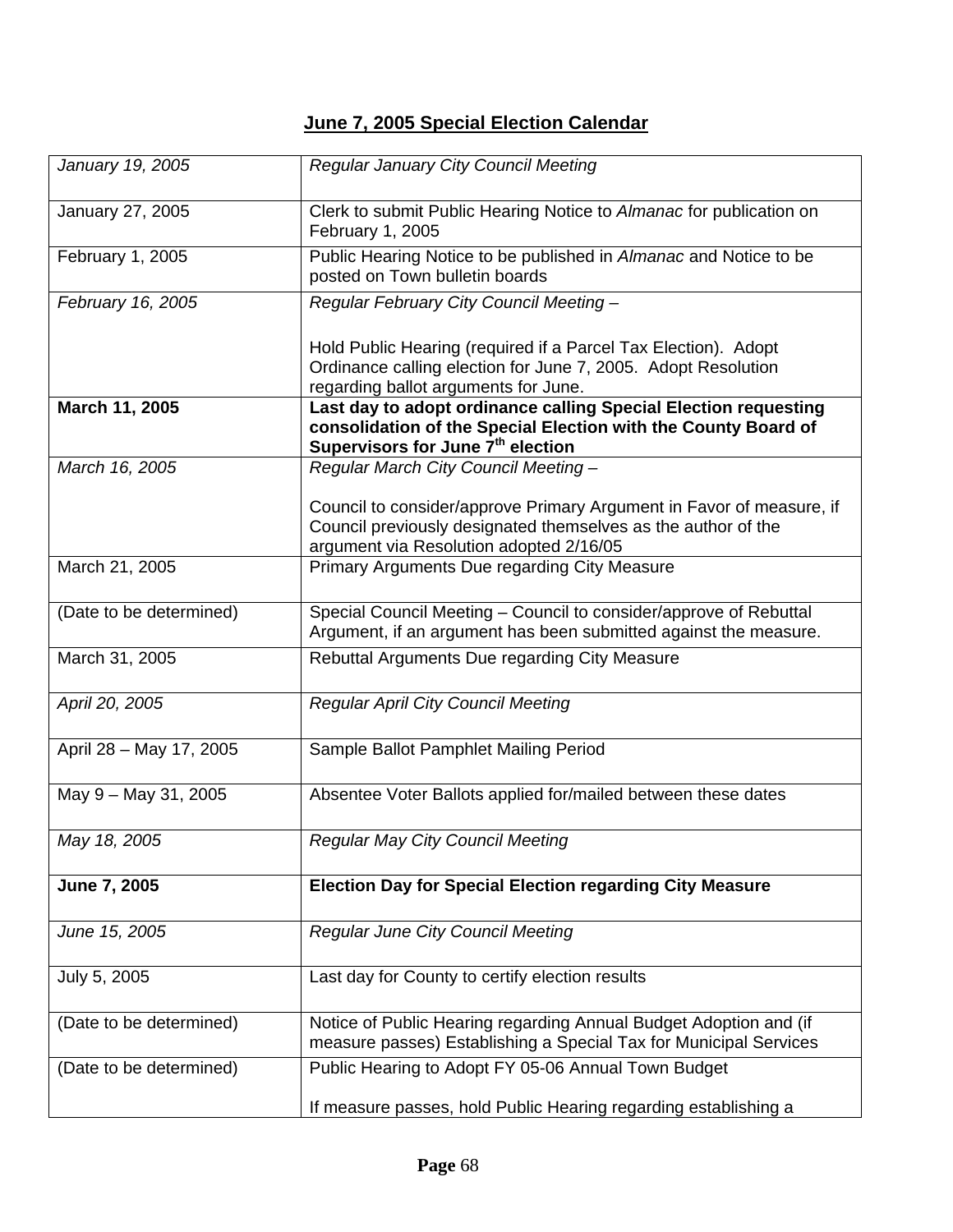|               | Special Tax for municipal services for FY 05-06 (Hearing must be held<br>following adoption of FY 05-06 budget) |
|---------------|-----------------------------------------------------------------------------------------------------------------|
| July 20, 2005 | <b>Regular July City Council Meeting</b>                                                                        |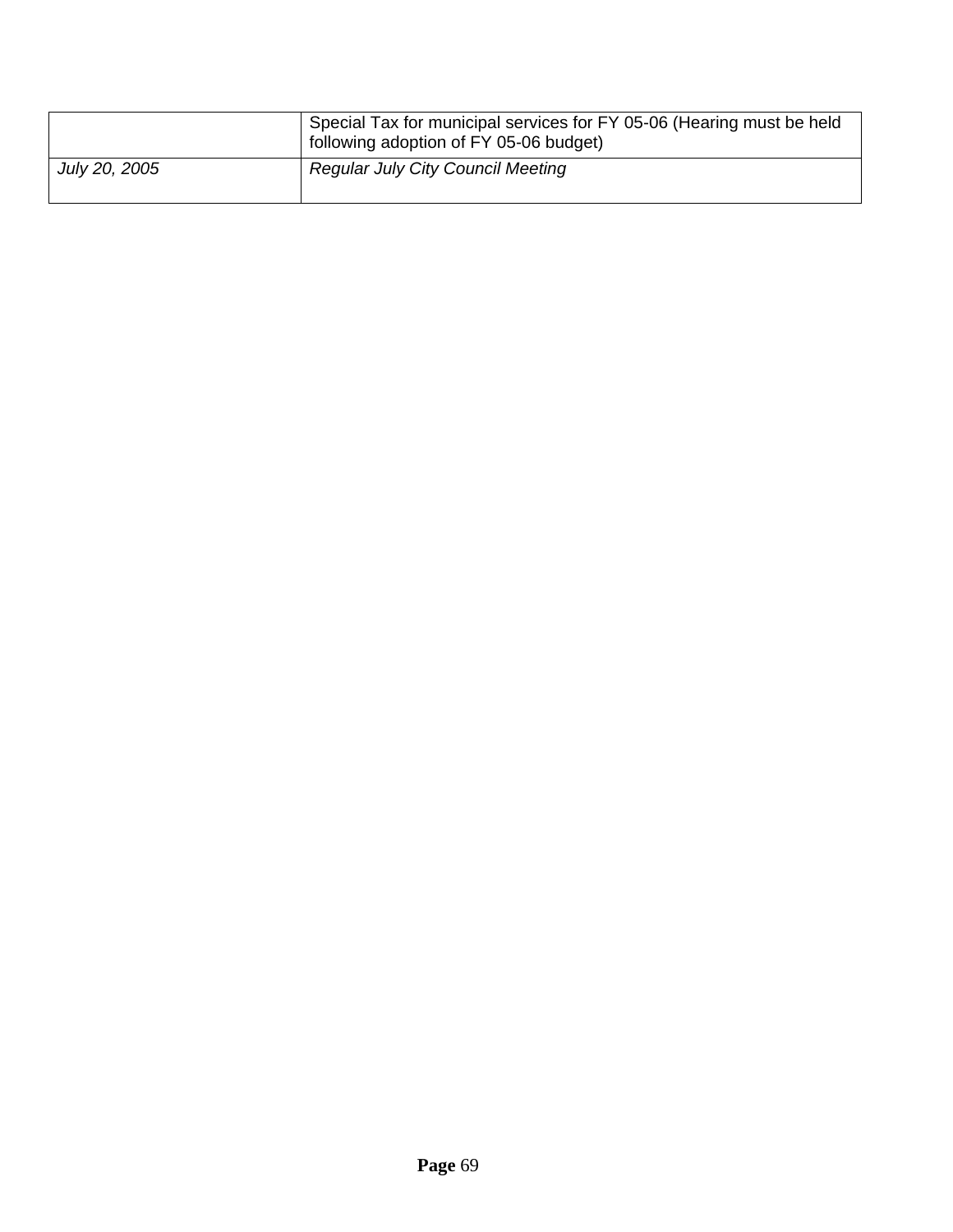# Town of Atherton NOTICE OF PUBLIC HEARING

NOTICE IS HEREBY GIVEN, that the City Council of the Town of Atherton will hold a Public Hearing at a regular meeting on Tuesday, February 16, 2005, commencing at 7:00 p.m. in the City Council Chambers, 94 Ashfield Road, Atherton, CA for the purpose of considering:

Consideration of the possible adoption of an ordinance calling a Special Election for June 7, 2005, placing a tax measure before the voters, including but not limited to the potential consideration of an ordinance authorizing the levy of a Special Parcel Tax for Municipal Services and Capital Improvements, and expenditures of funds derived from such a tax.

INTERESTED PERSONS, may appear and be heard, or written comments may be submitted to the Atherton City Council, c/o City Clerk, 91 Ashfield Road, Atherton, CA 94027, prior to the meeting. Comments may also be faxed to the Town Administrative Offices at (650) 688-6528, or e-mailed to [lkelly@ci.atherton.ca.us.](mailto:lkelly@ci.atherton.ca.us) Contact Linda Kelly, Acting City Clerk, for additional information regarding the City Council meeting, at (650) 752- 0529.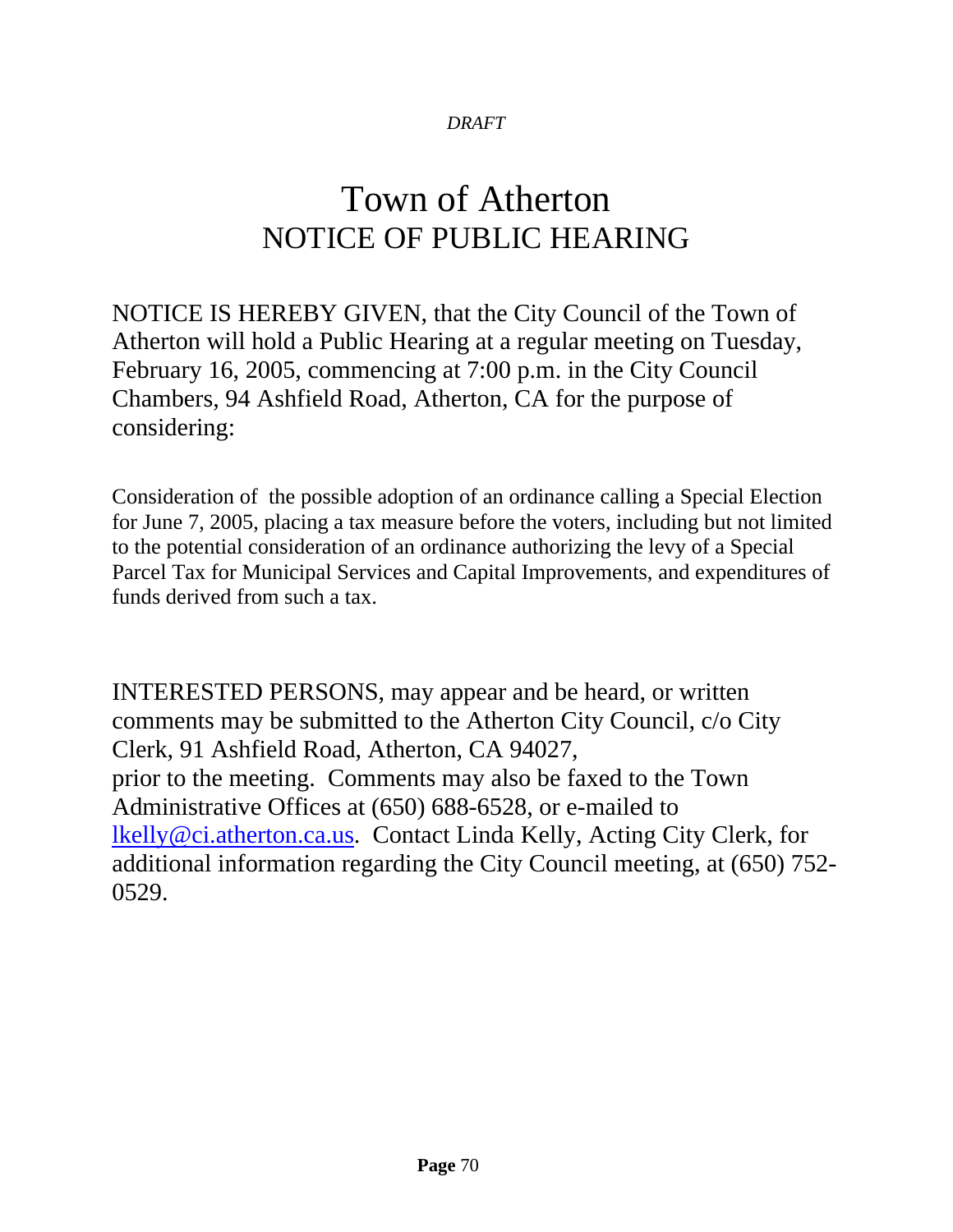**Item No. 20**



**Town of Atherton** 

## **CITY COUNCIL STAFF REPORT**

- **TO: HONORABLE MAYOR AND CITY COUNCIL JAMES H. ROBINSON, CITY MANAGER**
- **FROM: LINDA KELLY, ASSISTANT TO THE CITY MANAGER/ ACTING CITY CLERK**
- **DATE: FOR THE MEETING OF JANUARY 19, 2005**
- **SUBJECT: ANNUAL CITY COUNCIL COMMITTEE ASSIGNMENTS**

### **RECOMMENDATION:**

Approve the 2005 Council Committee assignments made by Mayor Conwell (attached).

### **BACKGROUND/ANALYSIS:**

Section 9 of the City Council Rules of Procedure provides for the annual appointment by the Mayor of Council Members to various committees. There are currently seven standing subcommittees, one ad hoc subcommittee (Caltrain Corridor Subcommittee) and seven other governmental and quasi-governmental committees requiring council representatives. Earlier this month Council Members were provided with a survey to determine their choices for the committees and to assist the Mayor in making the assignments.

Prepared by: Approved by:

Linda Kelly James H. Robinson Assistant to the City Manager/ City Manager Acting City Clerk

\_\_\_\_\_\_\_\_\_\_\_\_\_\_\_\_\_\_\_\_\_\_\_\_ \_\_\_\_\_\_\_\_\_\_\_\_\_\_\_\_\_\_\_\_\_\_\_\_\_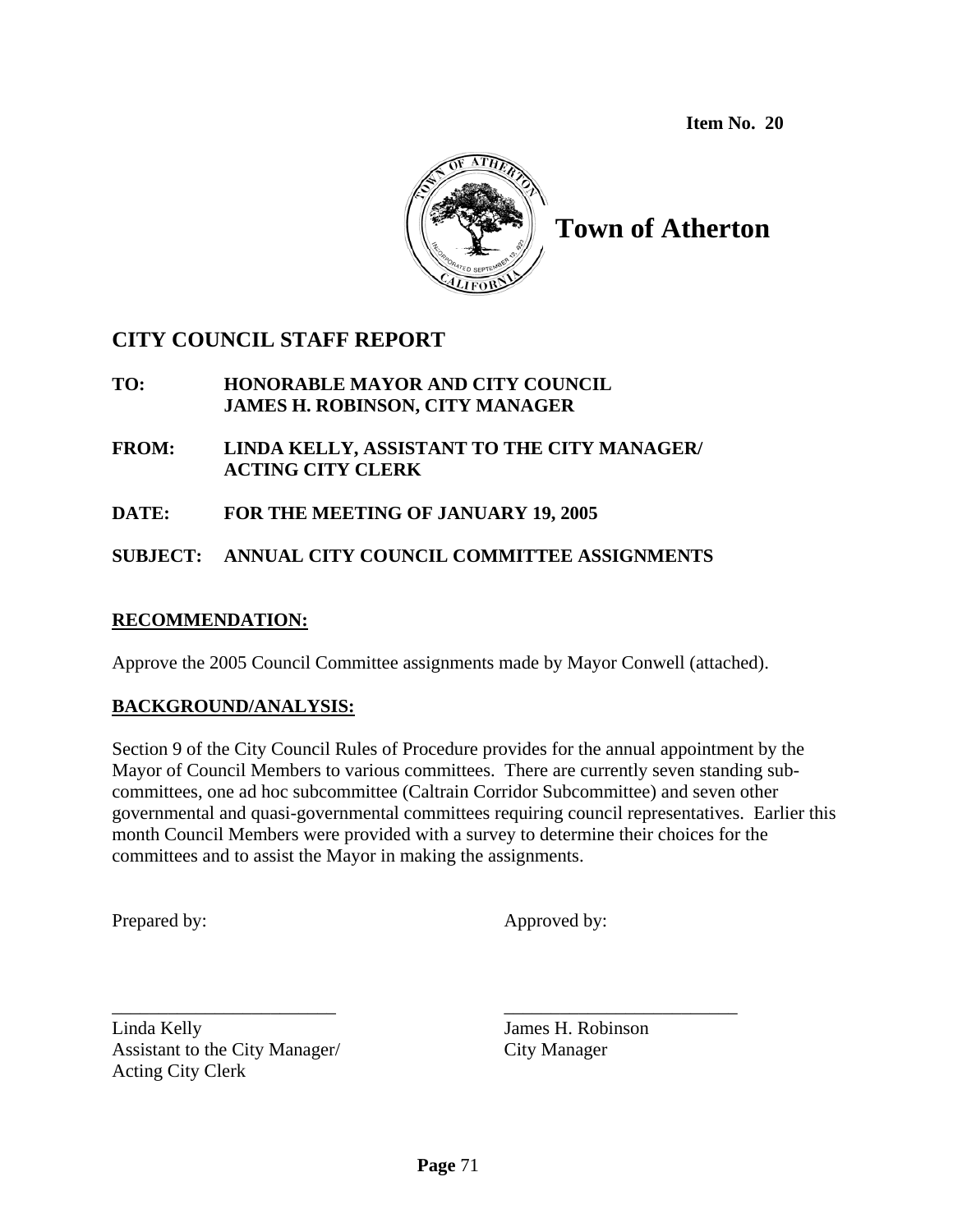Attachment: Committee Assignments List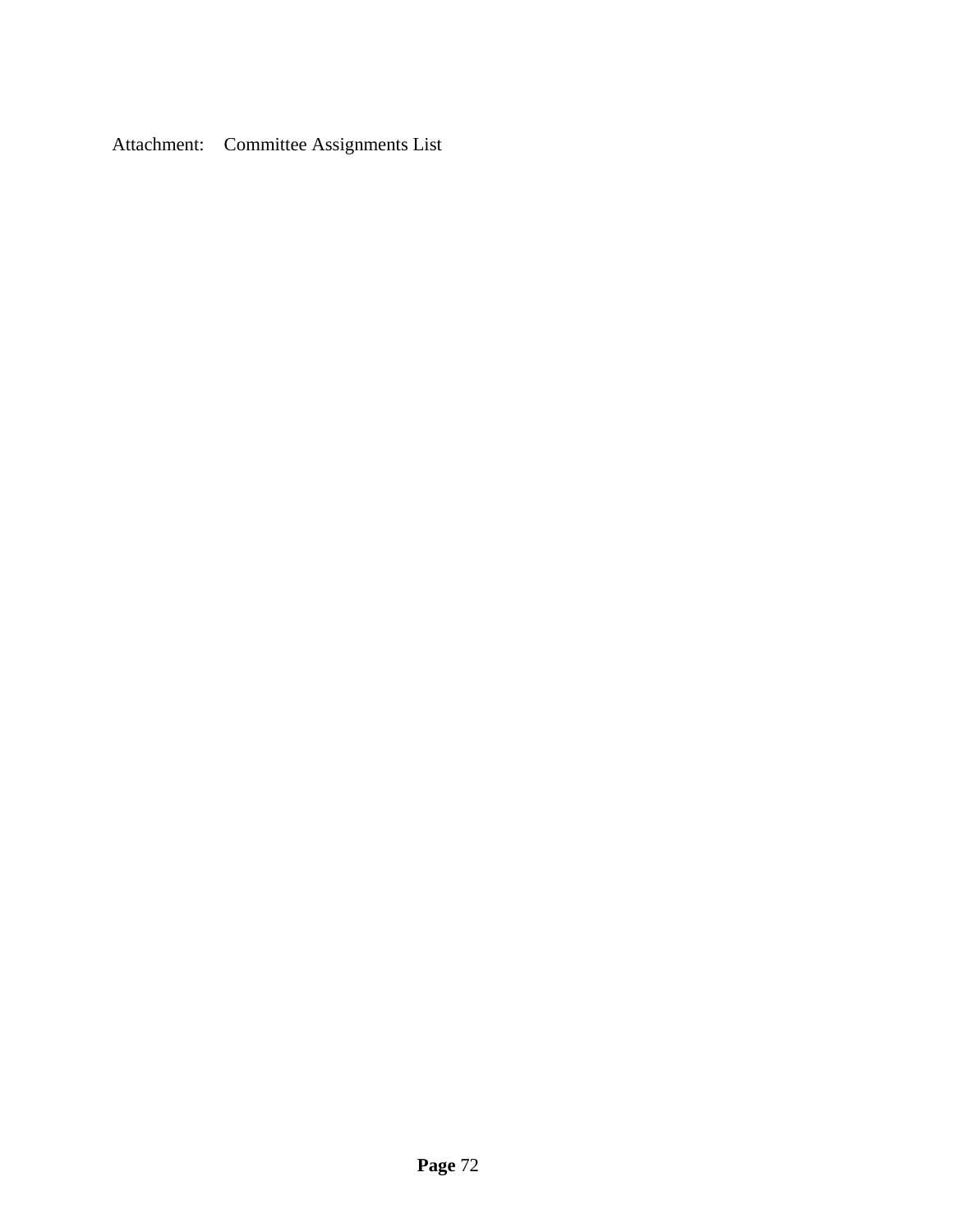## **ATHERTON CITY COUNCIL COMMITTEE ASSIGNMENTS 2005**

| <b>COMMITTEE</b>                                        | Member(s)          | Alternate(s)     |
|---------------------------------------------------------|--------------------|------------------|
| Atherton Channel Drainage District Subcommittee         | McKeithen, Marsala | Conwell          |
| <b>Buildings And Facilities Subcommittee</b>            | Carlson, Marsala   | <b>McKeithen</b> |
| Finance Subcommittee (Also Serve on Audit<br>Committee) | Carlson, McKeithen | Marsala          |
| <b>General Plan Committee</b>                           | Janz, Carlson      | <b>McKeithen</b> |
| <b>Waste Reduction &amp; Recycling Committee</b>        | Janz, Marsala      | Conwell          |
| <b>Screening Subcommittee</b>                           | Conwell, Marsala   | <b>McKeithen</b> |
| <b>Transportation/Traffic Subcommittee</b>              | Carlson, McKeithen | Marsala          |
| <b>Caltrain Corridor Subcommittee</b>                   | Janz, Conwell      | Marsala          |
| <b>Holbrook-Palmer Park Foundation</b>                  | Marsala            | Conwell          |
| Association of Bay Area Governments (ABAG)              | Janz               | Carlson          |
| City/County Association Of Governments (C/CAG)          | Conwell            | Janz,<br>Carlson |
| <b>Library JPA Governing Board</b>                      | Marsala            | Carlson          |
| San Francisco Airport Community Roundtable              | Conwell            | Marsala          |
| San Mateo County Criminal Justice Commission            | Conwell            | Janz             |
| San Mateo County Emergency Services Council             | <b>McKeithen</b>   | Marsala          |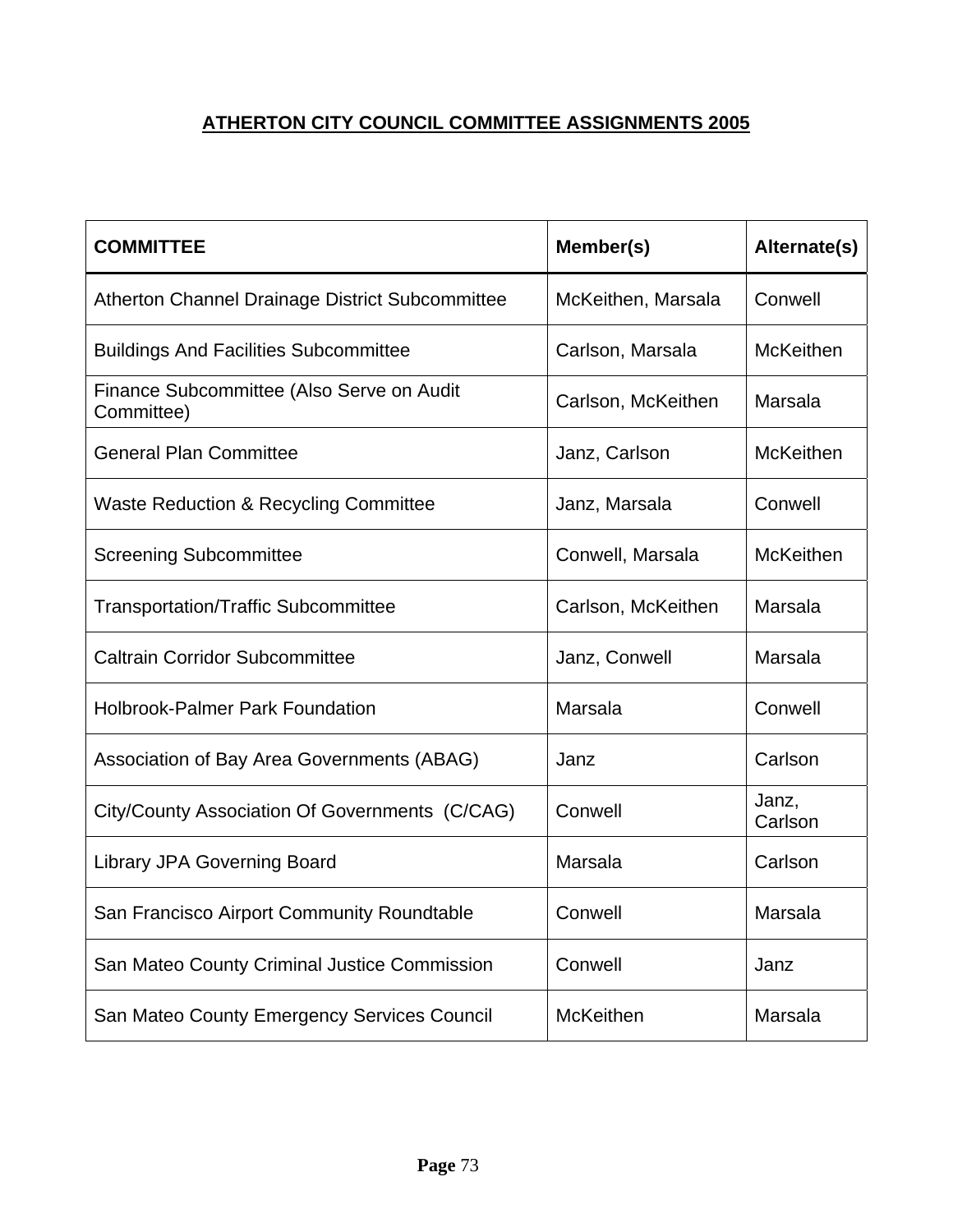**Item No. 21**



**Town of Atherton** 

## **CITY COUNCIL STAFF REPORT**

**TO: HONORABLE MAYOR AND CITY COUNCIL**

## **FROM: JAMES H. ROBINSON, CITY MANAGER**

### **DATE: FOR THE MEETING OF JANUARY 19, 2005**

#### **SUBJECT: CITY COUNCIL SUBCOMMITTEE CITIZEN ADVISOR APPOINTMENTS**

#### **RECOMMENDATION:**

That the City Council consider the current Policy regarding the non-voting status of citizen advisors to Council sub-committees and determine if any change is appropriate.

### **BACKGROUND:**

The current City Council Rules of Procedure were last amended on April 16, 2003. The Revised Rules incorporate section 9.4 - Appointment of Non-Voting Citizen Members to Subcommittees.

Section 9.4 states "City Councilmembers on City Council appointed committees shall have the authority to appoint one or more non-voting resident advisors to the subcommittee. If Councilmembers are unable to agree upon the appointment of any particular resident advisor, that issue will be brought before the entire City Council for final determination. Advisors serve a one year term concurrent with the Councilmembers term on the subcommittee." (see attached)

The Transportation Subcommittee currently has three citizen advisors serving on the subcommittee. The Subcommittee has discussed an amendment to the City Council Rules of Procedure to allow for a modification to the non-voting provision. Following a discussion at the most recent Transportation Subcommittee meeting, it was recommended that this issue be referred to the City Council.

Attachment: City Council Rules of Procedure Section 9.4